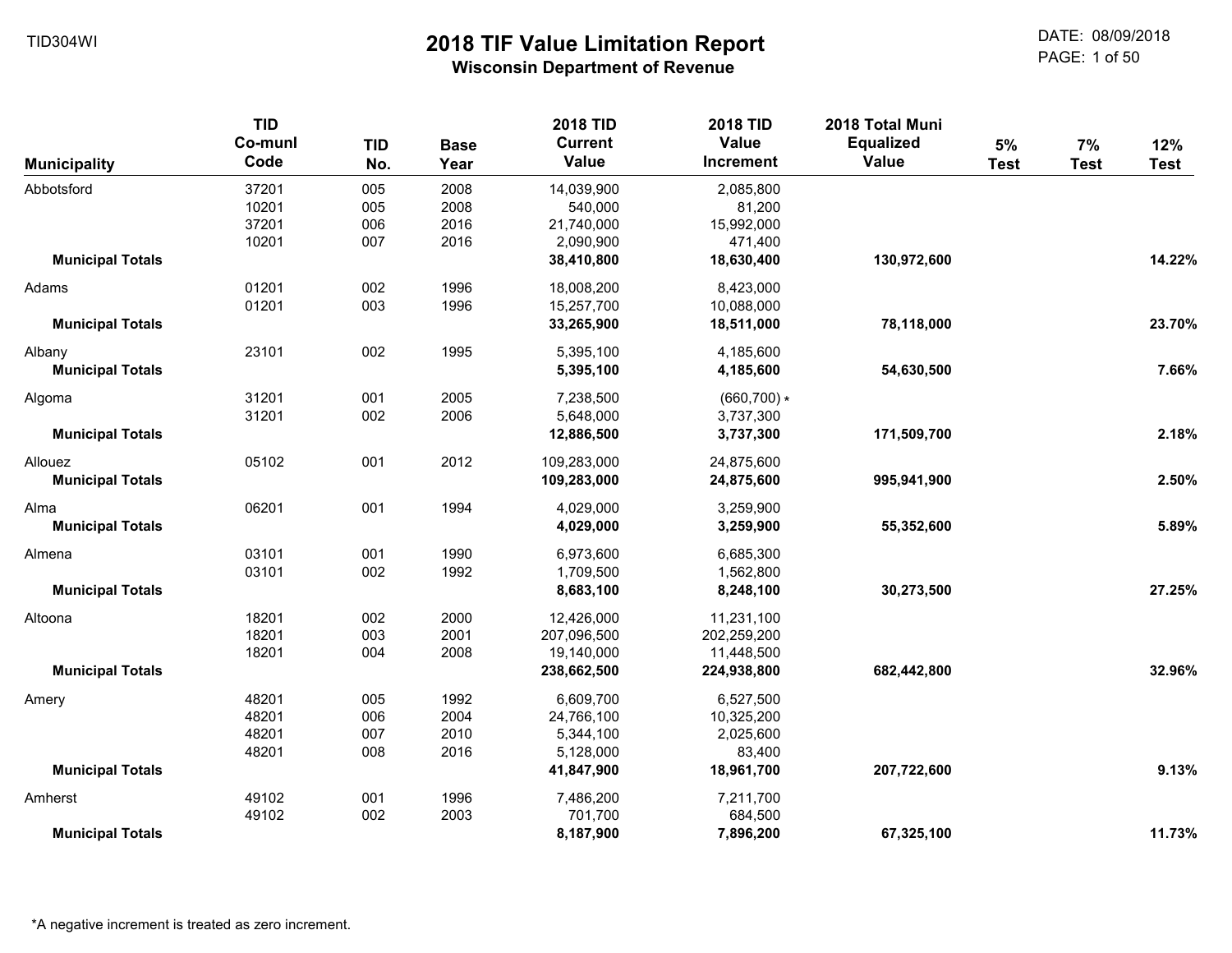**Wisconsin Department of Revenue** 

DATE: 08/09/2018 PAGE: 2 of 50

|                         | <b>TID</b>      |                   |                     | <b>2018 TID</b>         | <b>2018 TID</b>           | 2018 Total Muni           |                   |                   |                    |
|-------------------------|-----------------|-------------------|---------------------|-------------------------|---------------------------|---------------------------|-------------------|-------------------|--------------------|
| <b>Municipality</b>     | Co-munl<br>Code | <b>TID</b><br>No. | <b>Base</b><br>Year | <b>Current</b><br>Value | Value<br><b>Increment</b> | <b>Equalized</b><br>Value | 5%<br><b>Test</b> | 7%<br><b>Test</b> | 12%<br><b>Test</b> |
|                         |                 |                   |                     |                         |                           |                           |                   |                   |                    |
| Antigo                  | 34201           | 003               | 1999                | 5,544,400               | 378,400                   |                           |                   |                   |                    |
|                         | 34201           | 004               | 1999                | 22,861,300              | 4,537,300                 |                           |                   |                   |                    |
|                         | 34201           | 005               | 2001                | 12,790,100              | 3,485,900                 |                           |                   |                   |                    |
|                         | 34201           | 006               | 2008                | 8,201,700               | 7,571,900                 |                           |                   |                   |                    |
|                         | 34201           | 007               | 2010                | 5,437,700               | $(820, 500)*$             |                           |                   |                   |                    |
| <b>Municipal Totals</b> |                 |                   |                     | 54,835,200              | 15,973,500                | 380,547,600               |                   |                   | 4.20%              |
| Appleton                | 44201           | 003               | 1993                | 66,625,000              | 47,684,200                |                           |                   |                   |                    |
|                         | 08201           | 006               | 2000                | 126,319,900             | 114,178,300               |                           |                   |                   |                    |
|                         | 70201           | 007               | 2007                | 44,650,100              | 18,993,100                |                           |                   |                   |                    |
|                         | 44201           | 008               | 2009                | 50,720,000              | 44,584,900                |                           |                   |                   |                    |
|                         | 44201           | 009               | 2013                | 22,337,500              | 824,600                   |                           |                   |                   |                    |
|                         | 44201           | 010               | 2013                | 24,196,200              | $(347,700)*$              |                           |                   |                   |                    |
|                         | 44201           | 011               | 2017                | 90,259,800              | 7,160,600                 |                           |                   |                   |                    |
|                         | 44201           | 012               | 2017                | 22,689,200              | $(285,700)*$              |                           |                   |                   |                    |
| <b>Municipal Totals</b> |                 |                   |                     | 447,797,700             | 233,425,700               | 5,443,435,200             |                   |                   | 4.29%              |
| Arcadia                 | 61201           | 003               | 1994                | 16,478,300              | 16,298,200                |                           |                   |                   |                    |
|                         | 61201           | 004               | 1994                | 24,231,500              | 23,644,400                |                           |                   |                   |                    |
| <b>Municipal Totals</b> |                 |                   |                     | 40,709,800              | 39,942,600                | 187,715,400               |                   |                   | 21.28%             |
| Arena                   | 25101           | 001               | 2006                | 10,442,400              | 5,222,100                 |                           |                   |                   |                    |
| <b>Municipal Totals</b> |                 |                   |                     | 10,442,400              | 5,222,100                 | 47,833,600                |                   |                   | 10.92%             |
| Argyle                  | 33101           | 003               | 2012                | 1,741,500               | $(10,000)*$               |                           |                   |                   |                    |
| <b>Municipal Totals</b> |                 |                   |                     | 1,741,500               | 0                         | 38,668,500                |                   |                   | .00%               |
| Arlington               | 11101           | 001               | 1999                | 10,119,200              | 7,616,300                 |                           |                   |                   |                    |
| <b>Municipal Totals</b> |                 |                   |                     | 10,119,200              | 7,616,300                 | 78,380,100                |                   |                   | 9.72%              |
| Ashland                 | 02201           | 006               | 1994                | 17,382,800              | 11,723,200                |                           |                   |                   |                    |
|                         | 02201           | 009               | 2006                | 10,142,000              | 7,782,400                 |                           |                   |                   |                    |
|                         | 02201           | 010               | 2017                | 2,441,900               | $(267, 300)*$             |                           |                   |                   |                    |
| <b>Municipal Totals</b> |                 |                   |                     | 29,966,700              | 19,505,600                | 454,973,200               |                   |                   | 4.29%              |
| Ashwaubenon             | 05104           | 003               | 2008                | 479,644,100             | 130,390,200               |                           |                   |                   |                    |
|                         | 05104           | 004               | 2008                | 77,698,300              | 61,710,900                |                           |                   |                   |                    |
|                         | 05104           | 005               | 2014                | 48,580,400              | 337,200                   |                           |                   |                   |                    |
| <b>Municipal Totals</b> |                 |                   |                     | 605,922,800             | 192,438,300               | 2,397,222,200             |                   |                   | 8.03%              |
| Athens                  | 37102           | 001               | 1995                | 3,628,400               | 3,583,900                 |                           |                   |                   |                    |
|                         | 37102           | 002               | 2007                | 5,625,500               | 3,736,000                 |                           |                   |                   |                    |
| <b>Municipal Totals</b> |                 |                   |                     | 9,253,900               | 7,319,900                 | 54,545,600                |                   |                   | 13.42%             |
|                         |                 |                   |                     |                         |                           |                           |                   |                   |                    |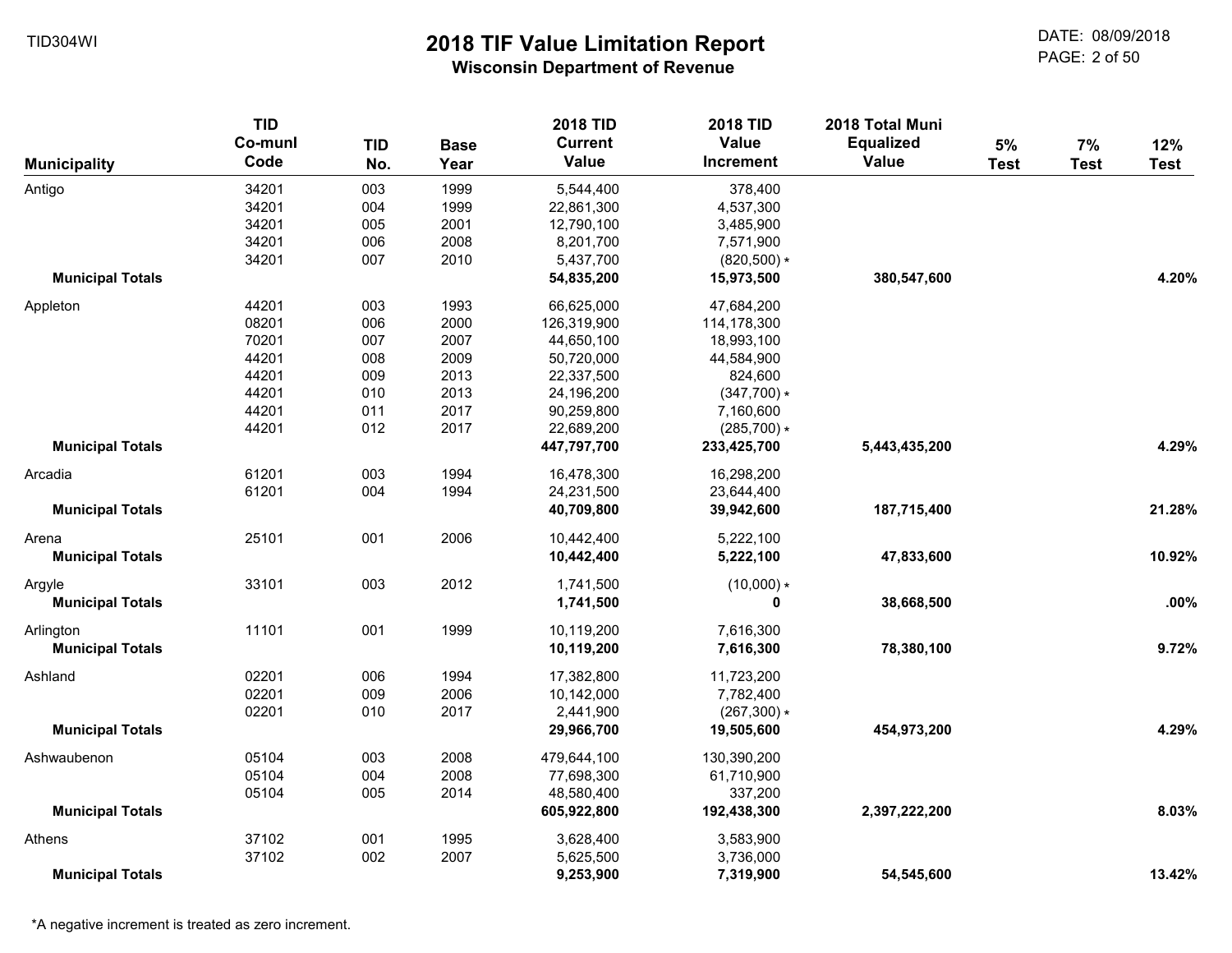**Wisconsin Department of Revenue** 

DATE: 08/09/2018 PAGE: 3 of 50

| <b>Municipality</b>                | TID<br>Co-munl<br>Code                    | <b>TID</b><br>No.               | <b>Base</b><br>Year                  | <b>2018 TID</b><br><b>Current</b><br>Value                      | <b>2018 TID</b><br>Value<br>Increment                         | 2018 Total Muni<br><b>Equalized</b><br>Value | 5%<br><b>Test</b> | 7%<br><b>Test</b> | 12%<br><b>Test</b> |
|------------------------------------|-------------------------------------------|---------------------------------|--------------------------------------|-----------------------------------------------------------------|---------------------------------------------------------------|----------------------------------------------|-------------------|-------------------|--------------------|
| Auburndale                         | 71101<br>71101                            | 001<br>002                      | 2006<br>2015                         | 3,592,400<br>2,324,400                                          | 1,519,400<br>524,000                                          |                                              |                   |                   |                    |
| <b>Municipal Totals</b>            |                                           |                                 |                                      | 5,916,800                                                       | 2,043,400                                                     | 36,737,700                                   |                   |                   | 5.56%              |
| Augusta<br><b>Municipal Totals</b> | 18202                                     | 004                             | 2005                                 | 19,832,400<br>19,832,400                                        | 15,876,700<br>15,876,700                                      | 89,933,700                                   |                   |                   | 17.65%             |
| Avoca<br><b>Municipal Totals</b>   | 25102                                     | 001                             | 1995                                 | 5,715,300<br>5,715,300                                          | 3,546,800<br>3,546,800                                        | 17,807,300                                   |                   |                   | 19.92%             |
| Baldwin                            | 55106<br>55106<br>55106                   | 005<br>006<br>007               | 1995<br>2005<br>2007                 | 3,060,400<br>12,672,300<br>19,641,000                           | 3,037,900<br>447,800<br>14,638,800                            |                                              |                   |                   |                    |
| <b>Municipal Totals</b>            |                                           |                                 |                                      | 35,373,700                                                      | 18,124,500                                                    | 297,460,500                                  |                   |                   | 6.09%              |
| <b>Balsam Lake</b>                 | 48106<br>48106<br>48106<br>48106          | 002<br>003<br>005<br>006        | 1995<br>2004<br>2006<br>2013         | 2,943,300<br>95,800<br>8,197,100<br>8,903,300                   | 2,931,500<br>73,500<br>462,000<br>1,109,700                   |                                              |                   |                   |                    |
| <b>Municipal Totals</b>            |                                           |                                 |                                      | 20,139,500                                                      | 4,576,700                                                     | 139,168,300                                  |                   |                   | 3.29%              |
| Bangor                             | 32106<br>32106                            | 001<br>002                      | 2008<br>2015                         | 345,700<br>2,176,100                                            | $(139, 100)*$<br>1,555,600                                    |                                              |                   |                   |                    |
| <b>Municipal Totals</b>            |                                           |                                 |                                      | 2,521,800                                                       | 1,555,600                                                     | 84,266,400                                   |                   |                   | 1.85%              |
| Baraboo                            | 56206<br>56206<br>56206<br>56206          | 006<br>007<br>008<br>009        | 1999<br>2006<br>2006<br>2008         | 44,080,400<br>9,108,000<br>17,702,200<br>$\Omega$               | 35,922,400<br>8,859,700<br>185,600<br>$(344, 100)*$           |                                              |                   |                   |                    |
| <b>Municipal Totals</b>            |                                           |                                 |                                      | 70,890,600                                                      | 44,967,700                                                    | 860,306,700                                  |                   |                   | 5.23%              |
| Barneveld                          | 25106<br>25106                            | 001<br>002                      | 2002<br>2015                         | 7,629,500<br>28,903,400                                         | 5,897,200<br>28,671,400                                       |                                              |                   |                   |                    |
| <b>Municipal Totals</b>            |                                           |                                 |                                      | 36,532,900                                                      | 34,568,600                                                    | 133,999,500                                  |                   |                   | 25.80%             |
| Barron                             | 03206<br>03206<br>03206<br>03206<br>03206 | 002<br>003<br>004<br>005<br>006 | 2000<br>2005<br>2007<br>2010<br>2015 | 3,441,200<br>11,161,600<br>14,599,600<br>6,810,600<br>7,033,600 | 1,449,800<br>1,336,200<br>2,072,400<br>1,114,400<br>2,230,300 |                                              |                   |                   |                    |
| <b>Municipal Totals</b>            |                                           |                                 |                                      | 43,046,600                                                      | 8,203,100                                                     | 142,349,100                                  |                   |                   | 5.76%              |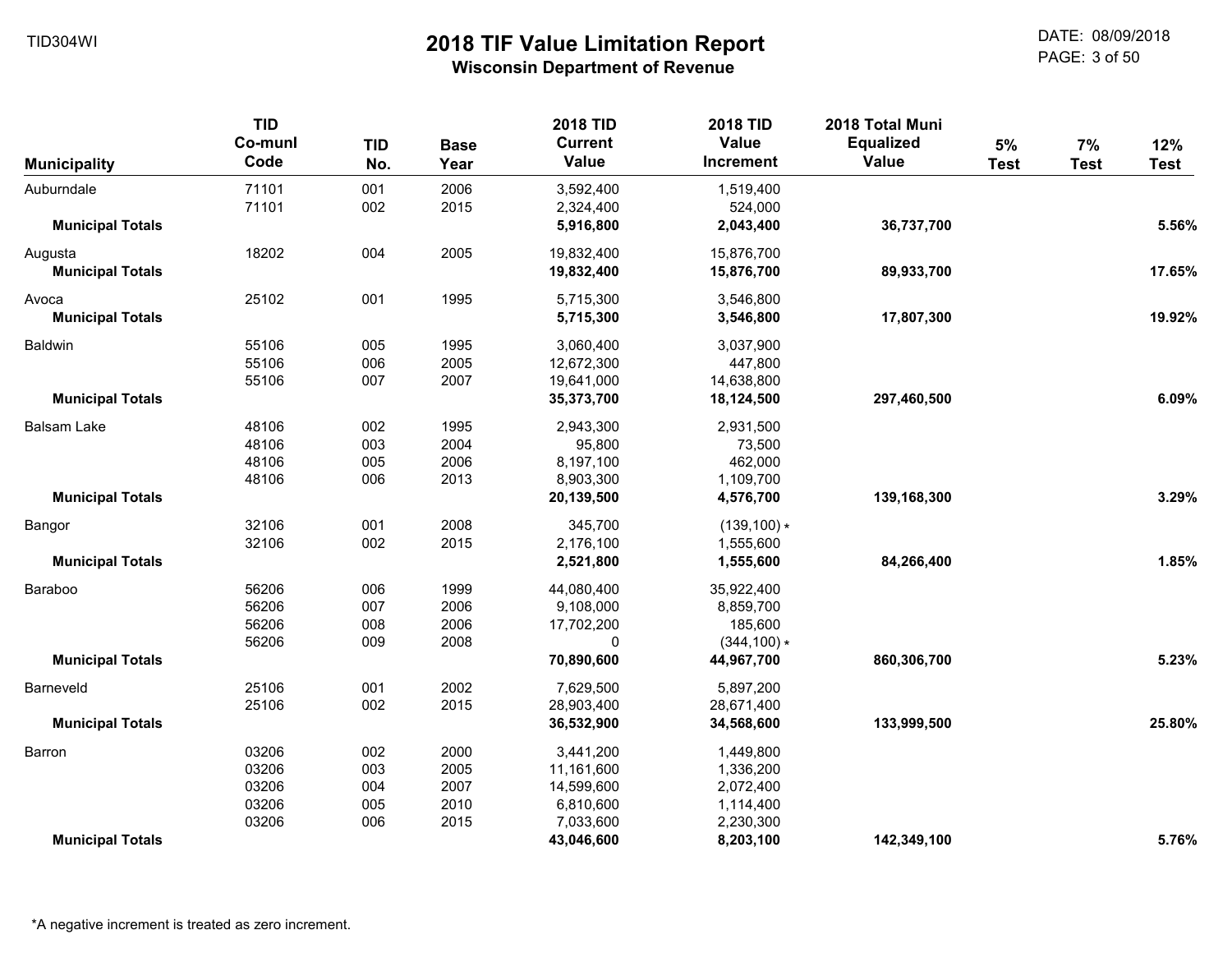**Wisconsin Department of Revenue** 

DATE: 08/09/2018 PAGE: 4 of 50

|                         | <b>TID</b> |            |             | <b>2018 TID</b> | <b>2018 TID</b>  | 2018 Total Muni  |             |             |             |
|-------------------------|------------|------------|-------------|-----------------|------------------|------------------|-------------|-------------|-------------|
|                         | Co-munl    | <b>TID</b> | <b>Base</b> | <b>Current</b>  | Value            | <b>Equalized</b> | 5%          | 7%          | 12%         |
| <b>Municipality</b>     | Code       | No.        | Year        | Value           | <b>Increment</b> | Value            | <b>Test</b> | <b>Test</b> | <b>Test</b> |
| Beaver Dam              | 14206      | 004        | 1994        | 78,818,900      | 68,753,800       |                  |             |             |             |
|                         | 14206      | 006        | 2009        | 7,316,300       | 6,483,600        |                  |             |             |             |
|                         | 14206      | 007        | 2016        | 21,064,100      | 21,064,100       |                  |             |             |             |
| <b>Municipal Totals</b> |            |            |             | 107,199,300     | 96,301,500       | 1,158,146,300    |             |             | 8.32%       |
| Belgium                 | 45106      | 004        | 1995        | 40,811,100      | 40,386,200       |                  |             |             |             |
| <b>Municipal Totals</b> |            |            |             | 40,811,100      | 40,386,200       | 197,623,200      |             |             | 20.44%      |
| <b>Belleville</b>       | 13106      | 003        | 2009        | 4,560,300       | 4,397,900        |                  |             |             |             |
|                         | 13106      | 004        | 2009        | 1,739,700       | $(591,900)*$     |                  |             |             |             |
|                         | 23106      | 005        | 2009        | 370,900         | 2,100            |                  |             |             |             |
|                         | 13106      | 005        | 2009        | 6,173,100       | $(817, 100)*$    |                  |             |             |             |
| <b>Municipal Totals</b> |            |            |             | 12,844,000      | 4,400,000        | 226,723,700      |             |             | 1.94%       |
| <b>Bellevue</b>         | 05106      | 001        | 2013        | 33,286,800      | 26,088,100       |                  |             |             |             |
|                         | 05106      | 002        | 2016        | 3,668,900       | 1,277,800        |                  |             |             |             |
| <b>Municipal Totals</b> |            |            |             | 36,955,700      | 27,365,900       | 1,372,766,500    |             |             | 1.99%       |
| <b>Belmont</b>          | 33106      | 001        | 2004        | 6,824,000       | 6,768,000        |                  |             |             |             |
| <b>Municipal Totals</b> |            |            |             | 6,824,000       | 6,768,000        | 72,714,400       |             |             | 9.31%       |
| Beloit                  | 53206      | 006        | 1991        | 43,725,900      | 29,652,800       |                  |             |             |             |
|                         | 53206      | 008        | 1995        | 15,476,500      | 13,830,200       |                  |             |             |             |
|                         | 53206      | 009        | 1998        | 9,386,700       | 5,720,400        |                  |             |             |             |
|                         | 53206      | 010        | 2001        | 142,655,100     | 140,891,700      |                  |             |             |             |
|                         | 53206      | 011        | 2002        | 9,279,700       | 7,316,500        |                  |             |             |             |
|                         | 53206      | 012        | 2003        | 2,161,200       | 1,365,900        |                  |             |             |             |
|                         | 53206      | 013        | 2005        | 44,897,300      | 21,042,800       |                  |             |             |             |
|                         | 53206      | 014        | 2007        | 12,730,400      | 2,219,700        |                  |             |             |             |
| <b>Municipal Totals</b> |            |            |             | 280,312,800     | 222,040,000      | 1,650,289,200    |             |             | 13.45%      |
| Berlin                  | 24206      | 009        | 1991        | 626,000         | 496,700          |                  |             |             |             |
|                         | 69206      | 010        | 1993        | 7,433,400       | 7,384,100        |                  |             |             |             |
|                         | 24206      | 014        | 2006        | 2,911,600       | 2,719,300        |                  |             |             |             |
|                         | 24206      | 015        | 2008        | 11,615,600      | $(875,900)*$     |                  |             |             |             |
| <b>Municipal Totals</b> |            |            |             | 22,586,600      | 10,600,100       | 271,219,000      |             |             | 3.91%       |
| <b>Big Bend</b>         | 67106      | 001        | 2013        | 14,443,800      | $(236, 800)*$    |                  |             |             |             |
| <b>Municipal Totals</b> |            |            |             | 14,443,800      | 0                | 177,465,300      |             |             | .00%        |
| Birchwood               | 65106      | 001        | 2004        | 3,178,800       | 1,273,800        |                  |             |             |             |
|                         | 65106      | 002        | 2005        | 3,016,800       | 842,500          |                  |             |             |             |
| <b>Municipal Totals</b> |            |            |             | 6,195,600       | 2,116,300        | 32,120,500       |             |             | 6.59%       |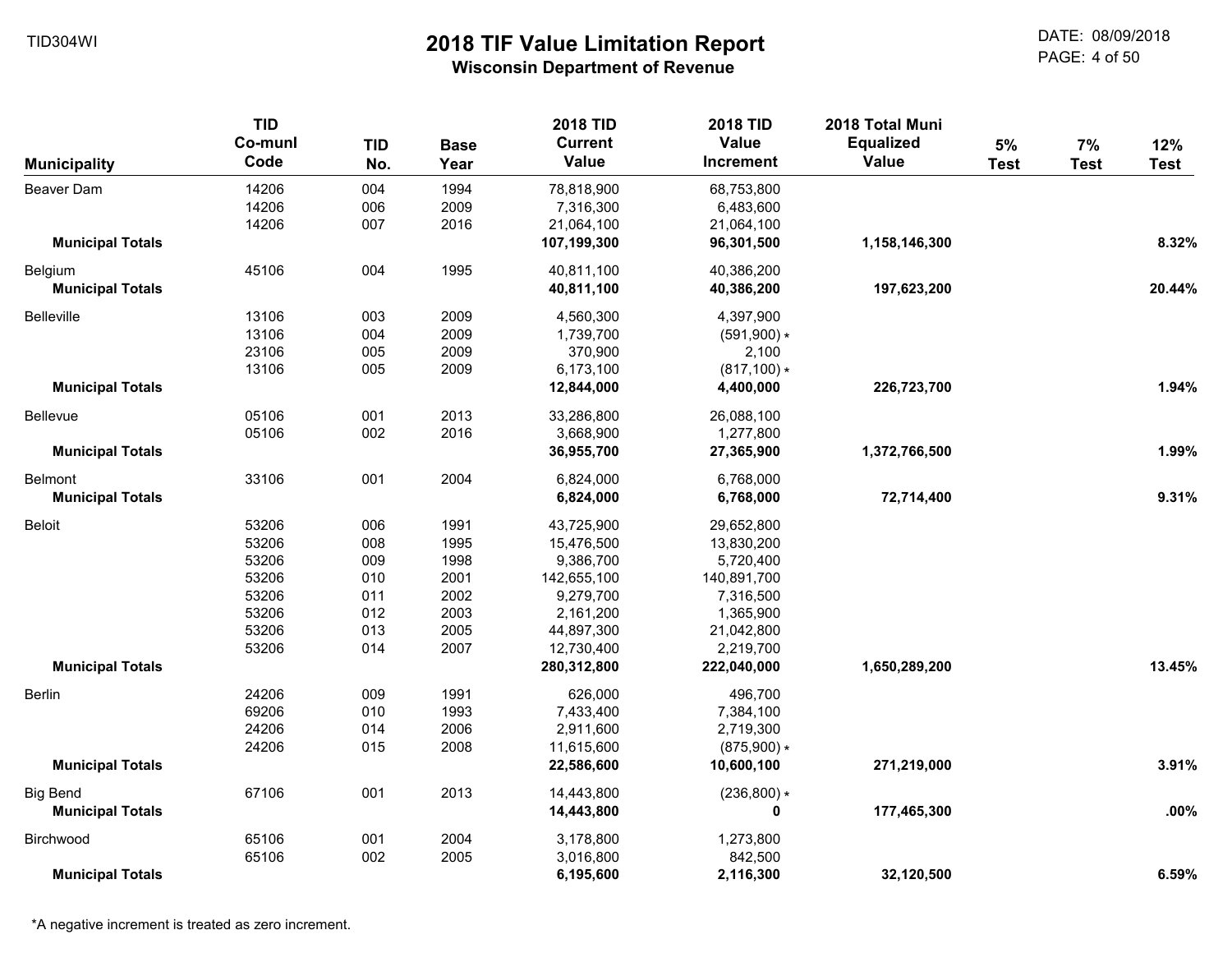**Wisconsin Department of Revenue** 

DATE: 08/09/2018 PAGE: 5 of 50

|                          | <b>TID</b> |            |             | <b>2018 TID</b> | <b>2018 TID</b>  | 2018 Total Muni  |             |             |             |
|--------------------------|------------|------------|-------------|-----------------|------------------|------------------|-------------|-------------|-------------|
|                          | Co-munl    | <b>TID</b> | <b>Base</b> | <b>Current</b>  | Value            | <b>Equalized</b> | 5%          | 7%          | 12%         |
| <b>Municipality</b>      | Code       | No.        | Year        | Value           | <b>Increment</b> | Value            | <b>Test</b> | <b>Test</b> | <b>Test</b> |
| Birnamwood               | 58106      | 001        | 1997        | 23,052,100      | 9,751,200        |                  |             |             |             |
| <b>Municipal Totals</b>  |            |            |             | 23,052,100      | 9,751,200        | 33,332,400       |             |             | 29.25%      |
| Biron                    | 71106      | 001        | 2006        | 4,665,800       | 1,165,100        |                  |             |             |             |
|                          | 71106      | 002        | 2006        | 23,532,700      | 18,421,700       |                  |             |             |             |
|                          | 71106      | 003        | 2009        | 5,602,100       | 1,704,900        |                  |             |             |             |
| <b>Municipal Totals</b>  |            |            |             | 33,800,600      | 21,291,700       | 90,509,600       |             |             | 23.52%      |
| <b>Black Creek</b>       | 44107      | 002        | 1993        | 17,673,300      | 15,560,600       |                  |             |             |             |
| <b>Municipal Totals</b>  |            |            |             | 17,673,300      | 15,560,600       | 69,657,000       |             |             | 22.34%      |
| <b>Black Earth</b>       | 13107      | 003        | 2009        | 4,777,800       | 1,688,500        |                  |             |             |             |
|                          | 13107      | 004        | 2009        | 1,968,300       | $(954, 200)*$    |                  |             |             |             |
| <b>Municipal Totals</b>  |            |            |             | 6,746,100       | 1,688,500        | 117,254,600      |             |             | 1.44%       |
| <b>Black River Falls</b> | 27206      | 001        | 2000        | 5,315,700       | 4,388,500        |                  |             |             |             |
|                          | 27206      | 003        | 2002        | 13,504,300      | 13,008,200       |                  |             |             |             |
|                          | 27206      | 004        | 2003        | 4,195,500       | 3,733,300        |                  |             |             |             |
|                          | 27206      | 005        | 2008        | 723,300         | 1,600            |                  |             |             |             |
|                          | 27206      | 006        | 2017        | 7,679,500       | $(112,700)*$     |                  |             |             |             |
|                          | 27206      | 007        | 2017        | $\Omega$        | U                |                  |             |             |             |
| <b>Municipal Totals</b>  |            |            |             | 31,418,300      | 21,131,600       | 238,618,100      |             |             | 8.86%       |
| Blair                    | 61206      | 004        | 2007        | 4,216,100       | 4,198,200        |                  |             |             |             |
|                          | 61206      | 005        | 2008        | 2,587,300       | 2,533,200        |                  |             |             |             |
|                          | 61206      | 006        | 2015        | 3,493,500       | 192,700          |                  |             |             |             |
|                          | 61206      | 007        | 2015        | 2,347,600       | 622,600          |                  |             |             |             |
| <b>Municipal Totals</b>  |            |            |             | 12,644,500      | 7,546,700        | 121,739,300      |             |             | 6.20%       |
| <b>Bloomer</b>           | 09206      | 004        | 2005        | 21,340,700      | 17,553,300       |                  |             |             |             |
| <b>Municipal Totals</b>  |            |            |             | 21,340,700      | 17,553,300       | 257,109,700      |             |             | 6.83%       |
| <b>Blue Mounds</b>       | 13108      | 001        | 1995        | 31,822,500      | 30,811,300       |                  |             |             |             |
| <b>Municipal Totals</b>  |            |            |             | 31,822,500      | 30,811,300       | 76,766,000       |             |             | 40.14%      |
| <b>Bonduel</b>           | 58107      | 001        | 1994        | 14,045,100      | 12,063,500       |                  |             |             |             |
| <b>Municipal Totals</b>  |            |            |             | 14,045,100      | 12,063,500       | 74,028,500       |             |             | 16.30%      |
| Boscobel                 | 22206      | 004        | 2005        | 7,481,200       | 2,390,900        |                  |             |             |             |
| <b>Municipal Totals</b>  |            |            |             | 7,481,200       | 2,390,900        | 124,685,600      |             |             | 1.92%       |
| <b>Bowler</b>            | 58108      | 002        | 1997        | 209,200         | 171,800          |                  |             |             |             |
| <b>Municipal Totals</b>  |            |            |             | 209,200         | 171,800          | 9,298,100        |             |             | 1.85%       |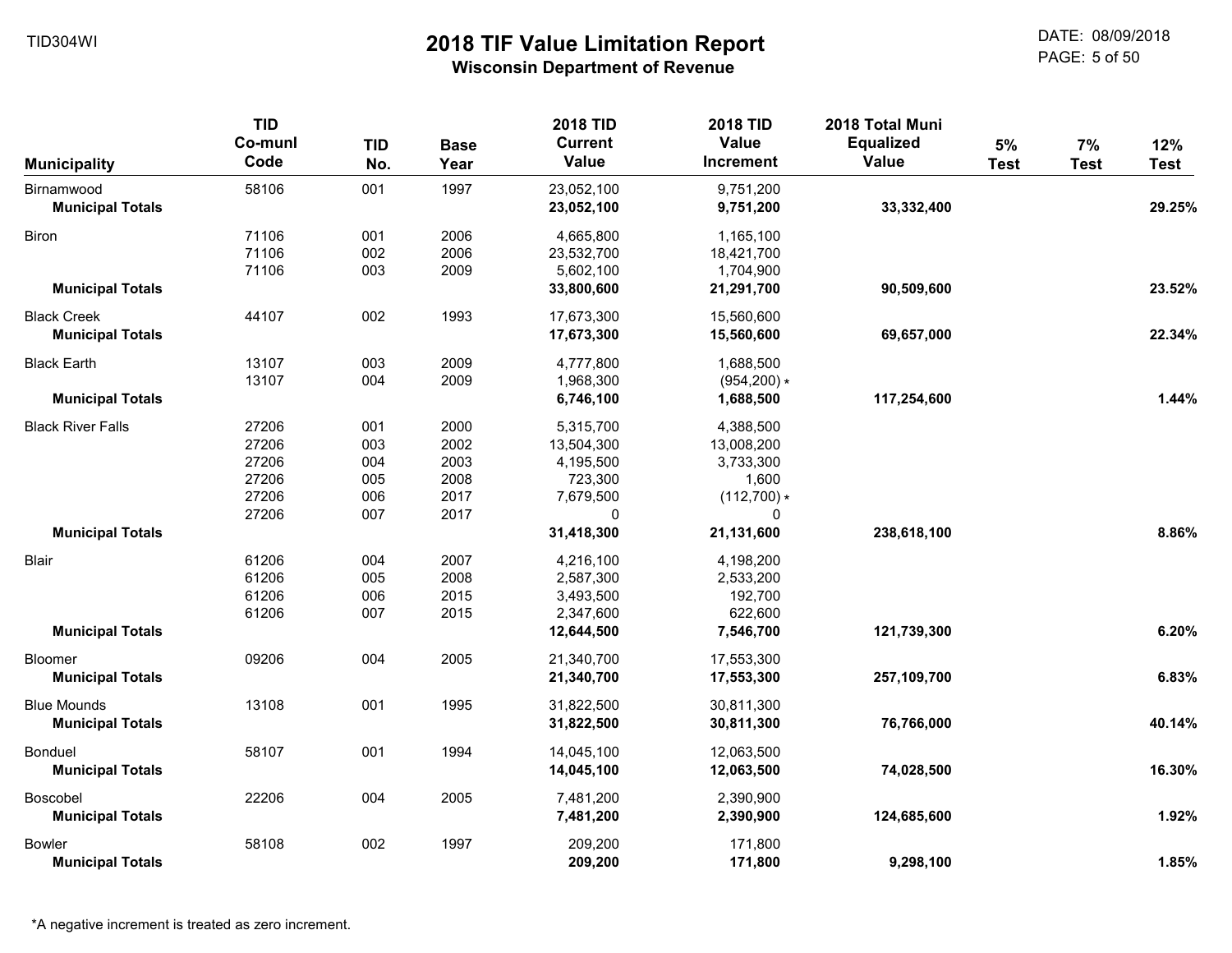**Wisconsin Department of Revenue** 

DATE: 08/09/2018 PAGE: 6 of 50

|                         | <b>TID</b> |            |             | <b>2018 TID</b> | <b>2018 TID</b> | 2018 Total Muni  |             |             |             |
|-------------------------|------------|------------|-------------|-----------------|-----------------|------------------|-------------|-------------|-------------|
|                         | Co-munl    | <b>TID</b> | <b>Base</b> | <b>Current</b>  | Value           | <b>Equalized</b> | 5%          | 7%          | 12%         |
| <b>Municipality</b>     | Code       | No.        | Year        | Value           | Increment       | Value            | <b>Test</b> | <b>Test</b> | <b>Test</b> |
| Boyceville              | 17106      | 002        | 1996        | 2,439,600       | 2,104,700       |                  |             |             |             |
|                         | 17106      | 003        | 2007        | 1,238,100       | $(282, 400)*$   |                  |             |             |             |
| <b>Municipal Totals</b> |            |            |             | 3,677,700       | 2,104,700       | 47,044,700       |             |             | 4.47%       |
| Boyd                    | 09106      | 002        | 2005        | 1,157,100       | 690,300         |                  |             |             |             |
| <b>Municipal Totals</b> |            |            |             | 1,157,100       | 690,300         | 25,580,400       |             |             | 2.70%       |
| <b>Brandon</b>          | 20106      | 001        | 1997        | 7,889,500       | 6,242,700       |                  |             |             |             |
| <b>Municipal Totals</b> |            |            |             | 7,889,500       | 6,242,700       | 43,447,900       |             |             | 14.37%      |
| <b>Brillion</b>         | 08206      | 002        | 2006        | 5,582,900       | 4,585,400       |                  |             |             |             |
|                         | 08206      | 003        | 2007        | 9,148,100       | 9,020,900       |                  |             |             |             |
|                         | 08206      | 004        | 2007        | 17,937,400      | 12,525,000      |                  |             |             |             |
| <b>Municipal Totals</b> |            |            |             | 32,668,400      | 26,131,300      | 215,199,400      |             |             | 12.14%      |
| <b>Brodhead</b>         | 23206      | 004        | 2005        | 138,200         | 29,800          |                  |             |             |             |
|                         | 23206      | 005        | 2005        | 1,796,900       | 267,900         |                  |             |             |             |
|                         | 23206      | 006        | 2006        | 1,893,100       | 722,800         |                  |             |             |             |
|                         | 53210      | 006        | 2006        | 1,485,800       | 1,383,700       |                  |             |             |             |
|                         | 23206      | 007        | 2013        | 5,350,600       | 1,231,800       |                  |             |             |             |
| <b>Municipal Totals</b> |            |            |             | 10,664,600      | 3,636,000       | 176,408,300      |             |             | 2.06%       |
| <b>Brokaw</b>           | 37106      | 001        | 1997        | 10,225,300      | 9,778,200       |                  |             |             |             |
| <b>Municipal Totals</b> |            |            |             | 10,225,300      | 9,778,200       | 21,702,700       |             |             | 45.06%      |
| <b>Brookfield</b>       | 67002      | 001A       | 2014        | 323,163,100     | 257,176,200     |                  |             |             |             |
| <b>Municipal Totals</b> |            |            |             | 323,163,100     | 257, 176, 200   | 1,305,708,800    |             |             | 19.70%      |
| <b>Brookfield</b>       | 67206      | 004        | 2015        | 1,985,500       | 1,826,700       |                  |             |             |             |
|                         | 67206      | 005        | 2015        | 35,967,200      | 34,560,200      |                  |             |             |             |
|                         | 67206      | 006        | 2016        | 44,651,900      | 28,859,500      |                  |             |             |             |
| <b>Municipal Totals</b> |            |            |             | 82,604,600      | 65,246,400      | 7,201,545,000    |             |             | .91%        |
| Brooklyn                | 23109      | 001        | 2008        | 4,642,200       | 241,600         |                  |             |             |             |
|                         | 13109      | 001        | 2008        | 947,000         | 114,000         |                  |             |             |             |
|                         | 13109      | 002        | 2013        | 907,400         | 886,300         |                  |             |             |             |
| <b>Municipal Totals</b> |            |            |             | 6,496,600       | 1,241,900       | 102,107,100      |             |             | 1.22%       |
| <b>Brown Deer</b>       | 40107      | 002        | 1995        | 36,306,200      | 24,326,300      |                  |             |             |             |
|                         | 40107      | 003        | 2005        | 60,607,800      | 37,638,900      |                  |             |             |             |
|                         | 40107      | 004        | 2005        | 20,759,800      | 961,200         |                  |             |             |             |
| <b>Municipal Totals</b> |            |            |             | 117,673,800     | 62,926,400      | 999,260,900      |             |             | 6.30%       |
|                         |            |            |             |                 |                 |                  |             |             |             |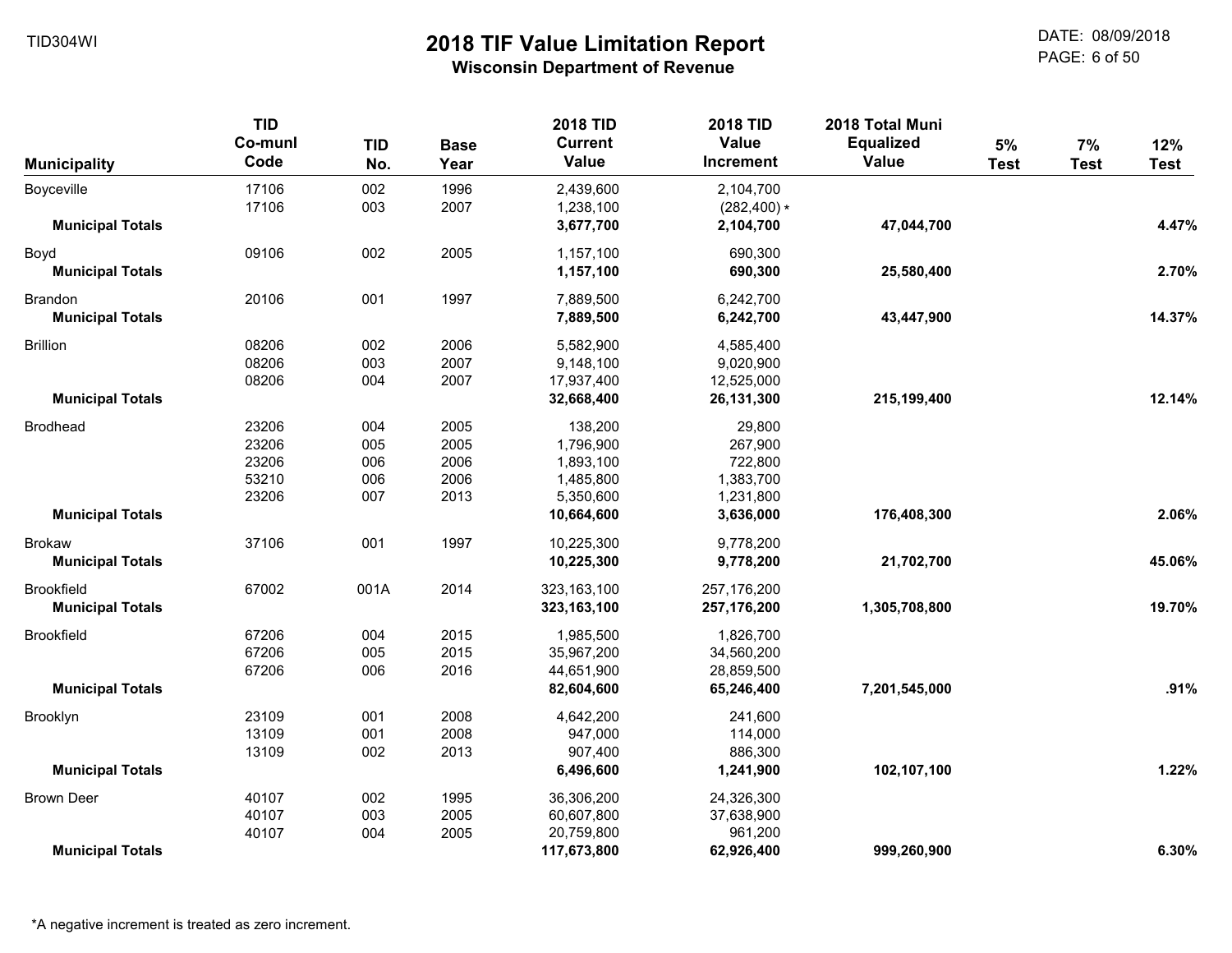### **2018 TIF Value Limitation Report**  TID304WI DATE: 08/09/2018

**Wisconsin Department of Revenue** 

PAGE: 7 of 50

|                                       | <b>TID</b><br>Co-munl | <b>TID</b> | <b>Base</b>  | <b>2018 TID</b><br><b>Current</b> | <b>2018 TID</b><br>Value | 2018 Total Muni<br><b>Equalized</b> | 5%          | 7%          | 12%         |
|---------------------------------------|-----------------------|------------|--------------|-----------------------------------|--------------------------|-------------------------------------|-------------|-------------|-------------|
| <b>Municipality</b>                   | Code                  | No.        | Year         | Value                             | <b>Increment</b>         | Value                               | <b>Test</b> | <b>Test</b> | <b>Test</b> |
| <b>Bruce</b>                          | 54106<br>54106        | 001<br>002 | 1998<br>2002 | 78,400<br>1,896,600               | 67,100<br>624,200        |                                     |             |             |             |
| <b>Municipal Totals</b>               |                       |            |              | 1,975,000                         | 691,300                  | 28,261,200                          |             |             | 2.45%       |
| Burlington<br><b>Municipal Totals</b> | 64206                 | 005        | 2015         | 2,990,800<br>2,990,800            | 2,866,900<br>2,866,900   | 941,440,600                         |             |             | .30%        |
| Cadott                                | 09111                 | 003        | 2007         | 386,200                           | 28,400                   |                                     |             |             |             |
|                                       | 09111                 | 004        | 2013         | 3,056,900                         | 811,700                  |                                     |             |             |             |
| <b>Municipal Totals</b>               |                       |            |              | 3,443,100                         | 840,100                  | 82,490,900                          |             |             | 1.02%       |
| Caledonia                             | 51104                 | 001        | 2007         | 7,123,500                         | 5,291,700                |                                     |             |             |             |
|                                       | 51104<br>51104        | 003<br>004 | 2011<br>2014 | 34,997,100<br>30,087,900          | 6,364,400<br>14,643,700  |                                     |             |             |             |
| <b>Municipal Totals</b>               |                       |            |              | 72,208,500                        | 26,299,800               | 2,160,021,000                       |             |             | 1.22%       |
| Cambridge                             | 13111                 | 004        | 2013         | 13,413,900                        | 3,372,900                |                                     |             |             |             |
| <b>Municipal Totals</b>               |                       |            |              | 13,413,900                        | 3,372,900                | 167,749,600                         |             |             | 2.01%       |
| Cameron                               | 03111                 | 001        | 2005         | 15,134,200                        | 12,816,700               |                                     |             |             |             |
| <b>Municipal Totals</b>               |                       |            |              | 15,134,200                        | 12,816,700               | 102,806,500                         |             |             | 12.47%      |
| Camp Douglas                          | 29111                 | 001        | 1995         | 5,203,900                         | 4,573,700                |                                     |             |             |             |
| <b>Municipal Totals</b>               |                       |            |              | 5,203,900                         | 4,573,700                | 21,451,300                          |             |             | 21.32%      |
| Campbellsport                         | 20111                 | 001        | 2011         | 2,228,000                         | 464,700                  |                                     |             |             |             |
| <b>Municipal Totals</b>               |                       |            |              | 2,228,000                         | 464,700                  | 111,229,200                         |             |             | .42%        |
| Cascade                               | 59111                 | 001        | 2011         | 1,195,000                         | 618,000                  |                                     |             |             |             |
| <b>Municipal Totals</b>               |                       |            |              | 1,195,000                         | 618,000                  | 41,385,200                          |             |             | 1.49%       |
| Cashton                               | 41111                 | 001        | 1993         | 2,582,700                         | 2,500,500                |                                     |             |             |             |
|                                       | 41111                 | 002        | 1998         | 1,551,600                         | 715,600                  |                                     |             |             |             |
|                                       | 41111                 | 003        | 2005         | 43,826,500                        | 43,494,200               |                                     |             |             |             |
| <b>Municipal Totals</b>               |                       |            |              | 47,960,800                        | 46,710,300               | 87,533,200                          |             |             | 53.36%      |
| Cedar Grove                           | 59112                 | 001        | 2009         | 807,900                           | 563,100                  |                                     |             |             |             |
|                                       | 59112                 | 002        | 2017         | 2,632,000                         | 26,900                   |                                     |             |             | .40%        |
| <b>Municipal Totals</b>               |                       |            |              | 3,439,900                         | 590,000                  | 148,299,100                         |             |             |             |
| Cedarburg                             | 45211                 | 003        | 2015         | 302,800                           | 20,300                   |                                     |             |             |             |
| <b>Municipal Totals</b>               |                       |            |              | 302,800                           | 20,300                   | 1,347,465,200                       |             |             | .00%        |
| Centuria                              | 48111                 | 001        | 1999         | 8,079,000                         | 3,396,000                |                                     |             |             |             |
| <b>Municipal Totals</b>               |                       |            |              | 8,079,000                         | 3,396,000                | 34,227,700                          |             |             | 9.92%       |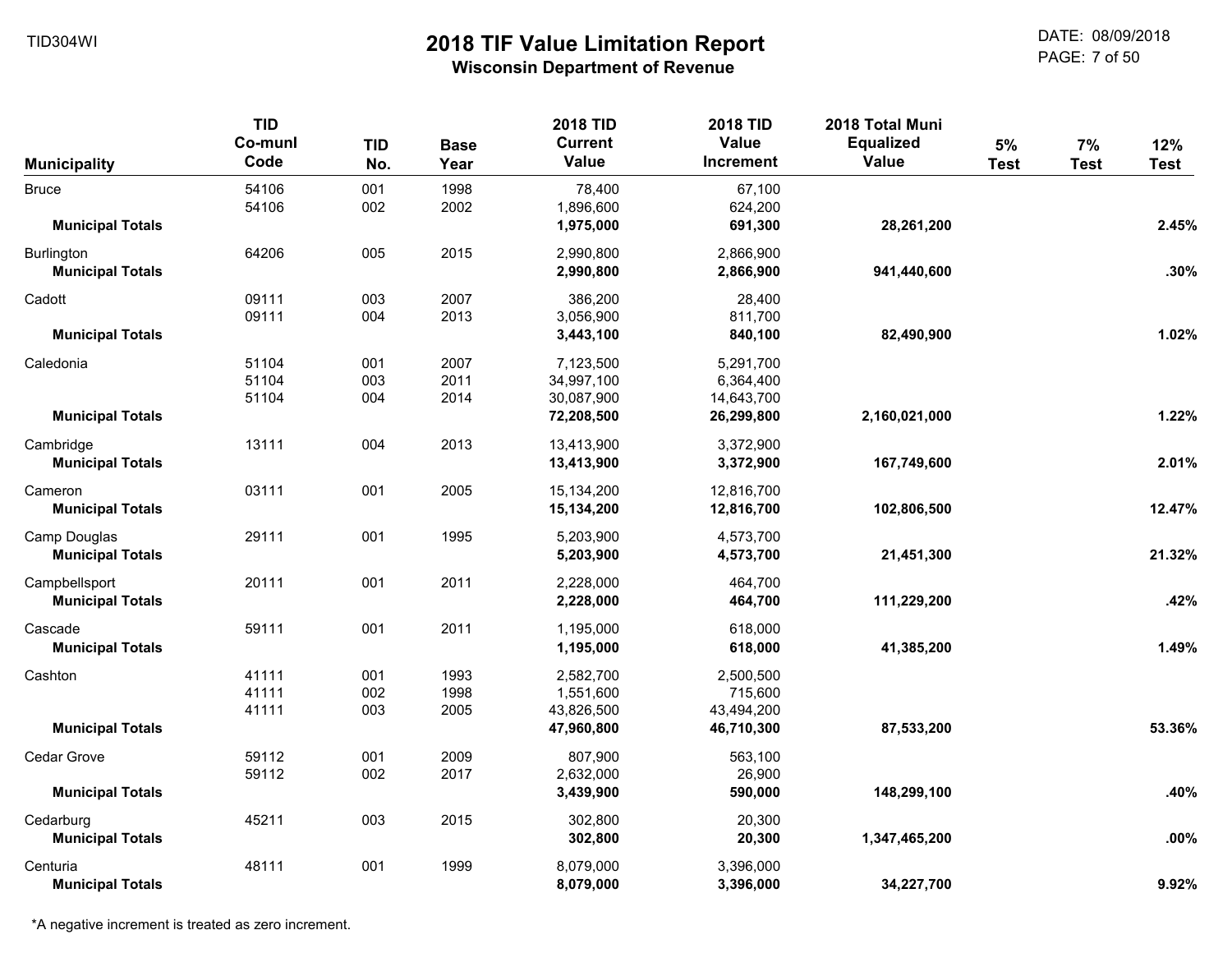**Wisconsin Department of Revenue** 

DATE: 08/09/2018 PAGE: 8 of 50

| <b>Municipality</b>     | <b>TID</b><br>Co-munl<br>Code | <b>TID</b><br>No. | <b>Base</b><br>Year | <b>2018 TID</b><br><b>Current</b><br><b>Value</b> | <b>2018 TID</b><br>Value<br>Increment | 2018 Total Muni<br><b>Equalized</b><br><b>Value</b> | 5%<br><b>Test</b> | 7%<br><b>Test</b> | 12%<br><b>Test</b> |
|-------------------------|-------------------------------|-------------------|---------------------|---------------------------------------------------|---------------------------------------|-----------------------------------------------------|-------------------|-------------------|--------------------|
|                         |                               |                   |                     |                                                   |                                       |                                                     |                   |                   |                    |
| Chetek                  | 03211                         | 002               | 1997<br>2007        | 25,271,200<br>$\Omega$                            | 13,266,300                            |                                                     |                   |                   |                    |
|                         | 03211                         | 003               |                     |                                                   | $(222, 800)*$                         |                                                     |                   |                   |                    |
| <b>Municipal Totals</b> |                               |                   |                     | 25,271,200                                        | 13,266,300                            | 156,663,700                                         |                   |                   | 8.47%              |
| Chilton                 | 08211                         | 004               | 2005                | 4,566,000                                         | 2,409,700                             |                                                     |                   |                   |                    |
|                         | 08211                         | 006               | 2017                | 2,314,400                                         | 1,498,500                             |                                                     |                   |                   |                    |
|                         | 08211                         | 007               | 2017                | 3,500                                             | $(42,300)*$                           |                                                     |                   |                   |                    |
| <b>Municipal Totals</b> |                               |                   |                     | 6,883,900                                         | 3,908,200                             | 267,430,900                                         |                   |                   | 1.46%              |
| Chippewa Falls          | 09211                         | 004               | 1994                | 10,917,700                                        | 4,897,200                             |                                                     |                   |                   |                    |
|                         | 09211                         | 005               | 1998                | 55,848,900                                        | 19,937,500                            |                                                     |                   |                   |                    |
|                         | 09211                         | 007               | 2001                | 7,089,500                                         | 5,587,900                             |                                                     |                   |                   |                    |
|                         | 09211                         | 008               | 2002                | 3,687,100                                         | 3,248,100                             |                                                     |                   |                   |                    |
|                         | 09211                         | 010               | 2005                | 2,414,500                                         | 2,414,500                             |                                                     |                   |                   |                    |
|                         | 09211                         | 011               | 2008                | 52,176,500                                        | 52,097,000                            |                                                     |                   |                   |                    |
|                         | 09211                         | 012               | 2012                | 17,863,300                                        | 12,476,600                            |                                                     |                   |                   |                    |
|                         | 09211                         | 013               | 2015                | 8,363,200                                         | 4,860,200                             |                                                     |                   |                   |                    |
|                         | 09211                         | 014               | 2015                | 59,254,800                                        | 59,254,800                            |                                                     |                   |                   |                    |
| <b>Municipal Totals</b> |                               |                   |                     | 217,615,500                                       | 164,773,800                           | 1,000,582,900                                       |                   |                   | 16.47%             |
| Clayton                 | 48112                         | 002               | 1999                | 1,143,200                                         | 1,075,200                             |                                                     |                   |                   |                    |
| <b>Municipal Totals</b> |                               |                   |                     | 1,143,200                                         | 1,075,200                             | 23,250,700                                          |                   |                   | 4.62%              |
| Clear Lake              | 48113                         | 002               | 2000                | 2,922,400                                         | 2,491,300                             |                                                     |                   |                   |                    |
|                         | 48113                         | 003               | 2003                | 5,333,300                                         | 3,219,700                             |                                                     |                   |                   |                    |
| <b>Municipal Totals</b> |                               |                   |                     | 8,255,700                                         | 5,711,000                             | 62,788,100                                          |                   |                   | 9.10%              |
| Cleveland               | 36112                         | 001               | 1996                | 7,732,000                                         | 6,800,700                             |                                                     |                   |                   |                    |
| <b>Municipal Totals</b> |                               |                   |                     | 7,732,000                                         | 6,800,700                             | 96,642,600                                          |                   |                   | 7.04%              |
| Clinton                 | 53111                         | 004               | 1998                | 36,300,500                                        | 18,493,200                            |                                                     |                   |                   |                    |
| <b>Municipal Totals</b> |                               |                   |                     | 36,300,500                                        | 18,493,200                            | 123,435,400                                         |                   |                   | 14.98%             |
| Colby                   | 37211                         | 002               | 1993                | 20,034,800                                        | 15,520,100                            |                                                     |                   |                   |                    |
|                         | 10211                         | 002               | 1993                | 5,612,800                                         | 5,355,300                             |                                                     |                   |                   |                    |
| <b>Municipal Totals</b> |                               |                   |                     | 25,647,600                                        | 20,875,400                            | 81,568,500                                          |                   |                   | 25.59%             |
| Coleman                 | 38111                         | 001               | 2005                | 6,898,000                                         | 4,293,900                             |                                                     |                   |                   |                    |
|                         | 38111                         | 002               | 2017                | 663,300                                           | 588,300                               |                                                     |                   |                   |                    |
| <b>Municipal Totals</b> |                               |                   |                     | 7,561,300                                         | 4,882,200                             | 41,045,900                                          |                   |                   | 11.89%             |
| Colfax                  | 17111                         | 003               | 2002                | 7,379,500                                         | 2,942,600                             |                                                     |                   |                   |                    |
|                         | 17111                         | 004               | 2006                | 2,957,000                                         | 1,080,400                             |                                                     |                   |                   |                    |
| <b>Municipal Totals</b> |                               |                   |                     | 10,336,500                                        | 4,023,000                             | 51,908,000                                          |                   |                   | 7.75%              |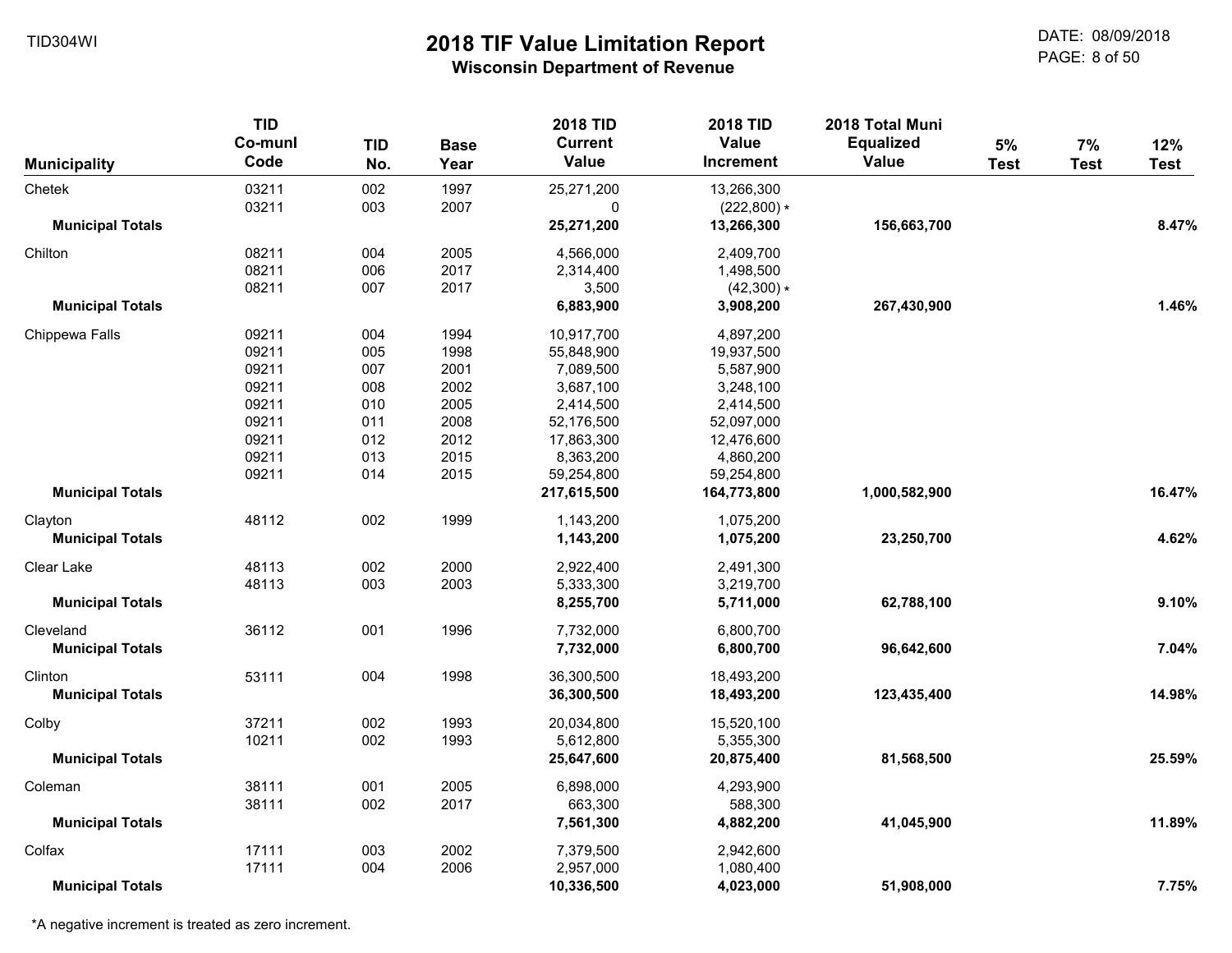**Wisconsin Department of Revenue** 

DATE: 08/09/2018 PAGE: 9 of 50

|                         | <b>TID</b><br>Co-munl<br>Code | <b>TID</b><br>No. | <b>Base</b><br>Year | <b>2018 TID</b><br><b>Current</b><br><b>Value</b> | <b>2018 TID</b><br>Value<br><b>Increment</b> | 2018 Total Muni<br><b>Equalized</b><br>Value | 5%<br><b>Test</b> | 7%<br><b>Test</b> | 12%<br><b>Test</b> |
|-------------------------|-------------------------------|-------------------|---------------------|---------------------------------------------------|----------------------------------------------|----------------------------------------------|-------------------|-------------------|--------------------|
| <b>Municipality</b>     |                               |                   |                     |                                                   |                                              |                                              |                   |                   |                    |
| Coloma                  | 69111<br>69111                | 001<br>002        | 1997<br>2005        | 2,403,900<br>3,752,900                            | 1,836,600<br>2,509,800                       |                                              |                   |                   |                    |
| <b>Municipal Totals</b> |                               |                   |                     | 6,156,800                                         | 4,346,400                                    | 26,578,600                                   |                   |                   | 16.35%             |
| Columbus                | 11211                         | 003               | 1995                | 28,709,400                                        | 25,128,200                                   |                                              |                   |                   |                    |
|                         | 11211                         | 004               | 2015                | 10,819,300                                        | 7,695,200                                    |                                              |                   |                   |                    |
| <b>Municipal Totals</b> |                               |                   |                     | 39,528,700                                        | 32,823,400                                   | 422,209,000                                  |                   |                   | 7.77%              |
| <b>Combined Locks</b>   | 44111                         | 001               | 2005                | 2,011,500                                         | 1,743,800                                    |                                              |                   |                   |                    |
|                         | 44111                         | 002               | 2015                | 13,471,300                                        | $(2,265,500)*$                               |                                              |                   |                   |                    |
| <b>Municipal Totals</b> |                               |                   |                     | 15,482,800                                        | 1,743,800                                    | 297,130,800                                  |                   |                   | .59%               |
| Cottage Grove           | 13112                         | 005               | 2003                | 50.700.300                                        | 47,804,200                                   |                                              |                   |                   |                    |
|                         | 13112                         | 006               | 2005                | 8,306,200                                         | 2,237,400                                    |                                              |                   |                   |                    |
|                         | 13112                         | 007               | 2005                | 47,258,200                                        | 32,839,200                                   |                                              |                   |                   |                    |
| <b>Municipal Totals</b> |                               |                   |                     | 106,264,700                                       | 82,880,800                                   | 746,059,000                                  |                   |                   | 11.11%             |
| Crandon                 | 21211                         | 001               | 2002                | 3,399,600                                         | 1.848.600                                    |                                              |                   |                   |                    |
| <b>Municipal Totals</b> |                               |                   |                     | 3,399,600                                         | 1,848,600                                    | 99,021,400                                   |                   |                   | 1.87%              |
| Crivitz                 | 38121                         | 001               | 2001                | 19,795,900                                        | 15,510,300                                   |                                              |                   |                   |                    |
| <b>Municipal Totals</b> |                               |                   |                     | 19,795,900                                        | 15,510,300                                   | 75,981,700                                   |                   |                   | 20.41%             |
| <b>Cross Plains</b>     | 13113                         | 003               | 2008                | 52,401,000                                        | 24,272,400                                   |                                              |                   |                   |                    |
| <b>Municipal Totals</b> |                               |                   |                     | 52,401,000                                        | 24,272,400                                   | 394,026,300                                  |                   |                   | 6.16%              |
| Cuba City               | 22211                         | 002               | 1999                | 8,633,800                                         | 6,930,800                                    |                                              |                   |                   |                    |
|                         | 33211                         | 002               | 1999                | 2,159,400                                         | 2,092,700                                    |                                              |                   |                   |                    |
|                         | 22211                         | 003               | 2012                | 4,551,300                                         | 2,247,900                                    |                                              |                   |                   |                    |
| <b>Municipal Totals</b> |                               |                   |                     | 15,344,500                                        | 11,271,400                                   | 129,721,900                                  |                   |                   | 8.69%              |
| Cudahy                  | 40211                         | 001               | 1994                | 267,918,700                                       | 195,094,200                                  |                                              |                   |                   |                    |
| <b>Municipal Totals</b> |                               |                   |                     | 267,918,700                                       | 195,094,200                                  | 1,164,035,000                                |                   |                   | 16.76%             |
| Cumberland              | 03212                         | 007               | 1995                | 19,597,700                                        | 18,591,300                                   |                                              |                   |                   |                    |
|                         | 03212                         | 008               | 2017                | 1,063,700                                         | 586,200                                      |                                              |                   |                   |                    |
| <b>Municipal Totals</b> |                               |                   |                     | 20,661,400                                        | 19,177,500                                   | 169,409,800                                  |                   |                   | 11.32%             |
| Dallas                  | 03116                         | 002               | 2001                | 1,159,200                                         | 1,129,300                                    |                                              |                   |                   |                    |
| <b>Municipal Totals</b> |                               |                   |                     | 1,159,200                                         | 1,129,300                                    | 13,140,900                                   |                   |                   | 8.59%              |
| Dane                    | 13116                         | 002               | 2007                | 5,408,000                                         | 981,900                                      |                                              |                   |                   |                    |
| <b>Municipal Totals</b> |                               |                   |                     | 5,408,000                                         | 981,900                                      | 98,636,200                                   |                   |                   | 1.00%              |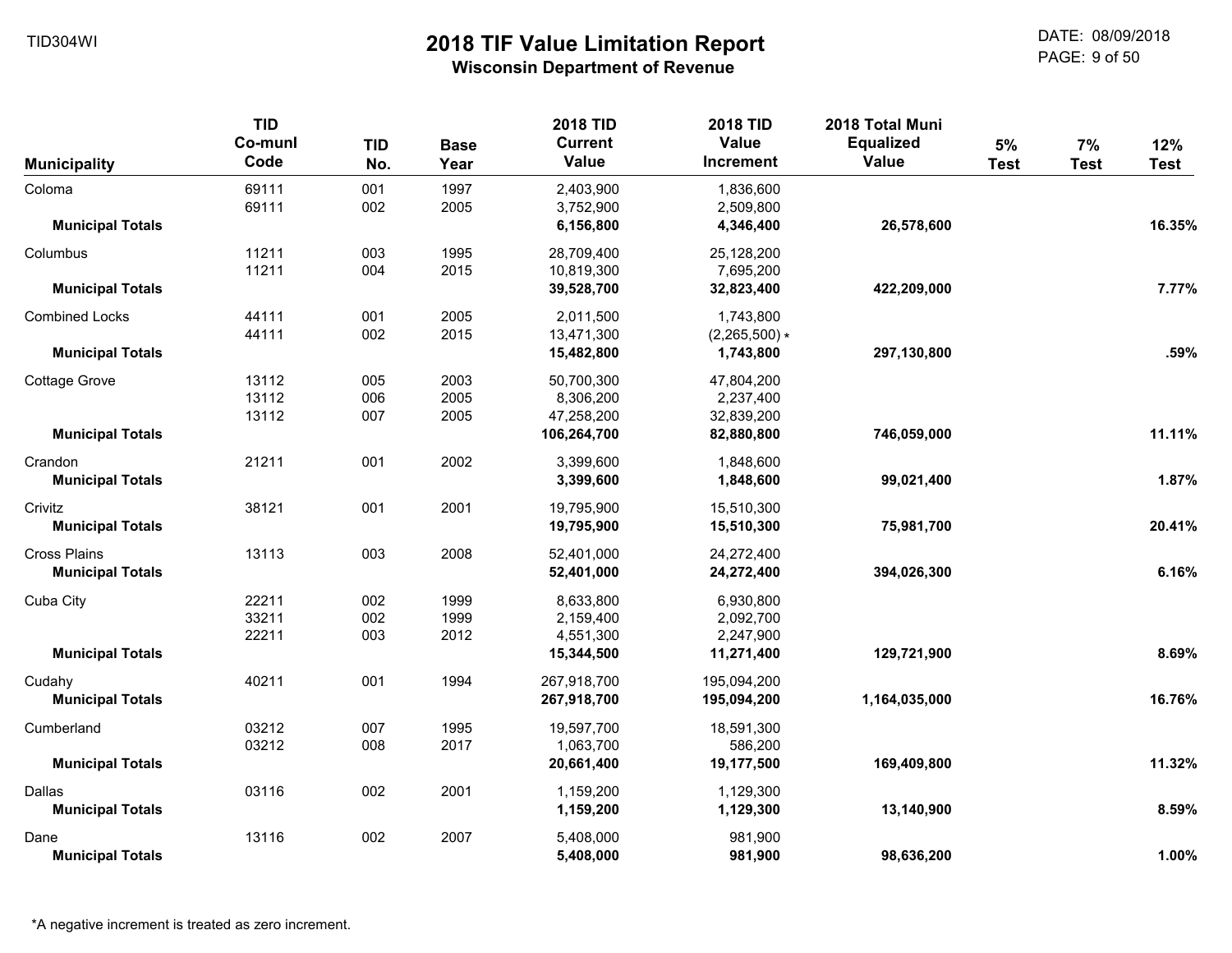**Wisconsin Department of Revenue** 

DATE: 08/09/2018 PAGE: 10 of 50

|                         | <b>TID</b><br>Co-munl<br>Code | <b>TID</b> | <b>Base</b> | <b>2018 TID</b><br><b>Current</b><br>Value | <b>2018 TID</b><br>Value<br><b>Increment</b> | 2018 Total Muni<br><b>Equalized</b><br>Value | 5%          | 7%          | 12%         |
|-------------------------|-------------------------------|------------|-------------|--------------------------------------------|----------------------------------------------|----------------------------------------------|-------------|-------------|-------------|
| <b>Municipality</b>     |                               | No.        | Year        |                                            |                                              |                                              | <b>Test</b> | <b>Test</b> | <b>Test</b> |
| Darien                  | 64116                         | 003        | 2015        | 6,417,600                                  | 4,243,000                                    |                                              |             |             |             |
| <b>Municipal Totals</b> |                               |            |             | 6,417,600                                  | 4,243,000                                    | 124,607,400                                  |             |             | 3.41%       |
| Darlington              | 33216                         | 006        | 2003        | 26,909,600                                 | 22,604,700                                   |                                              |             |             |             |
|                         | 33216                         | 007        | 2006        | 5,056,400                                  | 2,870,100                                    |                                              |             |             |             |
| <b>Municipal Totals</b> |                               |            |             | 31,966,000                                 | 25,474,800                                   | 121,334,600                                  |             |             | 21.00%      |
| De Pere                 | 05216                         | 005        | 1996        | 46,078,600                                 | 34,537,900                                   |                                              |             |             |             |
|                         | 05216                         | 006        | 1998        | 88,817,800                                 | 81,774,900                                   |                                              |             |             |             |
|                         | 05216                         | 007        | 2007        | 18,274,300                                 | 6,218,300                                    |                                              |             |             |             |
|                         | 05216                         | 008        | 2007        | 50,007,900                                 | 13,374,700                                   |                                              |             |             |             |
|                         | 05216                         | 009        | 2012        | 16,374,300                                 | 1,598,200                                    |                                              |             |             |             |
|                         | 05216                         | 010        | 2012        | 33,986,000                                 | 9,174,100                                    |                                              |             |             |             |
|                         | 05216                         | 011        | 2015        | 7,934,600                                  | 1,855,100                                    |                                              |             |             |             |
|                         | 05216                         | 012        | 2015        | 119,200                                    | $(9,900)*$                                   |                                              |             |             |             |
|                         | 05216                         | 013        | 2017        | 52,073,500                                 | $(1,287,600)*$                               |                                              |             |             |             |
| <b>Municipal Totals</b> |                               |            |             | 313,666,200                                | 148,533,200                                  | 2,117,615,700                                |             |             | 7.01%       |
| De Soto                 | 12116                         | 001        | 2001        | 478,100                                    | 316,400                                      |                                              |             |             |             |
|                         | 62116                         | 001        | 2001        | 683,300                                    | 343,100                                      |                                              |             |             |             |
| <b>Municipal Totals</b> |                               |            |             | 1,161,400                                  | 659,500                                      | 19,440,000                                   |             |             | 3.39%       |
| Deerfield               | 13117                         | 003        | 2005        | 31,871,700                                 | 21,901,300                                   |                                              |             |             |             |
|                         | 13117                         | 004        | 2007        | 1,876,000                                  | $(525, 400)*$                                |                                              |             |             |             |
|                         | 13117                         | 005        | 2008        | 309,100                                    | 297,400                                      |                                              |             |             |             |
| <b>Municipal Totals</b> |                               |            |             | 34,056,800                                 | 22,198,700                                   | 231,376,900                                  |             |             | 9.59%       |
| Deforest                | 13118                         | 002        | 2009        | 38,868,600                                 | 38,840,700                                   |                                              |             |             |             |
|                         | 13118                         | 003        | 2009        | 16,066,700                                 | 15,084,800                                   |                                              |             |             |             |
|                         | 13118                         | 004        | 2009        | 29,836,700                                 | 29,491,000                                   |                                              |             |             |             |
|                         | 13118                         | 005        | 2010        | 13,518,100                                 | 13,167,600                                   |                                              |             |             |             |
|                         | 13118                         | 006        | 2011        | 30,595,900                                 | 27,831,300                                   |                                              |             |             |             |
|                         | 13118                         | 007        | 2011        | 15,892,400                                 | 11,400,400                                   |                                              |             |             |             |
|                         | 13118                         | 008        | 2017        | 6,048,400                                  | 5,355,400                                    |                                              |             |             |             |
|                         | 13118                         | 009        | 2017        | 14,067,500                                 | 6,486,600                                    |                                              |             |             |             |
| <b>Municipal Totals</b> |                               |            |             | 164,894,300                                | 147,657,800                                  | 1,208,063,100                                |             |             | 12.22%      |
| Delafield               | 67216                         | 004        | 2012        | 13,955,500                                 | 5,858,500                                    |                                              |             |             |             |
| <b>Municipal Totals</b> |                               |            |             | 13,955,500                                 | 5,858,500                                    | 1,458,335,100                                |             |             | .40%        |
| Delavan                 | 64216                         | 004        | 2003        | 43,515,700                                 | 20,517,900                                   |                                              |             |             |             |
|                         | 64216                         | 005        | 2012        | 21,791,800                                 | $(39,000)*$                                  |                                              |             |             |             |
| <b>Municipal Totals</b> |                               |            |             | 65,307,500                                 | 20,517,900                                   | 605,174,600                                  |             |             | 3.39%       |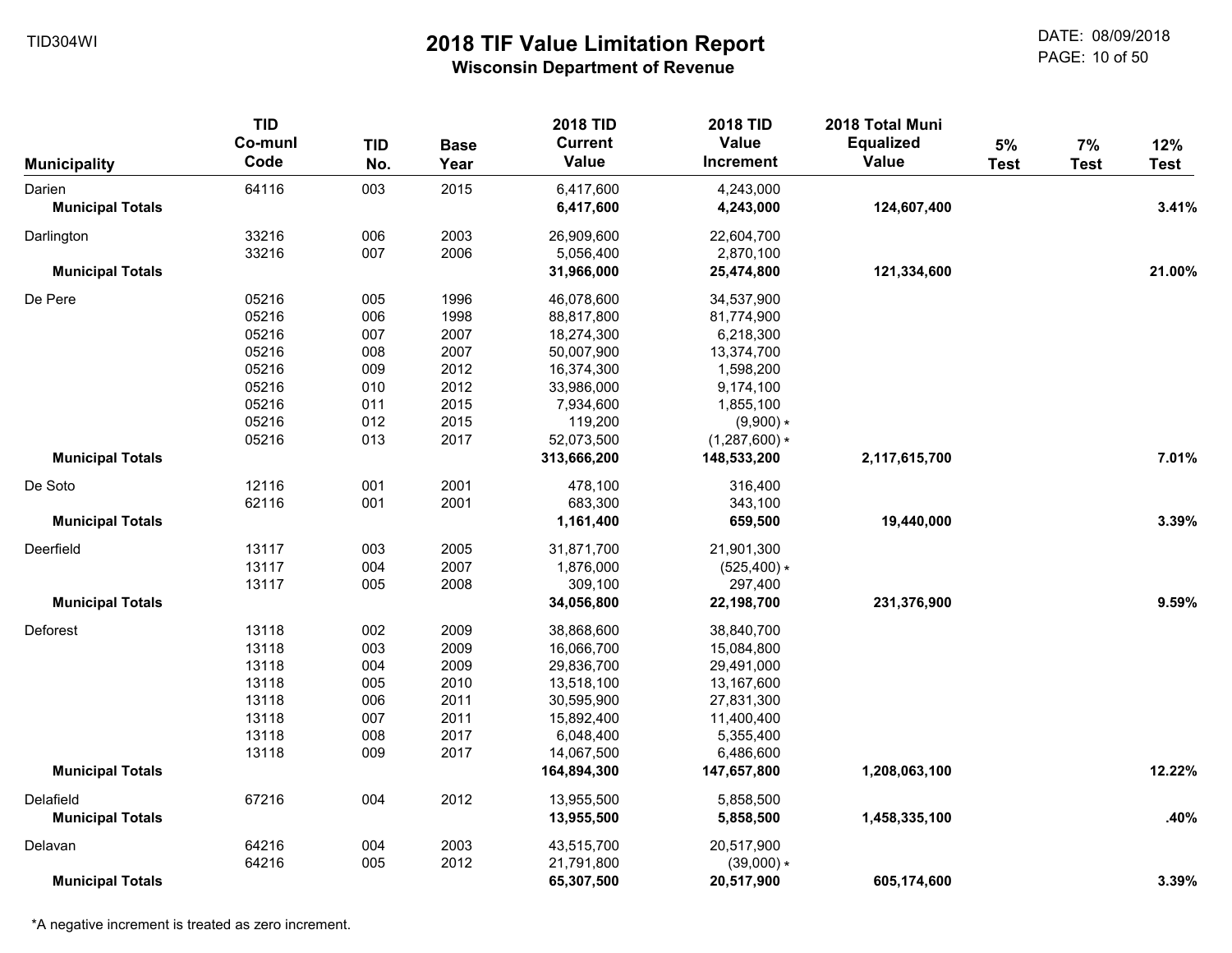### **2018 TIF Value Limitation Report**  TID304WI DATE: 08/09/2018

**Wisconsin Department of Revenue** 

PAGE: 11 of 50

|                                        | <b>TID</b><br>Co-munl<br>Code                               | <b>TID</b>                                    | <b>Base</b>                                          | <b>2018 TID</b><br><b>Current</b><br>Value                                                | <b>2018 TID</b><br>Value                                                                 | 2018 Total Muni<br><b>Equalized</b><br>Value | $5%$        | 7%          | 12%         |
|----------------------------------------|-------------------------------------------------------------|-----------------------------------------------|------------------------------------------------------|-------------------------------------------------------------------------------------------|------------------------------------------------------------------------------------------|----------------------------------------------|-------------|-------------|-------------|
| <b>Municipality</b>                    |                                                             | No.                                           | Year                                                 |                                                                                           | Increment                                                                                |                                              | <b>Test</b> | <b>Test</b> | <b>Test</b> |
| Dickeyville<br><b>Municipal Totals</b> | 22116                                                       | 001                                           | 2014                                                 | 2,785,400<br>2,785,400                                                                    | 1,234,700<br>1,234,700                                                                   | 64,660,300                                   |             |             | 1.91%       |
| Dodgeville<br><b>Municipal Totals</b>  | 25216                                                       | 002                                           | 1998                                                 | 17,750,200<br>17,750,200                                                                  | 17,379,600<br>17,379,600                                                                 | 386,225,000                                  |             |             | 4.50%       |
| Dorchester                             | 10116<br>10116                                              | 001<br>002                                    | 1992<br>1995                                         | 6,346,900<br>22,937,400                                                                   | 6,113,900<br>7,438,000                                                                   |                                              |             |             |             |
| <b>Municipal Totals</b>                |                                                             |                                               |                                                      | 29,284,300                                                                                | 13,551,900                                                                               | 48,283,400                                   |             |             | 28.07%      |
| Durand<br><b>Municipal Totals</b>      | 46216                                                       | 003                                           | 2007                                                 | 12,225,700<br>12,225,700                                                                  | 1,834,000<br>1,834,000                                                                   | 96,108,900                                   |             |             | 1.91%       |
| Eagle River                            | 63221<br>63221                                              | 002<br>003                                    | 2007<br>2007                                         | 11,605,100<br>16,183,900                                                                  | 7,542,700<br>8,045,200                                                                   |                                              |             |             |             |
| <b>Municipal Totals</b>                |                                                             |                                               |                                                      | 27,789,000                                                                                | 15,587,900                                                                               | 189,658,300                                  |             |             | 8.22%       |
| East Troy<br><b>Municipal Totals</b>   | 64121                                                       | 003                                           | 1999                                                 | 37,272,300<br>37,272,300                                                                  | 36,743,500<br>36,743,500                                                                 | 378,170,700                                  |             |             | 9.72%       |
| Eau Claire                             | 18221<br>18221<br>18221<br>09221<br>18221<br>18221<br>18221 | 007<br>008<br>009<br>009<br>010<br>011<br>012 | 1997<br>2002<br>2008<br>2008<br>2015<br>2015<br>2017 | 6,250,600<br>75,838,000<br>14,397,900<br>67,000<br>39,707,700<br>30,774,300<br>40,000,000 | 5,921,500<br>63,419,600<br>3,213,500<br>12,500<br>29,913,500<br>14,149,100<br>17,718,500 |                                              |             |             |             |
| <b>Municipal Totals</b>                |                                                             |                                               |                                                      | 207,035,500                                                                               | 134,348,200                                                                              | 5,453,961,400                                |             |             | 2.46%       |
| Edgar                                  | 37121<br>37121<br>37121                                     | 001<br>003<br>004                             | 2002<br>2005<br>2016                                 | 1,421,600<br>2,465,300<br>4,735,500                                                       | 632,300<br>2,409,600<br>3,080,300                                                        |                                              |             |             |             |
| <b>Municipal Totals</b>                |                                                             |                                               |                                                      | 8,622,400                                                                                 | 6,122,200                                                                                | 77,679,900                                   |             |             | 7.88%       |
| Edgerton<br><b>Municipal Totals</b>    | 13221<br>53221<br>53221<br>53221                            | 005<br>006<br>007<br>008                      | 1998<br>2000<br>2000<br>2005                         | 15,037,600<br>28,699,700<br>2,841,800<br>13,272,900<br>59,852,000                         | 14,405,000<br>18,593,800<br>2,191,700<br>5,935,000<br>41,125,500                         | 394,354,300                                  |             |             | 10.43%      |
|                                        |                                                             |                                               |                                                      |                                                                                           |                                                                                          |                                              |             |             |             |
| Elba<br><b>Municipal Totals</b>        | 14014                                                       | 001T                                          | 2010                                                 | 2,164,900<br>2,164,900                                                                    | 589,400<br>589,400                                                                       | 109,551,800                                  | .54%        | 1.98%       |             |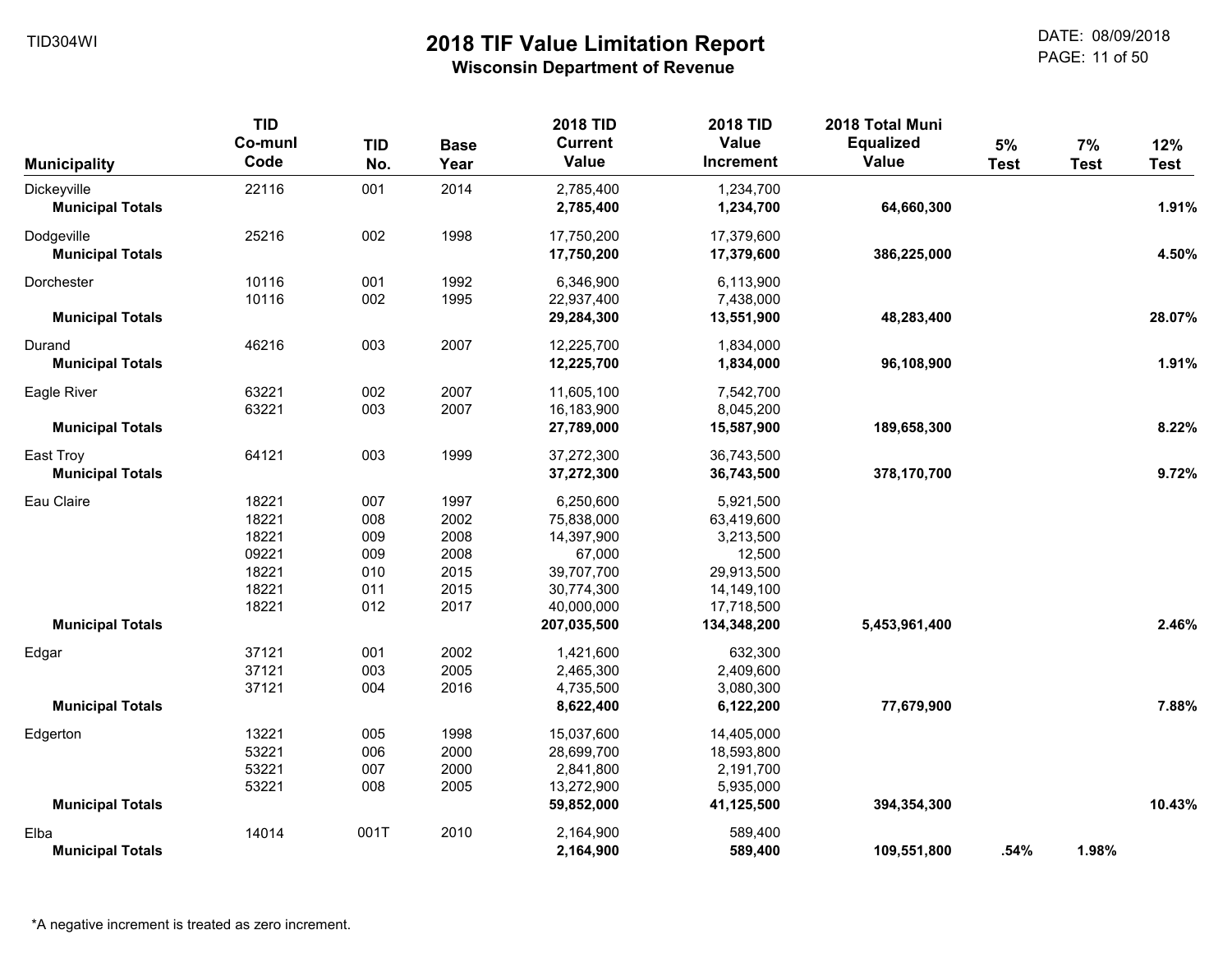#### **2018 TIF Value Limitation Report**  TID304WI DATE: 08/09/2018

**Wisconsin Department of Revenue** 

PAGE: 12 of 50

| <b>Municipality</b>                  | TID<br>Co-munl<br>Code                             | <b>TID</b><br>No.                      | <b>Base</b><br>Year                          | <b>2018 TID</b><br><b>Current</b><br>Value                               | <b>2018 TID</b><br>Value<br><b>Increment</b>                         | 2018 Total Muni<br><b>Equalized</b><br><b>Value</b> | 5%<br><b>Test</b> | 7%<br><b>Test</b> | 12%<br><b>Test</b> |
|--------------------------------------|----------------------------------------------------|----------------------------------------|----------------------------------------------|--------------------------------------------------------------------------|----------------------------------------------------------------------|-----------------------------------------------------|-------------------|-------------------|--------------------|
| Elk Mound<br><b>Municipal Totals</b> | 17121                                              | 001                                    | 2007                                         | 3,861,500<br>3,861,500                                                   | 1,361,800<br>1,361,800                                               | 36,415,900                                          |                   |                   | 3.74%              |
| <b>Elkhart Lake</b>                  | 59121<br>59121<br>59121                            | 002<br>003<br>004                      | 2013<br>2013<br>2015                         | 26,393,300<br>7,500,100<br>10,462,500                                    | 14,757,600<br>5,650,000<br>9,751,100                                 |                                                     |                   |                   |                    |
| <b>Municipal Totals</b>              |                                                    |                                        |                                              | 44,355,900                                                               | 30,158,700                                                           | 332,837,100                                         |                   |                   | 9.06%              |
| Elkhorn<br><b>Municipal Totals</b>   | 64221                                              | 004                                    | 2017                                         | 3,677,800<br>3,677,800                                                   | 144,100<br>144,100                                                   | 768,364,600                                         |                   |                   | .02%               |
| Ellsworth                            | 47121<br>47121<br>47121<br>47121<br>47121<br>47121 | 004<br>007<br>008<br>009<br>010<br>011 | 1996<br>2006<br>2010<br>2011<br>2012<br>2013 | 663,700<br>7,071,900<br>8,150,300<br>3,363,900<br>1,561,900<br>1,557,400 | 609,100<br>6,848,600<br>4,376,600<br>2,853,600<br>734,600<br>249,200 |                                                     |                   |                   |                    |
| <b>Municipal Totals</b>              |                                                    |                                        |                                              | 22,369,100                                                               | 15,671,700                                                           | 208,316,300                                         |                   |                   | 7.52%              |
| Elm Grove<br><b>Municipal Totals</b> | 67122                                              | 002                                    | 2004                                         | 67,134,300<br>67,134,300                                                 | 33,698,500<br>33,698,500                                             | 1,166,471,900                                       |                   |                   | 2.89%              |
| Elmwood<br><b>Municipal Totals</b>   | 47122<br>47122<br>47122                            | 003<br>004<br>005                      | 2002<br>2009<br>2007                         | 2,109,300<br>4,140,700<br>2,170,600<br>8,420,600                         | 1,357,000<br>593,300<br>1,797,300<br>3,747,600                       | 40,197,700                                          |                   |                   | 9.32%              |
|                                      |                                                    |                                        |                                              |                                                                          |                                                                      |                                                     |                   |                   |                    |
| Elroy                                | 29221<br>29221<br>29221<br>29221<br>29221          | 002<br>003<br>004<br>005<br>006        | 1999<br>1999<br>1999<br>1999<br>2014         | 565,000<br>3,237,500<br>4,039,100<br>1,781,800<br>1,597,100              | 291,800<br>801,000<br>2,727,800<br>1,745,300<br>778,600              |                                                     |                   |                   |                    |
| <b>Municipal Totals</b>              |                                                    |                                        |                                              | 11,220,500                                                               | 6,344,500                                                            | 57,114,500                                          |                   |                   | 11.11%             |
| Endeavor<br><b>Municipal Totals</b>  | 39121                                              | 001                                    | 1993                                         | 5,974,200<br>5,974,200                                                   | 4,814,300<br>4,814,300                                               | 18,811,300                                          |                   |                   | 25.59%             |
| Evansville                           | 53222<br>53222<br>53222<br>53222                   | 005<br>006<br>007<br>008               | 2004<br>2006<br>2007<br>2008                 | 18,762,700<br>4,857,600<br>7,184,900<br>6,175,600                        | 7,463,600<br>2,929,800<br>1,083,200<br>3,480,300                     |                                                     |                   |                   |                    |
| <b>Municipal Totals</b>              |                                                    |                                        |                                              | 36,980,800                                                               | 14,956,900                                                           | 407,994,600                                         |                   |                   | 3.67%              |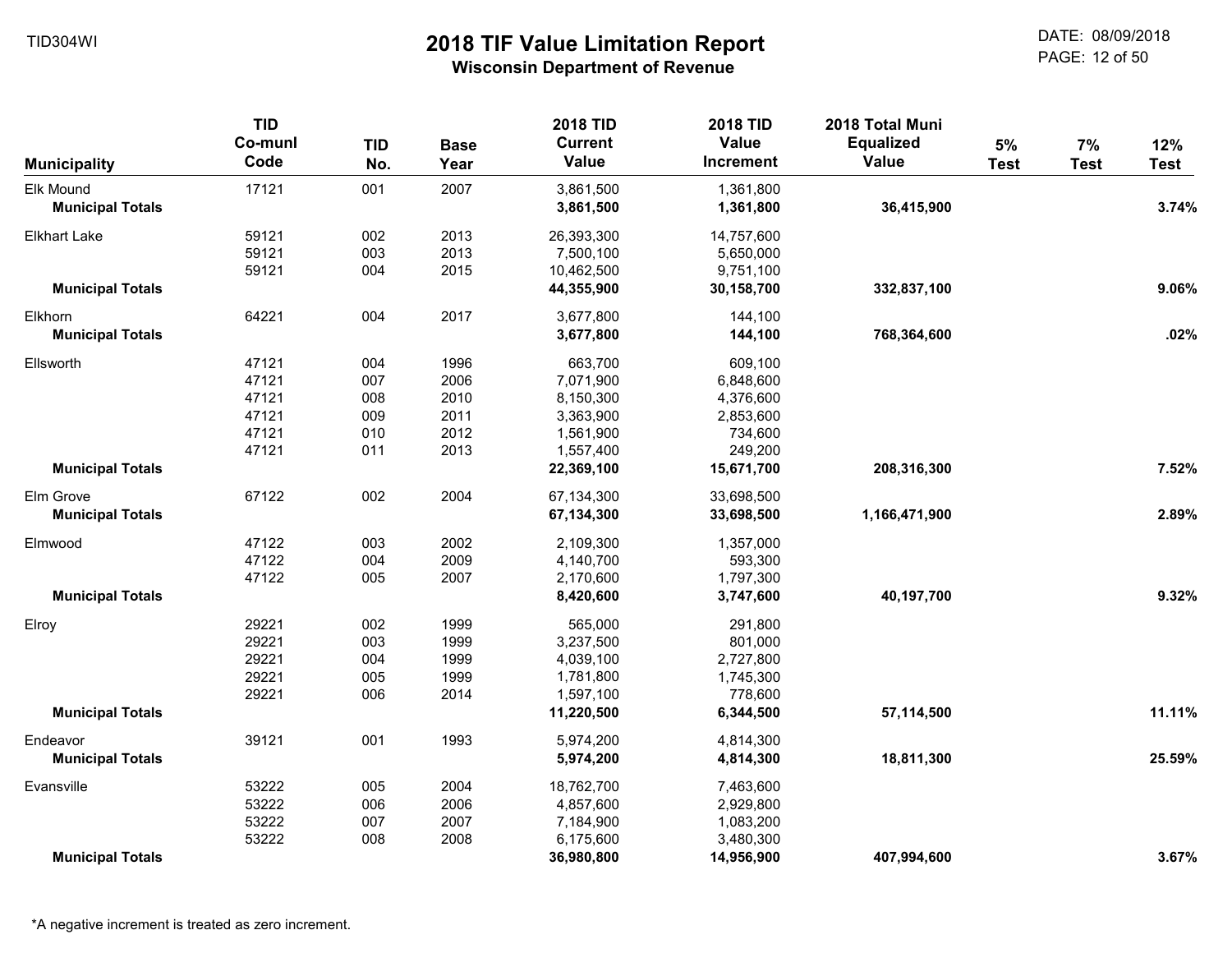**Wisconsin Department of Revenue** 

DATE: 08/09/2018 PAGE: 13 of 50

|                                      | <b>TID</b><br>Co-munl<br>Code | <b>TID</b> | <b>Base</b> | <b>2018 TID</b><br><b>Current</b><br><b>Value</b> | <b>2018 TID</b><br>Value<br>Increment | 2018 Total Muni<br><b>Equalized</b><br><b>Value</b> | $5%$        | 7%          | 12%         |
|--------------------------------------|-------------------------------|------------|-------------|---------------------------------------------------|---------------------------------------|-----------------------------------------------------|-------------|-------------|-------------|
| <b>Municipality</b>                  |                               | No.        | Year        |                                                   |                                       |                                                     | <b>Test</b> | <b>Test</b> | <b>Test</b> |
| Fairwater<br><b>Municipal Totals</b> | 20126                         | 001        | 1997        | 4,146,000<br>4,146,000                            | 3,394,600<br>3,394,600                | 20,997,100                                          |             |             | 16.17%      |
| <b>Fall Creek</b>                    | 18127                         | 001        | 2000        | 1,502,900                                         | 1,430,100                             |                                                     |             |             |             |
|                                      | 18127                         | 002        | 2013        | 6,947,200                                         | 5,333,900                             |                                                     |             |             |             |
| <b>Municipal Totals</b>              |                               |            |             | 8,450,100                                         | 6,764,000                             | 79,500,900                                          |             |             | 8.51%       |
| Fennimore                            | 22226                         | 004        | 2002        | 927,700                                           | 895,500                               |                                                     |             |             |             |
|                                      | 22226                         | 005        | 2005        | 7,485,200                                         | 526,300                               |                                                     |             |             |             |
|                                      | 22226                         | 006        | 2017        | 1,049,300                                         | $(320, 700)*$                         |                                                     |             |             |             |
| <b>Municipal Totals</b>              |                               |            |             | 9,462,200                                         | 1,421,800                             | 116,896,300                                         |             |             | 1.22%       |
| Ferryville                           | 12126                         | 001        | 2003        | 307,000                                           | 254,900                               |                                                     |             |             |             |
| <b>Municipal Totals</b>              |                               |            |             | 307,000                                           | 254,900                               | 23,503,600                                          |             |             | 1.08%       |
| Fitchburg                            | 13225                         | 004        | 2003        | 241,772,300                                       | 192,628,300                           |                                                     |             |             |             |
|                                      | 13225                         | 006        | 2006        | 173,607,000                                       | 86,806,200                            |                                                     |             |             |             |
|                                      | 13225                         | 009        | 2015        | 68,501,100                                        | 24,948,700                            |                                                     |             |             |             |
|                                      | 13225                         | 010        | 2016        | 1,156,100                                         | $(20,900)*$                           |                                                     |             |             |             |
| <b>Municipal Totals</b>              |                               |            |             | 485,036,500                                       | 304,383,200                           | 3,135,272,200                                       |             |             | 9.71%       |
| Florence                             | 19010                         | 001R       | 2013        | 14,434,600                                        | 3,034,200                             |                                                     |             |             |             |
| <b>Municipal Totals</b>              |                               |            |             | 14,434,600                                        | 3,034,200                             | 305,498,100                                         |             |             | .99%        |
| Fond Du Lac                          | 20226                         | 008        | 1992        | 3,625,900                                         | 1,554,500                             |                                                     |             |             |             |
|                                      | 20226                         | 010        | 2004        | 71,883,100                                        | 69,852,500                            |                                                     |             |             |             |
|                                      | 20226                         | 012        | 2008        | 2,221,900                                         | 2,221,900                             |                                                     |             |             |             |
|                                      | 20226                         | 013        | 2010        | 6,465,800                                         | 3,733,300                             |                                                     |             |             |             |
|                                      | 20226                         | 014        | 2011        | 7,465,100                                         | 6,936,100                             |                                                     |             |             |             |
|                                      | 20226                         | 015        | 2011        | 958,200                                           | 762,000                               |                                                     |             |             |             |
|                                      | 20226                         | 016        | 2012        | 1,916,500                                         | 1,622,900                             |                                                     |             |             |             |
|                                      | 20226                         | 017        | 2012        | 8,866,900                                         | 7,481,200                             |                                                     |             |             |             |
|                                      | 20226                         | 018        | 2014        | 12,062,900                                        | 8,273,700                             |                                                     |             |             |             |
|                                      | 20226                         | 019        | 2015        | 1,678,100                                         | 918,300                               |                                                     |             |             |             |
|                                      | 20226                         | 020        | 2017        | 1,011,000                                         | 1,011,000                             |                                                     |             |             |             |
|                                      | 20226                         | 021        | 2017        | 2,128,600                                         | $(27,800)*$                           |                                                     |             |             |             |
|                                      | 20226                         | 022        | 2017        | 1,061,200                                         | $(158, 700)*$                         |                                                     |             |             |             |
| <b>Municipal Totals</b>              |                               |            |             | 121,345,200                                       | 104,367,400                           | 2,894,535,500                                       |             |             | 3.61%       |
| Fontana                              | 64126                         | 001        | 2001        | 88,406,100                                        | 58,185,700                            |                                                     |             |             |             |
| <b>Municipal Totals</b>              |                               |            |             | 88,406,100                                        | 58,185,700                            | 1,176,212,800                                       |             |             | 4.95%       |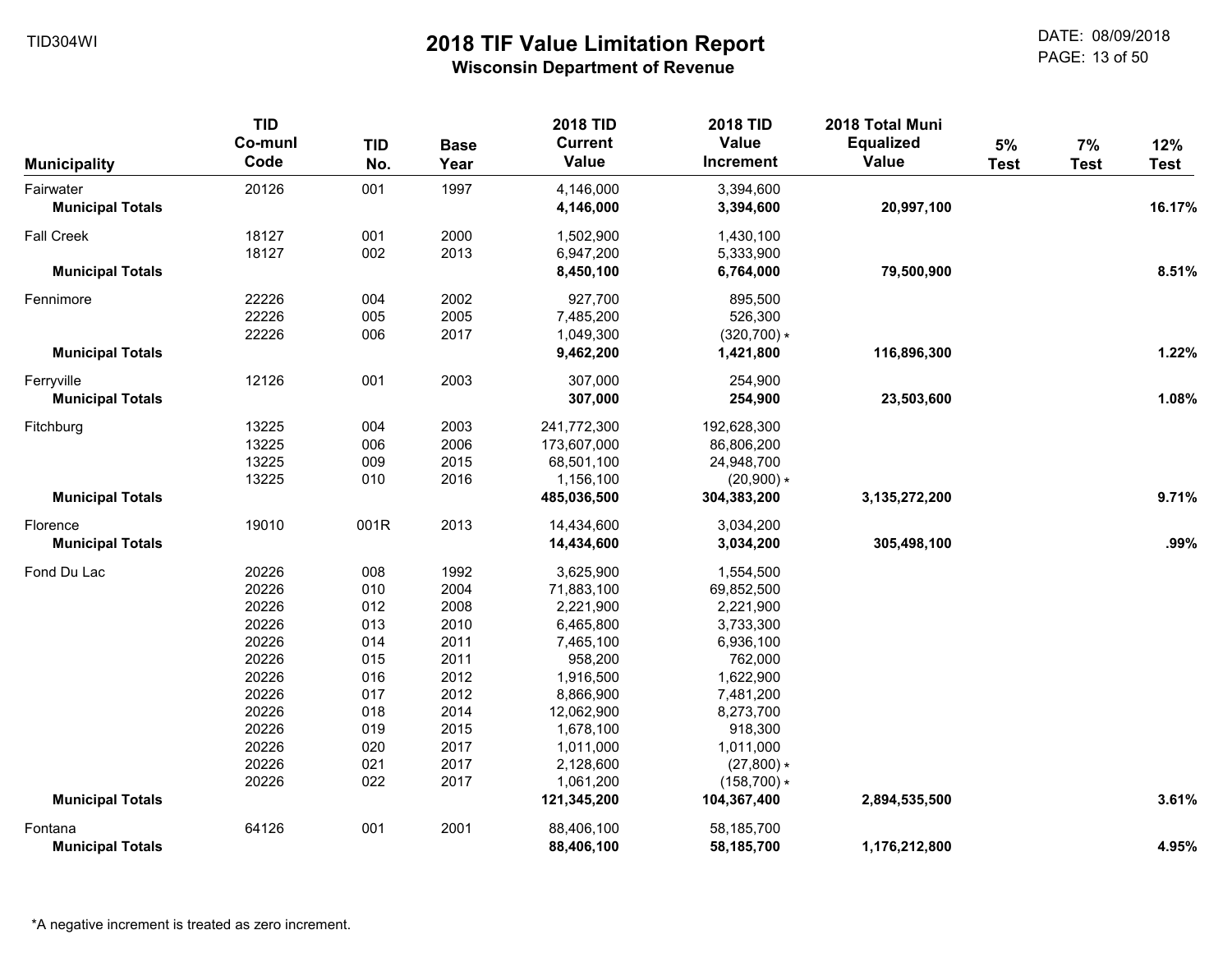**Wisconsin Department of Revenue** 

DATE: 08/09/2018 PAGE: 14 of 50

| <b>Municipality</b>                  | <b>TID</b><br>Co-munl<br>Code | <b>TID</b><br>No. | <b>Base</b><br>Year | <b>2018 TID</b><br><b>Current</b><br>Value | <b>2018 TID</b><br>Value<br><b>Increment</b> | 2018 Total Muni<br><b>Equalized</b><br>Value | 5%<br><b>Test</b> | 7%<br><b>Test</b> | 12%<br><b>Test</b> |
|--------------------------------------|-------------------------------|-------------------|---------------------|--------------------------------------------|----------------------------------------------|----------------------------------------------|-------------------|-------------------|--------------------|
|                                      |                               |                   |                     |                                            |                                              |                                              |                   |                   |                    |
| Footville<br><b>Municipal Totals</b> | 53126                         | 001               | 2000                | 8,072,400<br>8,072,400                     | 6,837,100<br>6,837,100                       | 40,874,800                                   |                   |                   | 16.73%             |
| Fort Atkinson                        | 28226                         | 006               | 2000                | 5,647,000                                  | 4,511,600                                    |                                              |                   |                   |                    |
|                                      | 28226                         | 007               | 2000                | 27,687,300                                 | 16,099,400                                   |                                              |                   |                   |                    |
|                                      | 28226                         | 008               | 2009                | 46,159,700                                 | 17,575,500                                   |                                              |                   |                   |                    |
| <b>Municipal Totals</b>              |                               |                   |                     | 79,494,000                                 | 38,186,500                                   | 936,226,400                                  |                   |                   | 4.08%              |
| Fox Crossing                         | 70121                         | 001               | 2015                | 24,955,900                                 | 22,639,600                                   |                                              |                   |                   |                    |
|                                      | 70121                         | 002               | 2016                | 34,888,600                                 | 5,541,200                                    |                                              |                   |                   |                    |
|                                      | 70121                         | 003               | 2017                | 6,163,200                                  | 6,143,200                                    |                                              |                   |                   |                    |
| <b>Municipal Totals</b>              |                               |                   |                     | 66,007,700                                 | 34,324,000                                   | 1,644,837,000                                |                   |                   | 2.09%              |
| Fox Lake                             | 14226                         | 002               | 2015                | 8,146,800                                  | 2,429,900                                    |                                              |                   |                   |                    |
|                                      | 14226                         | 003               | 2016                | 3,695,200                                  | 620,100                                      |                                              |                   |                   |                    |
| <b>Municipal Totals</b>              |                               |                   |                     | 11,842,000                                 | 3,050,000                                    | 85,770,700                                   |                   |                   | 3.56%              |
| <b>Francis Creek</b>                 | 36126                         | 002               | 2004                | 1,360,800                                  | 1,141,200                                    |                                              |                   |                   |                    |
| <b>Municipal Totals</b>              |                               |                   |                     | 1,360,800                                  | 1,141,200                                    | 40,881,300                                   |                   |                   | 2.79%              |
| Franklin                             | 40226                         | 003               | 2005                | 224,669,800                                | 51,181,600                                   |                                              |                   |                   |                    |
|                                      | 40226                         | 004               | 2005                | 66,249,100                                 | 46,431,200                                   |                                              |                   |                   |                    |
|                                      | 40226                         | 005               | 2016                | 4,305,100                                  | 1,261,200                                    |                                              |                   |                   |                    |
| <b>Municipal Totals</b>              |                               |                   |                     | 295,224,000                                | 98,874,000                                   | 4,022,941,400                                |                   |                   | 2.46%              |
| Frederic                             | 48126                         | 003               | 2007                | 802,000                                    | $(953, 300)*$                                |                                              |                   |                   |                    |
| <b>Municipal Totals</b>              |                               |                   |                     | 802,000                                    | 0                                            | 57,337,400                                   |                   |                   | .00%               |
| Freedom                              | 44018                         | 001A              | 2016                | 2,101,000                                  | 107,400                                      |                                              |                   |                   |                    |
|                                      | 44018                         | 002A              | 2017                | 11,650,900                                 | $(77,500)*$                                  |                                              |                   |                   |                    |
| <b>Municipal Totals</b>              |                               |                   |                     | 13,751,900                                 | 107,400                                      | 533,827,200                                  |                   |                   | .02%               |
| Friendship                           | 01126                         | 001               | 1997                | 5,696,400                                  | 3,000,100                                    |                                              |                   |                   |                    |
|                                      | 01126                         | 002               | 2000                | 191,400                                    | 43,400                                       |                                              |                   |                   |                    |
| <b>Municipal Totals</b>              |                               |                   |                     | 5,887,800                                  | 3,043,500                                    | 27,960,300                                   |                   |                   | 10.89%             |
| Friesland                            | 11127                         | 001               | 1995                | 6,841,200                                  | 4,313,500                                    |                                              |                   |                   |                    |
| <b>Municipal Totals</b>              |                               |                   |                     | 6,841,200                                  | 4,313,500                                    | 19,935,000                                   |                   |                   | 21.64%             |
| Galesville                           | 61231                         | 002               | 2001                | 7,954,900                                  | 6,916,300                                    |                                              |                   |                   |                    |
| <b>Municipal Totals</b>              |                               |                   |                     | 7,954,900                                  | 6,916,300                                    | 98,652,000                                   |                   |                   | 7.01%              |
| <b>Gays Mills</b>                    | 12131                         | 001               | 2000                | 2,475,200                                  | 2,467,300                                    |                                              |                   |                   |                    |
| <b>Municipal Totals</b>              |                               |                   |                     | 2,475,200                                  | 2,467,300                                    | 26,134,800                                   |                   |                   | 9.44%              |
|                                      |                               |                   |                     |                                            |                                              |                                              |                   |                   |                    |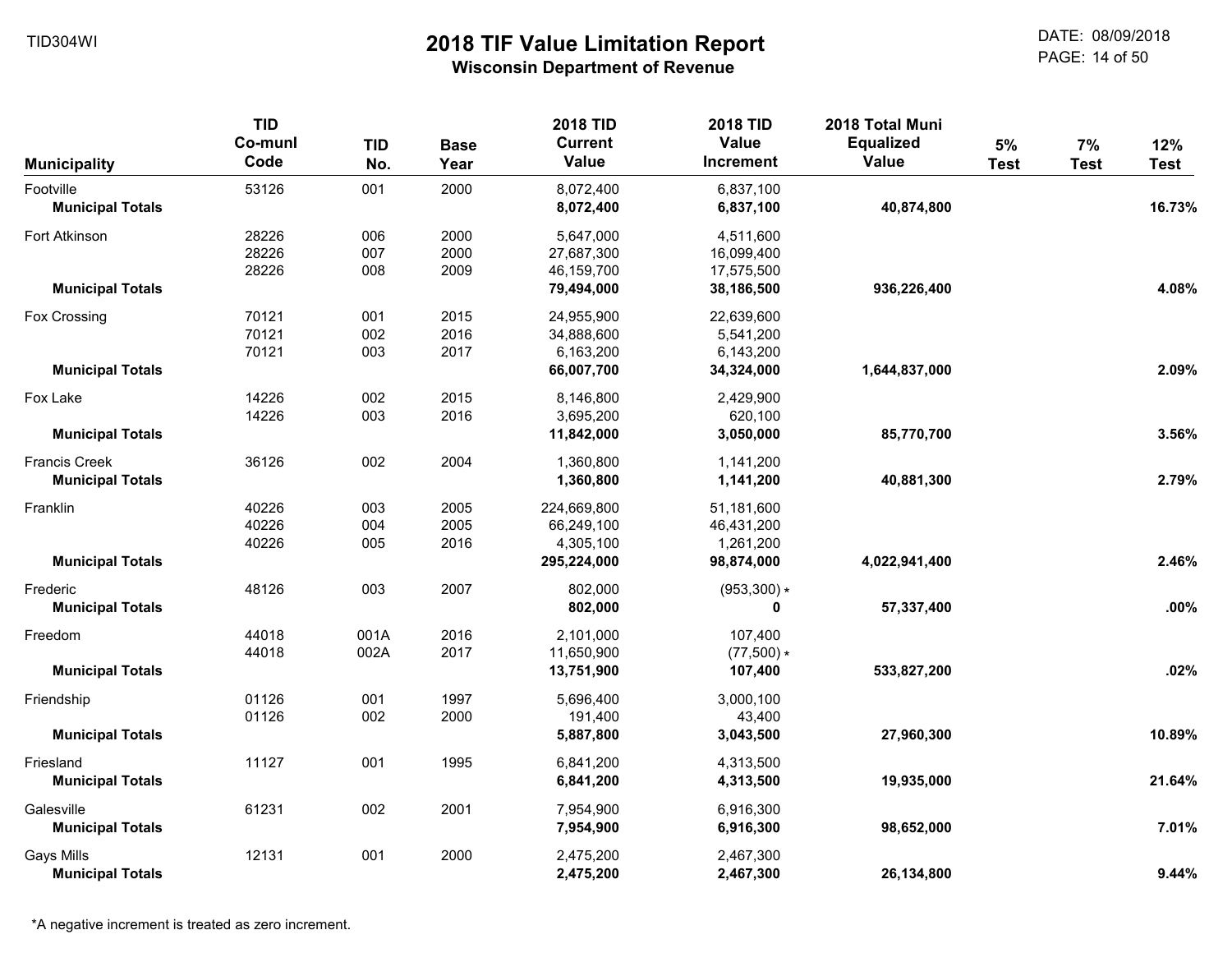**Wisconsin Department of Revenue** 

DATE: 08/09/2018 PAGE: 15 of 50

|                         | <b>TID</b> |            |             | <b>2018 TID</b> | <b>2018 TID</b>  | 2018 Total Muni  |             |             |             |
|-------------------------|------------|------------|-------------|-----------------|------------------|------------------|-------------|-------------|-------------|
|                         | Co-munl    | <b>TID</b> | <b>Base</b> | <b>Current</b>  | Value            | <b>Equalized</b> | $5%$        | 7%          | 12%         |
| <b>Municipality</b>     | Code       | No.        | Year        | Value           | <b>Increment</b> | Value            | <b>Test</b> | <b>Test</b> | <b>Test</b> |
| Germantown              | 66131      | 004        | 1994        | 120,720,400     | 107,763,400      |                  |             |             |             |
|                         | 66131      | 006        | 2014        | 7,089,600       | 4,293,200        |                  |             |             |             |
| <b>Municipal Totals</b> |            |            |             | 127,810,000     | 112,056,600      | 2,698,776,600    |             |             | 4.15%       |
| Gillett                 | 42231      | 002        | 1993        | 1,325,800       | 1,278,100        |                  |             |             |             |
|                         | 42231      | 003        | 2000        | 10,963,900      | 3,593,400        |                  |             |             |             |
| <b>Municipal Totals</b> |            |            |             | 12,289,700      | 4,871,500        | 59,611,400       |             |             | 8.17%       |
| Gilman                  | 60131      | 002        | 1991        | 3,825,100       | 2,947,400        |                  |             |             |             |
| <b>Municipal Totals</b> |            |            |             | 3,825,100       | 2,947,400        | 18,308,600       |             |             | 16.10%      |
| Glenbeulah              | 59131      | 001        | 2005        | 3,570,900       | 1,708,000        |                  |             |             |             |
| <b>Municipal Totals</b> |            |            |             | 3,570,900       | 1,708,000        | 32,518,900       |             |             | 5.25%       |
| Glendale                | 40231      | 006        | 1996        | 161,428,100     | 126,094,900      |                  |             |             |             |
|                         | 40231      | 007        | 1996        | 107,157,600     | 93,121,600       |                  |             |             |             |
|                         | 40231      | 008        | 2002        | 300,145,400     | 226,411,700      |                  |             |             |             |
| <b>Municipal Totals</b> |            |            |             | 568,731,100     | 445,628,200      | 2,268,180,000    |             |             | 19.65%      |
| Glenwood City           | 55231      | 003        | 2000        | 7,341,400       | 2,100,800        |                  |             |             |             |
| <b>Municipal Totals</b> |            |            |             | 7,341,400       | 2,100,800        | 63,901,100       |             |             | 3.29%       |
| Grafton                 | 45131      | 002        | 1996        | 24,459,900      | 23,530,400       |                  |             |             |             |
|                         | 45131      | 003        | 1999        | 66,469,400      | 45,429,500       |                  |             |             |             |
|                         | 45131      | 004        | 2004        | 88,900,800      | 41,053,400       |                  |             |             |             |
|                         | 45131      | 005        | 2006        | 41,815,500      | 41,322,000       |                  |             |             |             |
| <b>Municipal Totals</b> |            |            |             | 221,645,600     | 151,335,300      | 1,410,091,900    |             |             | 10.73%      |
| <b>Grand Chute</b>      | 44020      | 001A       | 2015        | 16,949,900      | 16,942,200       |                  |             |             |             |
|                         | 44020      | 002A       | 2016        | 40,558,800      | 25,683,200       |                  |             |             |             |
|                         | 44020      | 003A       | 2017        | 15,212,100      | 478,700          |                  |             |             |             |
| <b>Municipal Totals</b> |            |            |             | 72,720,800      | 43,104,100       | 2,657,993,100    |             |             | 1.62%       |
| Granton                 | 10131      | 001        | 2009        | 1,918,200       | 555,200          |                  |             |             |             |
| <b>Municipal Totals</b> |            |            |             | 1,918,200       | 555,200          | 12,483,400       |             |             | 4.45%       |
| Grantsburg              | 07131      | 003        | 1994        | 7,815,800       | 6,658,500        |                  |             |             |             |
|                         | 07131      | 004        | 2005        | 3,898,300       | 2,807,300        |                  |             |             |             |
|                         | 07131      | 005        | 2008        | 63,500          | $(149, 100)*$    |                  |             |             |             |
| <b>Municipal Totals</b> |            |            |             | 11,777,600      | 9,465,800        | 65,723,500       |             |             | 14.40%      |
| Gratiot                 | 33131      | 001        | 2001        | 1,393,300       | 943,400          |                  |             |             |             |
| <b>Municipal Totals</b> |            |            |             | 1,393,300       | 943,400          | 7,985,900        |             |             | 11.81%      |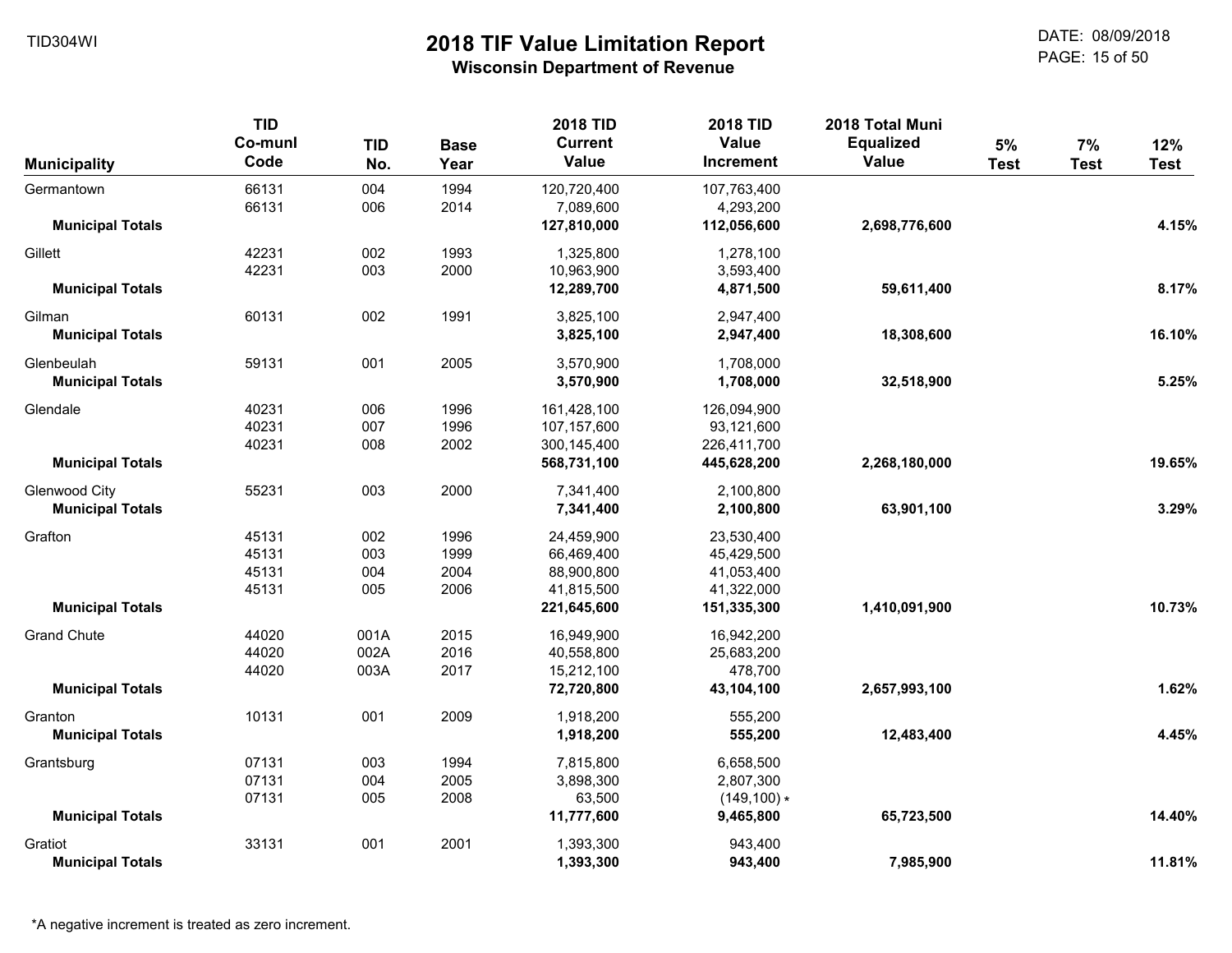**Wisconsin Department of Revenue** 

DATE: 08/09/2018 PAGE: 16 of 50

|                         | <b>TID</b><br>Co-munl | <b>TID</b> | <b>Base</b> | <b>2018 TID</b><br><b>Current</b> | <b>2018 TID</b><br>Value | 2018 Total Muni<br><b>Equalized</b> | 5%          | 7%          | 12%         |
|-------------------------|-----------------------|------------|-------------|-----------------------------------|--------------------------|-------------------------------------|-------------|-------------|-------------|
| <b>Municipality</b>     | Code                  | No.        | Year        | Value                             | <b>Increment</b>         | <b>Value</b>                        | <b>Test</b> | <b>Test</b> | <b>Test</b> |
| Green Bay               | 05231                 | 004        | 1998        | 48,854,400                        | 21,900,400               |                                     |             |             |             |
|                         | 05231                 | 005        | 2000        | 135,132,300                       | 75,055,500               |                                     |             |             |             |
|                         | 05231                 | 007        | 2002        | 45,284,200                        | 30,914,700               |                                     |             |             |             |
|                         | 05231                 | 008        | 2002        | 18,511,800                        | 12,173,100               |                                     |             |             |             |
|                         | 05231                 | 009        | 2004        | 11,447,500                        | 7,655,200                |                                     |             |             |             |
|                         | 05231                 | 010        | 2004        | 32,486,100                        | 8,083,600                |                                     |             |             |             |
|                         | 05231                 | 012        | 2005        | 271,543,600                       | 75,167,200               |                                     |             |             |             |
|                         | 05231                 | 013        | 2005        | 126,402,700                       | 80,042,200               |                                     |             |             |             |
|                         | 05231                 | 014        | 2006        | 17,597,500                        | 11,495,300               |                                     |             |             |             |
|                         | 05231                 | 016        | 2007        | 96,064,200                        | 13,701,000               |                                     |             |             |             |
|                         | 05231                 | 017        | 2008        | 471,800                           | 287,900                  |                                     |             |             |             |
|                         | 05231                 | 018        | 2016        | 40,409,400                        | 10,648,700               |                                     |             |             |             |
|                         | 05231                 | 019        | 2017        | 33,410,200                        | 6,382,700                |                                     |             |             |             |
| <b>Municipal Totals</b> |                       |            |             | 877,615,700                       | 353,507,500              | 6,603,759,000                       |             |             | 5.35%       |
| Green Lake              | 24231                 | 003        | 2005        | 25,528,500                        | 16,532,700               |                                     |             |             |             |
|                         | 24231                 | 004        | 2009        | 159,400                           | $(78,300)*$              |                                     |             |             |             |
| <b>Municipal Totals</b> |                       |            |             | 25,687,900                        | 16,532,700               | 233,457,200                         |             |             | 7.08%       |
| Greendale               | 40131                 | 001        | 2010        | 10,596,600                        | 9,973,500                |                                     |             |             |             |
|                         | 40131                 | 002        | 2011        | 169,434,000                       | 63,940,900               |                                     |             |             |             |
|                         | 40131                 | 003        | 2011        | 17,518,300                        | 11,017,400               |                                     |             |             |             |
|                         | 40131                 | 004        | 2016        | 33,617,900                        | 26, 141, 100             |                                     |             |             |             |
| <b>Municipal Totals</b> |                       |            |             | 231,166,800                       | 111,072,900              | 1,513,716,500                       |             |             | 7.34%       |
| Greenfield              | 40236                 | 002        | 2007        | 52,784,400                        | 37,809,800               |                                     |             |             |             |
|                         | 40236                 | 003        | 2009        | 75,110,500                        | $(620, 500)*$            |                                     |             |             |             |
|                         | 40236                 | 004        | 2015        | 50,601,200                        | 25,162,500               |                                     |             |             |             |
|                         | 40236                 | 005        | 2015        | 6,373,400                         | $(547,600)*$             |                                     |             |             |             |
|                         | 40236                 | 006        | 2015        | 66,071,100                        | 58,112,000               |                                     |             |             |             |
| <b>Municipal Totals</b> |                       |            |             | 250,940,600                       | 121,084,300              | 2,988,433,200                       |             |             | 4.05%       |
| Greenville              | 44022                 | 001A       | 2017        | 11,288,900                        | $(221,600)*$             |                                     |             |             |             |
| <b>Municipal Totals</b> |                       |            |             | 11,288,900                        | 0                        | 1,323,094,600                       |             |             | .00%        |
| Greenwood               | 10231                 | 001        | 1991        | 1,245,900                         | 1,006,900                |                                     |             |             |             |
|                         | 10231                 | 002        | 1998        | 239,200                           | 180,900                  |                                     |             |             |             |
| <b>Municipal Totals</b> |                       |            |             | 1,485,100                         | 1,187,800                | 41,150,200                          |             |             | 2.89%       |
| Gresham                 | 58131                 | 001        | 2011        | 1,324,700                         | 73,100                   |                                     |             |             |             |
|                         | 58131                 | 002        | 2015        | 2,546,900                         | 64,900                   |                                     |             |             |             |
| <b>Municipal Totals</b> |                       |            |             | 3,871,600                         | 138,000                  | 19,462,300                          |             |             | .71%        |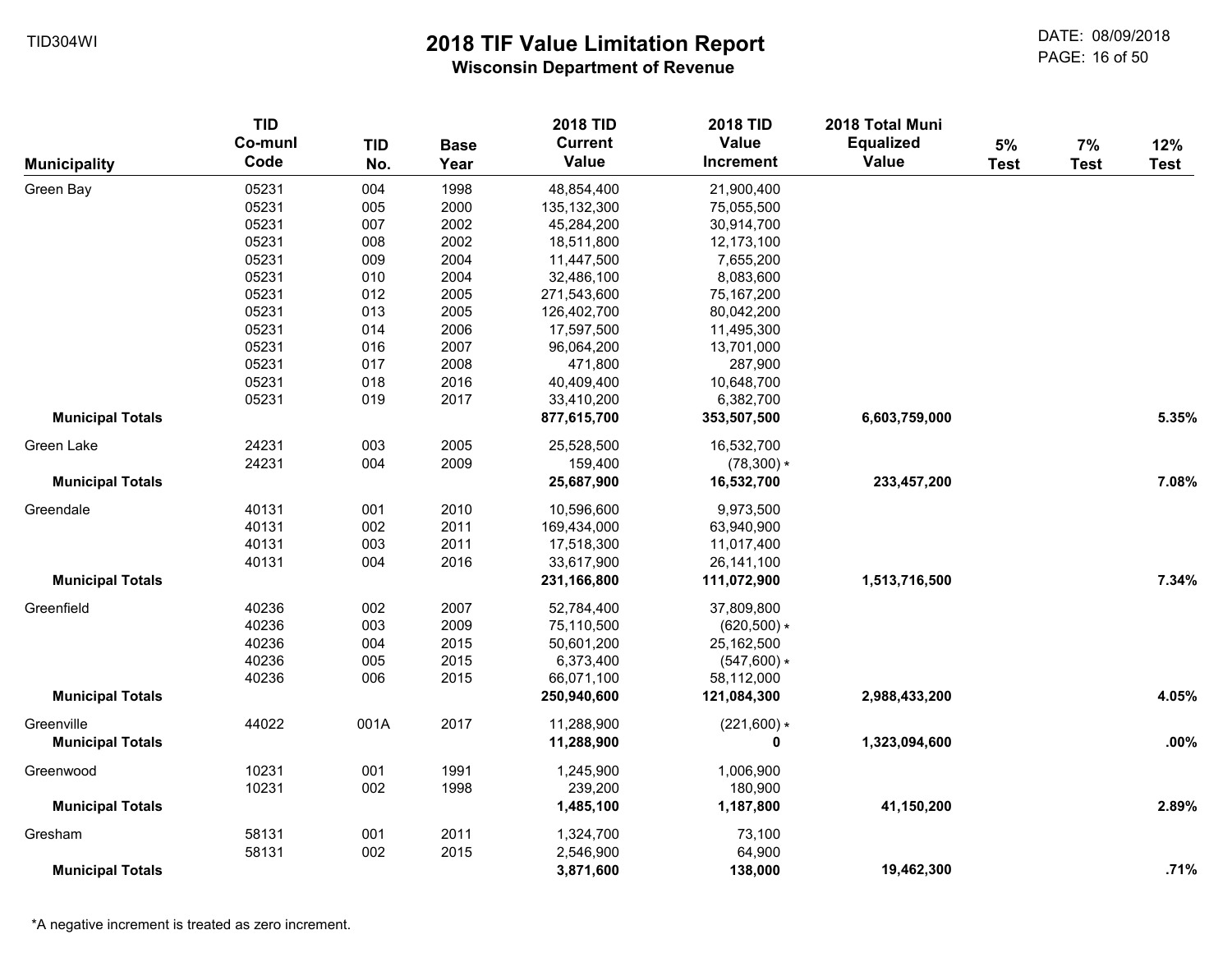**Wisconsin Department of Revenue** 

DATE: 08/09/2018 PAGE: 17 of 50

|                         | <b>TID</b><br>Co-munl | <b>TID</b> | <b>Base</b> | <b>2018 TID</b><br><b>Current</b> | <b>2018 TID</b><br>Value | 2018 Total Muni<br><b>Equalized</b> | 5%          | 7%          | 12%         |
|-------------------------|-----------------------|------------|-------------|-----------------------------------|--------------------------|-------------------------------------|-------------|-------------|-------------|
| <b>Municipality</b>     | Code                  | No.        | Year        | Value                             | <b>Increment</b>         | Value                               | <b>Test</b> | <b>Test</b> | <b>Test</b> |
| <b>Hales Corners</b>    | 40136                 | 003        | 2008        | 9,300,200                         | 3,150,400                |                                     |             |             |             |
|                         | 40136                 | 004        | 2016        | 14,353,800                        | 2,376,600                |                                     |             |             |             |
| <b>Municipal Totals</b> |                       |            |             | 23,654,000                        | 5,527,000                | 676,077,800                         |             |             | .82%        |
| Hammond                 | 55136                 | 003        | 1993        | 512,700                           | 373,500                  |                                     |             |             |             |
|                         | 55136                 | 004        | 1993        | 497,600                           | 296,500                  |                                     |             |             |             |
|                         | 55136                 | 005        | 1995        | 14,066,000                        | 13,923,400               |                                     |             |             |             |
| <b>Municipal Totals</b> |                       |            |             | 15,076,300                        | 14,593,400               | 133,238,500                         |             |             | 10.95%      |
| Hancock                 | 69136                 | 001        | 2016        | 599,800                           | 125,900                  |                                     |             |             |             |
| <b>Municipal Totals</b> |                       |            |             | 599,800                           | 125,900                  | 17,011,100                          |             |             | .74%        |
| Harrison                | 08131                 | 001        | 2013        | 38,047,400                        | 37,262,300               |                                     |             |             |             |
| <b>Municipal Totals</b> |                       |            |             | 38,047,400                        | 37,262,300               | 1,123,583,900                       |             |             | 3.32%       |
| Hartford                | 66236                 | 006        | 2008        | 1,702,300                         | 602,300                  |                                     |             |             |             |
|                         | 66236                 | 007        | 2011        | 2,663,500                         | 2,659,900                |                                     |             |             |             |
|                         | 14230                 | 007        | 2011        | 6,025,000                         | 6,011,200                |                                     |             |             |             |
|                         | 66236                 | 008        | 2013        | 8,613,500                         | 2,566,100                |                                     |             |             |             |
|                         | 14230                 | 009        | 2015        | 9,813,600                         | 5,384,700                |                                     |             |             |             |
|                         | 66236                 | 010        | 2017        | 4,787,400                         | $(4,200)*$               |                                     |             |             |             |
|                         | 66236                 | 011        | 2017        | 13,978,500                        | 2,389,800                |                                     |             |             |             |
| <b>Municipal Totals</b> |                       |            |             | 47,583,800                        | 19,614,000               | 1,365,295,600                       |             |             | 1.44%       |
| Hartland                | 67136                 | 004        | 2008        | 2,505,800                         | 1,487,500                |                                     |             |             |             |
|                         | 67136                 | 005        | 2011        | 1,581,400                         | 1,227,600                |                                     |             |             |             |
|                         | 67136                 | 006        | 2015        | 11,340,700                        | 10,010,400               |                                     |             |             |             |
| <b>Municipal Totals</b> |                       |            |             | 15,427,900                        | 12,725,500               | 1,322,284,700                       |             |             | .96%        |
| Hatley                  | 37136                 | 001        | 2007        | 8,769,600                         | 5,529,100                |                                     |             |             |             |
| <b>Municipal Totals</b> |                       |            |             | 8,769,600                         | 5,529,100                | 35,704,500                          |             |             | 15.49%      |
| Hawkins                 | 54136                 | 002        | 2005        | 0                                 | $(59,400)*$              |                                     |             |             |             |
|                         | 54136                 | 003        | 2010        | 620,300                           | 523,700                  |                                     |             |             |             |
| <b>Municipal Totals</b> |                       |            |             | 620,300                           | 523,700                  | 13,722,000                          |             |             | 3.82%       |
| <b>Hazel Green</b>      | 22136                 | 001        | 1997        | 2,112,900                         | 1,289,000                |                                     |             |             |             |
| <b>Municipal Totals</b> |                       |            |             | 2,112,900                         | 1,289,000                | 58,584,500                          |             |             | 2.20%       |
| Highland                | 25136                 | 002        | 1999        | 4,200,700                         | 3,227,100                |                                     |             |             |             |
| <b>Municipal Totals</b> |                       |            |             | 4,200,700                         | 3,227,100                | 39,196,300                          |             |             | 8.23%       |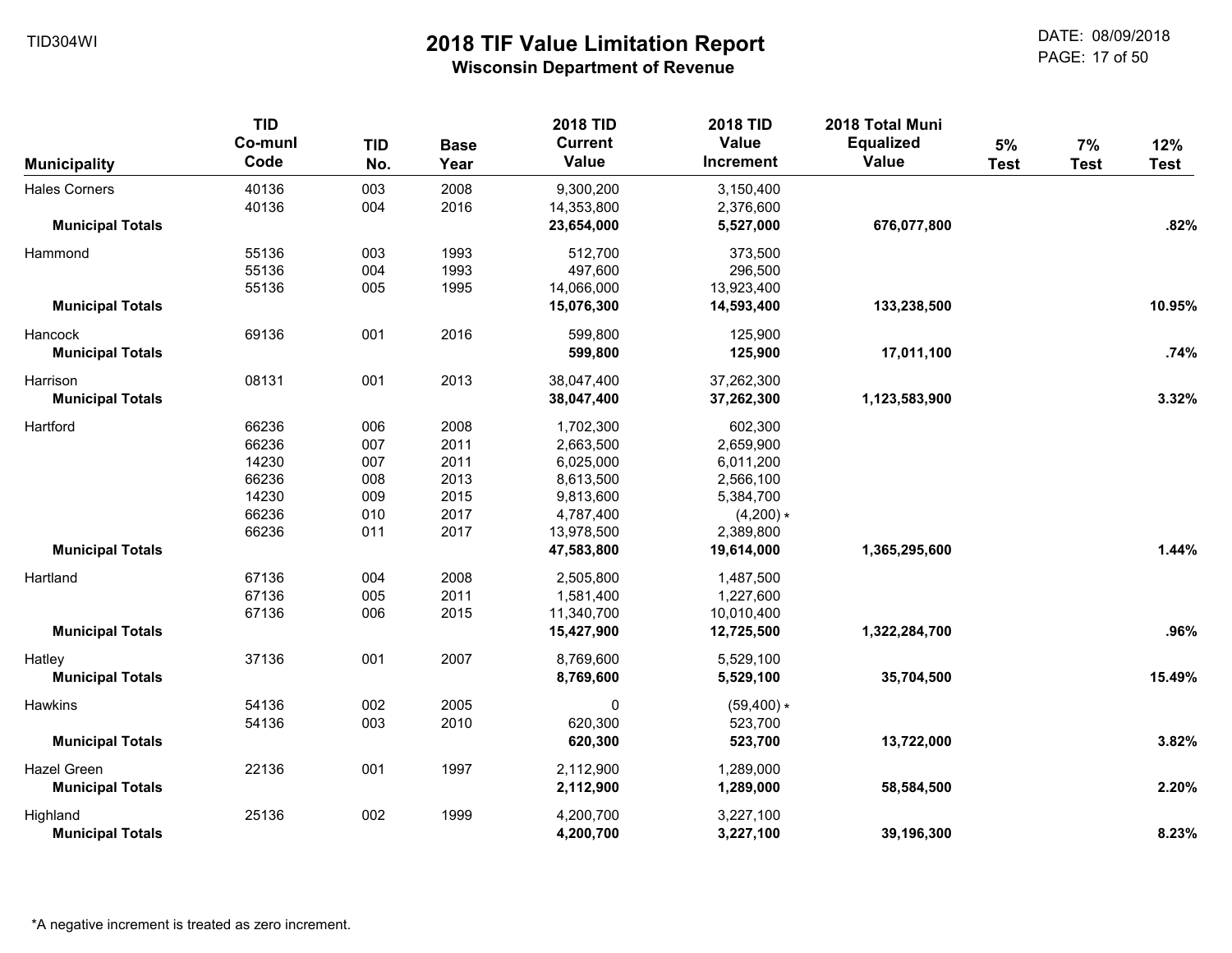**Wisconsin Department of Revenue** 

DATE: 08/09/2018 PAGE: 18 of 50

|                         | <b>TID</b><br>Co-munl | <b>TID</b> | <b>Base</b> | <b>2018 TID</b><br><b>Current</b> | <b>2018 TID</b><br>Value | 2018 Total Muni<br><b>Equalized</b> | 5%          | 7%          | 12%         |
|-------------------------|-----------------------|------------|-------------|-----------------------------------|--------------------------|-------------------------------------|-------------|-------------|-------------|
| <b>Municipality</b>     | Code                  | No.        | Year        | Value                             | <b>Increment</b>         | Value                               | <b>Test</b> | <b>Test</b> | <b>Test</b> |
| Hilbert                 | 08136                 | 001        | 1996        | 6,097,700                         | 4,324,800                |                                     |             |             |             |
|                         | 08136                 | 002        | 2007        | 16,579,300                        | 14,207,600               |                                     |             |             |             |
| <b>Municipal Totals</b> |                       |            |             | 22,677,000                        | 18,532,400               | 71,961,000                          |             |             | 25.75%      |
| Hillsboro               | 62236                 | 002        | 1993        | 12,974,400                        | 12,490,800               |                                     |             |             |             |
|                         | 62236                 | 004        | 1998        | 11,493,900                        | 8,778,100                |                                     |             |             |             |
| <b>Municipal Totals</b> |                       |            |             | 24,468,300                        | 21,268,900               | 66,819,200                          |             |             | 31.83%      |
| Hixton                  | 27136                 | 001        | 2007        | 9,581,400                         | 8,024,400                |                                     |             |             |             |
| <b>Municipal Totals</b> |                       |            |             | 9,581,400                         | 8,024,400                | 29,599,300                          |             |             | 27.11%      |
| Hobart                  | 05126                 | 001        | 2009        | 170,719,700                       | 149,727,800              |                                     |             |             |             |
|                         | 05126                 | 002        | 2011        | 51,593,000                        | 48,307,500               |                                     |             |             |             |
| <b>Municipal Totals</b> |                       |            |             | 222,312,700                       | 198,035,300              | 895,943,900                         |             |             | 22.10%      |
| Holmen                  | 32136                 | 002        | 2009        | 11,953,600                        | 9,306,600                |                                     |             |             |             |
|                         | 32136                 | 003        | 2015        | 78,087,800                        | 40,725,500               |                                     |             |             |             |
| <b>Municipal Totals</b> |                       |            |             | 90,041,400                        | 50,032,100               | 705,228,900                         |             |             | 7.09%       |
| Horicon                 | 14236                 | 004        | 2007        | 11,183,100                        | 6,220,400                |                                     |             |             |             |
|                         | 14236                 | 005        | 2015        | 47,958,600                        | 43,556,000               |                                     |             |             |             |
|                         | 14236                 | 006        | 2017        | 13,746,800                        | 319,000                  |                                     |             |             |             |
| <b>Municipal Totals</b> |                       |            |             | 72,888,500                        | 50,095,400               | 259,632,900                         |             |             | 19.29%      |
| Hortonville             | 44136                 | 002        | 2000        | 14,268,700                        | 13,421,900               |                                     |             |             |             |
|                         | 44136                 | 003        | 2013        | 6,079,900                         | 5,592,200                |                                     |             |             |             |
|                         | 44136                 | 004        | 2017        | 883,700                           | 373,400                  |                                     |             |             |             |
|                         | 44136                 | 005        | 2017        | 491,900                           | $(30, 800)*$             |                                     |             |             |             |
| <b>Municipal Totals</b> |                       |            |             | 21,724,200                        | 19,387,500               | 199,760,600                         |             |             | 9.71%       |
| Howard                  | 05136                 | 003        | 2006        | 38,715,300                        | 22,412,500               |                                     |             |             |             |
|                         | 05136                 | 004        | 2007        | 108,246,000                       | 40,090,300               |                                     |             |             |             |
|                         | 05136                 | 005        | 2008        | 13,182,000                        | 3,309,600                |                                     |             |             |             |
|                         | 05136                 | 006        | 2008        | 21,036,200                        | 13,106,100               |                                     |             |             |             |
|                         | 05136                 | 007        | 2012        | 18,215,100                        | $(30,600)*$              |                                     |             |             |             |
|                         | 05136                 | 008        | 2015        | 29,657,700                        | 21,279,600               |                                     |             |             |             |
| <b>Municipal Totals</b> |                       |            |             | 229,052,300                       | 100,198,100              | 1,809,530,400                       |             |             | 5.54%       |
| <b>Howards Grove</b>    | 59135                 | 001        | 2005        | 2,435,000                         | 641,400                  |                                     |             |             |             |
|                         | 59135                 | 002        | 2011        | 2,954,900                         | 2,882,000                |                                     |             |             |             |
| <b>Municipal Totals</b> |                       |            |             | 5,389,900                         | 3,523,400                | 249,808,600                         |             |             | 1.41%       |
| Hudson                  | 55236                 | 005        | 2017        | 6,496,600                         | 174,200                  |                                     |             |             |             |
| <b>Municipal Totals</b> |                       |            |             | 6,496,600                         | 174,200                  | 1,894,844,300                       |             |             | .01%        |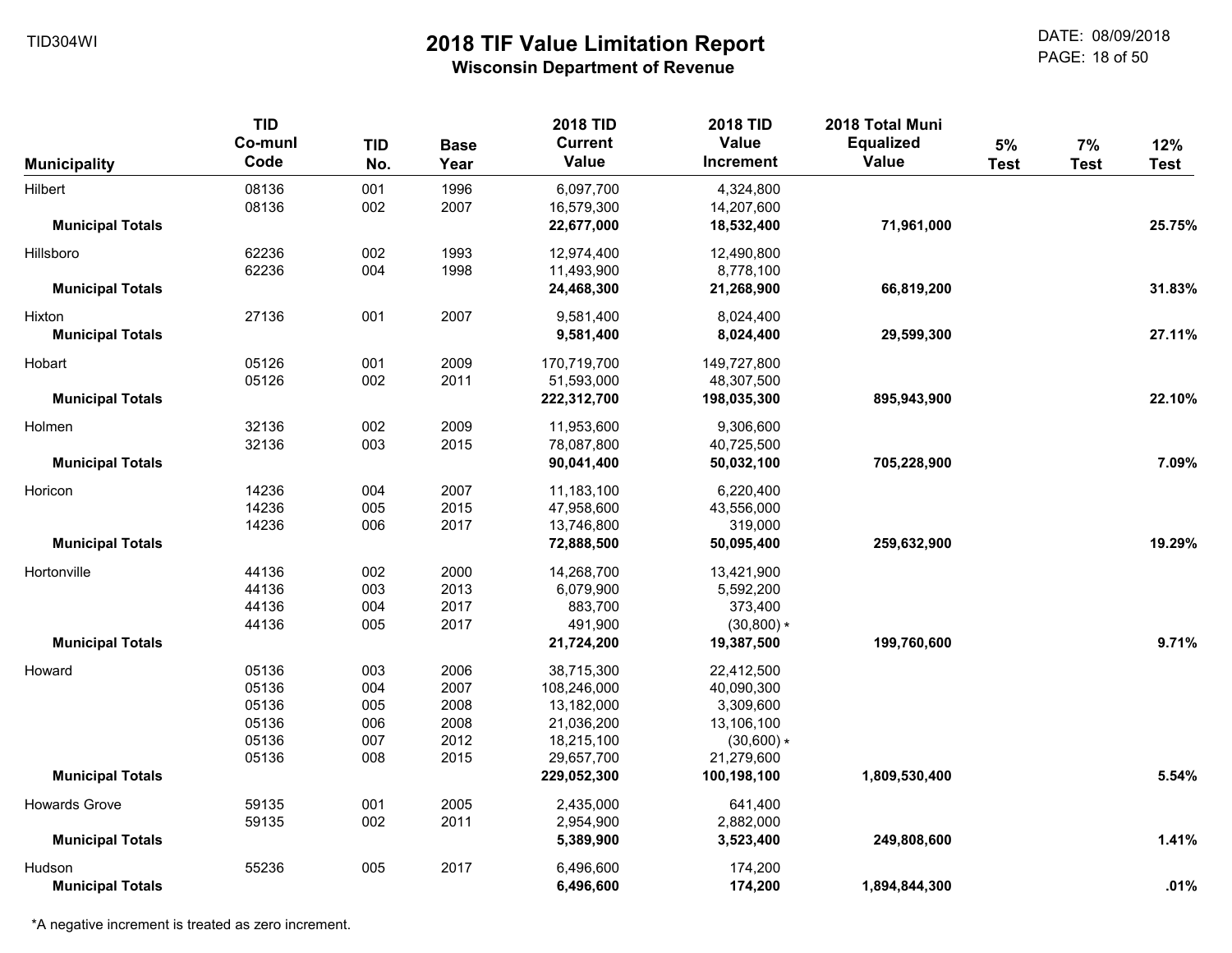**Wisconsin Department of Revenue** 

DATE: 08/09/2018 PAGE: 19 of 50

| <b>Municipality</b>                     | <b>TID</b><br>Co-munl<br>Code | TID<br>No. | <b>Base</b><br>Year | <b>2018 TID</b><br><b>Current</b><br>Value | <b>2018 TID</b><br>Value<br><b>Increment</b> | 2018 Total Muni<br><b>Equalized</b><br>Value | 5%<br><b>Test</b> | 7%<br><b>Test</b> | 12%<br><b>Test</b> |
|-----------------------------------------|-------------------------------|------------|---------------------|--------------------------------------------|----------------------------------------------|----------------------------------------------|-------------------|-------------------|--------------------|
| Hurley<br><b>Municipal Totals</b>       | 26236                         | 003        | 1994                | 5,503,000<br>5,503,000                     | 4,324,200<br>4,324,200                       | 60,672,000                                   |                   |                   | 7.13%              |
| Hustisford<br><b>Municipal Totals</b>   | 14136                         | 001        | 2017                | 6,093,200<br>6,093,200                     | 680,600<br>680,600                           | 71,854,800                                   |                   |                   | .95%               |
| Independence<br><b>Municipal Totals</b> | 61241                         | 002        | 2006                | 8,207,000<br>8,207,000                     | 6,199,800<br>6,199,800                       | 94,147,200                                   |                   |                   | 6.59%              |
| Jackson                                 | 66141                         | 004        | 1995                | 42,744,000                                 | 42,098,300                                   |                                              |                   |                   |                    |
| <b>Municipal Totals</b>                 | 66141                         | 005        | 2014                | 7,409,000<br>50,153,000                    | 6,475,900<br>48,574,200                      | 683,400,200                                  |                   |                   | 7.11%              |
| Janesville                              | 53241                         | 017        | 1997                | 3,043,700                                  | 1,636,200                                    |                                              |                   |                   |                    |
|                                         | 53241                         | 021        | 1999                | 11,126,500                                 | 11,124,300                                   |                                              |                   |                   |                    |
|                                         | 53241                         | 022        | 1999                | 60,316,700                                 | 54,808,200                                   |                                              |                   |                   |                    |
|                                         | 53241                         | 023        | 2002                | 7,650,700                                  | 2,677,000                                    |                                              |                   |                   |                    |
|                                         | 53241                         | 025        | 2003                | 7,992,800                                  | 7,979,900                                    |                                              |                   |                   |                    |
|                                         | 53241                         | 026        | 2004                | 44,844,900                                 | 11,201,800                                   |                                              |                   |                   |                    |
|                                         | 53241                         | 027        | 2003                | 4,355,500                                  | 290,700                                      |                                              |                   |                   |                    |
|                                         | 53241                         | 028        | 2006                | 2,344,400                                  | $(127,000)*$                                 |                                              |                   |                   |                    |
|                                         | 53241                         | 029        | 2007                | 9,521,100                                  | 2,911,000                                    |                                              |                   |                   |                    |
|                                         | 53241                         | 032        | 2008                | 121,121,000                                | 66,286,200                                   |                                              |                   |                   |                    |
|                                         | 53241                         | 033        | 2008                | 23,333,400                                 | 16,284,900                                   |                                              |                   |                   |                    |
|                                         | 53241                         | 035        | 2011                | 115,094,100                                | 87,363,600                                   |                                              |                   |                   |                    |
|                                         | 53241                         | 036        | 2016                | 98,661,400                                 | 9,651,800                                    |                                              |                   |                   |                    |
|                                         | 53241                         | 037        | 2017                | 9,415,100                                  | 2,154,700                                    |                                              |                   |                   |                    |
| <b>Municipal Totals</b>                 |                               |            |                     | 518,821,300                                | 274,370,300                                  | 4,910,020,700                                |                   |                   | 5.59%              |
| Jefferson                               | 28241                         | 004        | 2000                | 1,609,700                                  | 1,609,700                                    |                                              |                   |                   |                    |
|                                         | 28241                         | 005        | 2001                | 31,118,000                                 | 9,680,700                                    |                                              |                   |                   |                    |
|                                         | 28241                         | 006        | 2009                | 7,670,300                                  | 7,670,300                                    |                                              |                   |                   |                    |
|                                         | 28241                         | 007        | 2012                | 9,961,000                                  | 9,942,800                                    |                                              |                   |                   |                    |
|                                         | 28241                         | 008        | 2015                | 1,706,500                                  | 833,300                                      |                                              |                   |                   |                    |
| <b>Municipal Totals</b>                 |                               |            |                     | 52,065,500                                 | 29,736,800                                   | 535,314,100                                  |                   |                   | 5.56%              |
| Johnson Creek                           | 28141                         | 002        | 1994                | 74,675,400                                 | 63,296,600                                   |                                              |                   |                   |                    |
|                                         | 28141                         | 003        | 1995                | 62,209,100                                 | 61,507,700                                   |                                              |                   |                   |                    |
| <b>Municipal Totals</b>                 |                               |            |                     | 136,884,500                                | 124,804,300                                  | 352,511,200                                  |                   |                   | 35.40%             |
| Junction City                           | 49141                         | 001        | 2008                | 2,382,800                                  | 1,037,400                                    |                                              |                   |                   |                    |
| <b>Municipal Totals</b>                 |                               |            |                     | 2,382,800                                  | 1,037,400                                    | 19,430,300                                   |                   |                   | 5.34%              |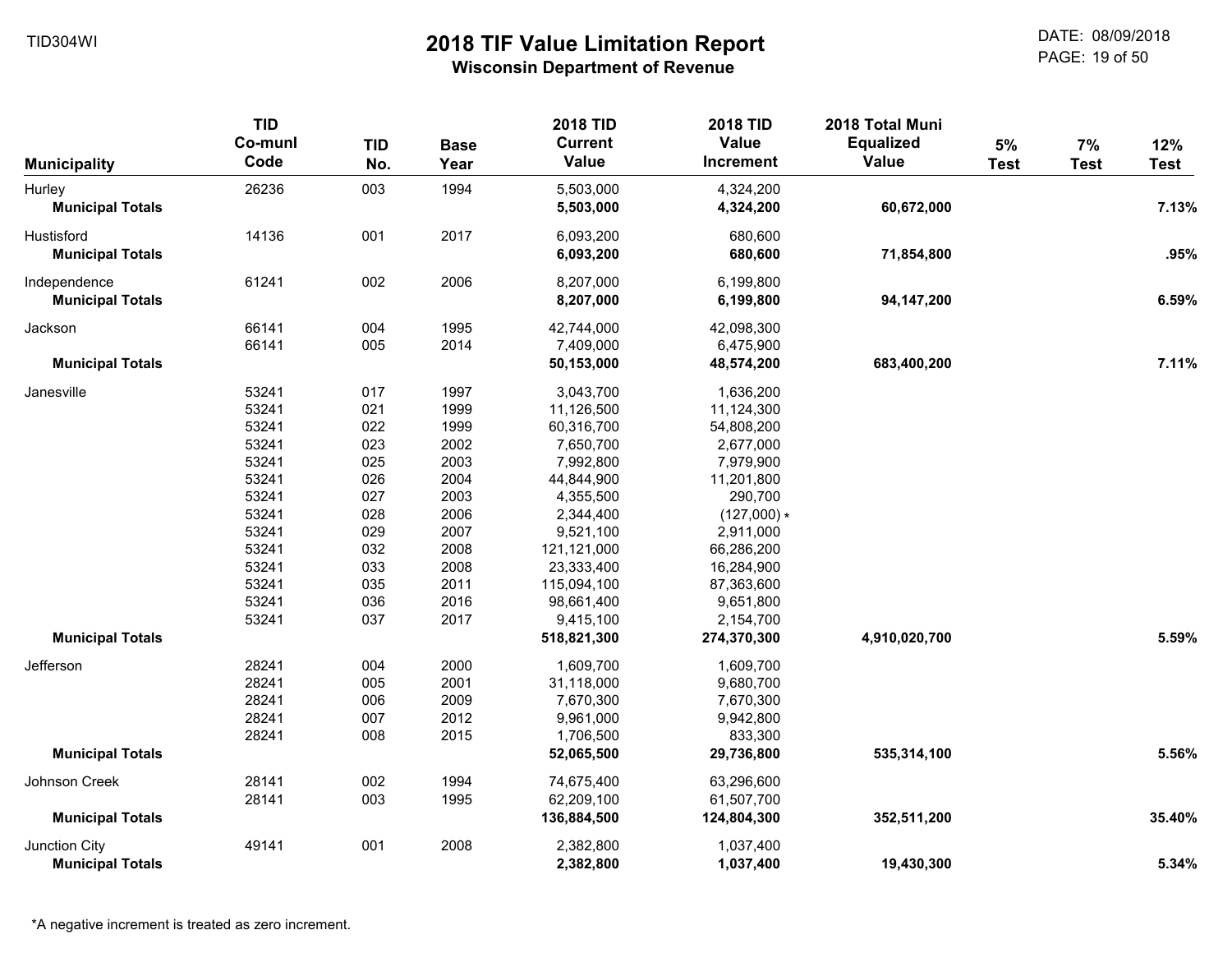**Wisconsin Department of Revenue** 

DATE: 08/09/2018 PAGE: 20 of 50

|                         | <b>TID</b> |            |             | <b>2018 TID</b> | <b>2018 TID</b> | 2018 Total Muni  |             |             |             |
|-------------------------|------------|------------|-------------|-----------------|-----------------|------------------|-------------|-------------|-------------|
|                         | Co-munl    | <b>TID</b> | <b>Base</b> | <b>Current</b>  | <b>Value</b>    | <b>Equalized</b> | 5%          | 7%          | 12%         |
| <b>Municipality</b>     | Code       | No.        | Year        | Value           | Increment       | Value            | <b>Test</b> | <b>Test</b> | <b>Test</b> |
| Juneau                  | 14241      | 002        | 1996        | 19,029,500      | 17,590,700      |                  |             |             |             |
|                         | 14241      | 003        | 1996        | 4,583,800       | 1,860,100       |                  |             |             |             |
| <b>Municipal Totals</b> |            |            |             | 23,613,300      | 19,450,800      | 108,952,300      |             |             | 17.85%      |
| Kaukauna                | 44241      | 004        | 2000        | 18,565,000      | 2,515,700       |                  |             |             |             |
|                         | 44241      | 005        | 2003        | 1,954,300       | 876,400         |                  |             |             |             |
|                         | 44241      | 006        | 2006        | 43,656,000      | 40,504,300      |                  |             |             |             |
|                         | 44241      | 008        | 2013        | 7,749,500       | 5,178,300       |                  |             |             |             |
|                         | 44241      | 009        | 2016        | 1,938,700       | 632,100         |                  |             |             |             |
| <b>Municipal Totals</b> |            |            |             | 73,863,500      | 49,706,800      | 1,088,410,700    |             |             | 4.57%       |
| Kellnersville           | 36132      | 001        | 2003        | 1,241,100       | 457,500         |                  |             |             |             |
| <b>Municipal Totals</b> |            |            |             | 1,241,100       | 457,500         | 13,201,500       |             |             | 3.47%       |
| Kenosha                 | 30241      | 001        | 1979        | 70,598,900      | 68,325,900      |                  |             |             |             |
|                         | 30241      | 004        | 1989        | 102,871,000     | 86,697,700      |                  |             |             |             |
|                         | 30241      | 005        | 1994        | 99,119,500      | 98,799,800      |                  |             |             |             |
|                         | 30241      | 006        | 1997        | 15,393,300      | 11,677,100      |                  |             |             |             |
|                         | 30241      | 007        | 2002        | 10,198,700      | 9,020,100       |                  |             |             |             |
|                         | 30241      | 008        | 2002        | 75,652,600      | 75,406,700      |                  |             |             |             |
|                         | 30241      | 009        | 2003        | 57,301,700      | 32,763,000      |                  |             |             |             |
|                         | 30241      | 010        | 2005        | 13,768,100      | 1,470,400       |                  |             |             |             |
|                         | 30241      | 011        | 2006        | 95,152,400      | 92,279,100      |                  |             |             |             |
|                         | 30241      | 013        | 2008        | 50,155,100      | 50,123,100      |                  |             |             |             |
|                         | 30241      | 015        | 2013        | 284,700         | $(6,800)*$      |                  |             |             |             |
|                         | 30241      | 016        | 2013        | 149,781,700     | 148,209,800     |                  |             |             |             |
|                         | 30241      | 017        | 2014        | 8,173,400       | 8,122,500       |                  |             |             |             |
|                         | 30241      | 018        | 2015        | 1,762,100       | 1,579,800       |                  |             |             |             |
|                         | 30241      | 019        | 2017        | 315,300         | $(85,600)*$     |                  |             |             |             |
|                         | 30241      | 020        | 2017        | 3,800           | $(200)*$        |                  |             |             |             |
|                         | 30241      | 021        | 2017        | 4,545,600       | 4,526,200       |                  |             |             |             |
| <b>Municipal Totals</b> |            |            |             | 755,077,900     | 689,001,200     | 6,628,943,800    |             |             | 10.39%      |
| Kewaskum                | 66142      | 002        | 2005        | 22,265,500      | 19,396,800      |                  |             |             |             |
| <b>Municipal Totals</b> |            |            |             | 22,265,500      | 19,396,800      | 320,761,000      |             |             | 6.05%       |
| Kewaunee                | 31241      | 002        | 1994        | 6,065,100       | 5,666,100       |                  |             |             |             |
| <b>Municipal Totals</b> |            |            |             | 6,065,100       | 5,666,100       | 165,968,400      |             |             | 3.41%       |
| Kiel                    | 36241      | 004        | 2011        | 23,017,700      | 19,320,600      |                  |             |             |             |
|                         | 08241      | 005        | 2014        | 26,341,600      | 15,406,600      |                  |             |             |             |
| <b>Municipal Totals</b> |            |            |             | 49,359,300      | 34,727,200      | 303,285,800      |             |             | 11.45%      |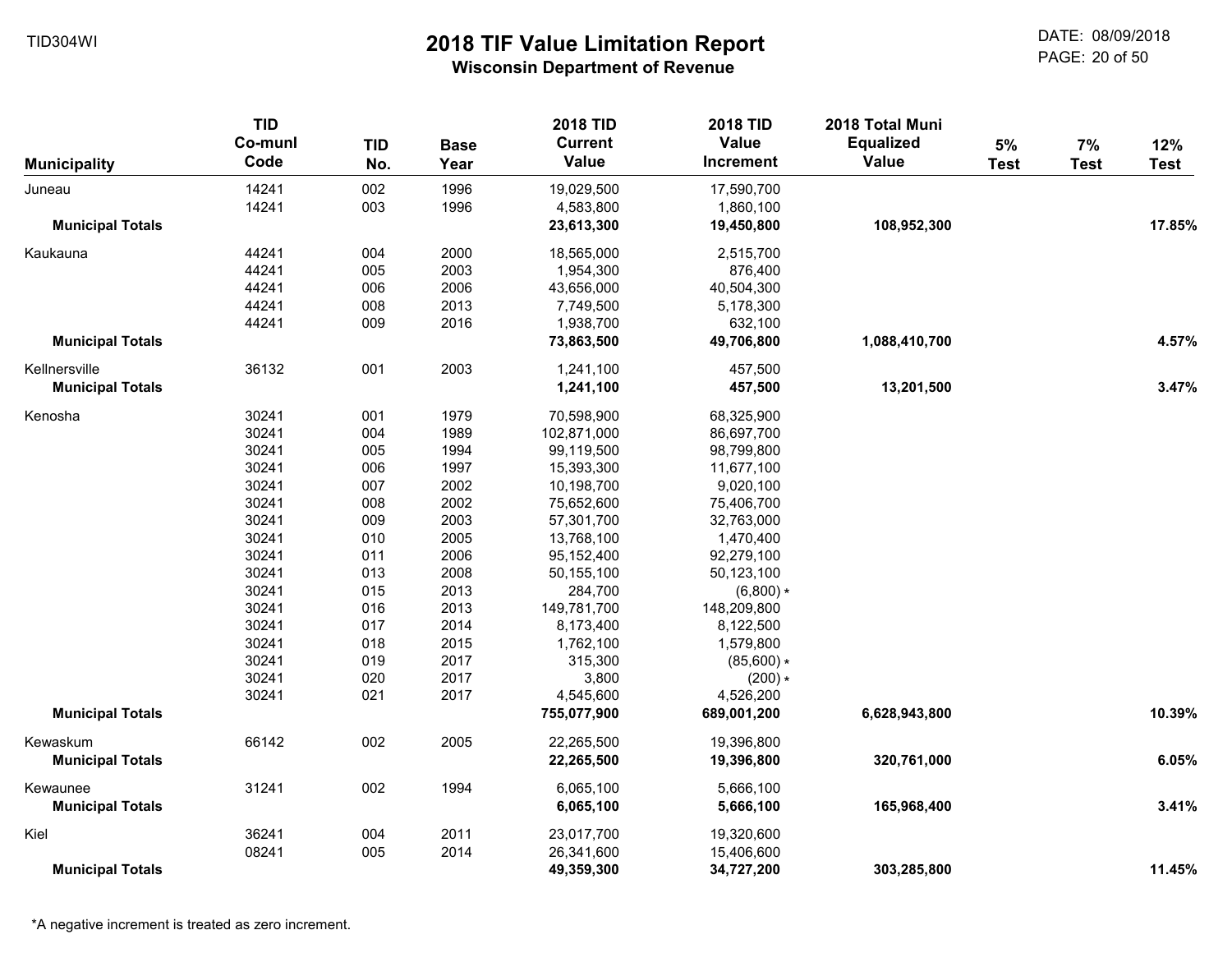**Wisconsin Department of Revenue** 

DATE: 08/09/2018 PAGE: 21 of 50

|                         | <b>TID</b><br>Co-munl | <b>TID</b> | <b>Base</b> | <b>2018 TID</b><br><b>Current</b> | <b>2018 TID</b><br>Value | 2018 Total Muni<br><b>Equalized</b> | $5%$        | 7%          | 12%         |
|-------------------------|-----------------------|------------|-------------|-----------------------------------|--------------------------|-------------------------------------|-------------|-------------|-------------|
| <b>Municipality</b>     | Code                  | No.        | Year        | Value                             | <b>Increment</b>         | Value                               | <b>Test</b> | <b>Test</b> | <b>Test</b> |
| Kimberly                | 44141                 | 004        | 2005        | 10,128,400                        | 9,350,200                |                                     |             |             |             |
|                         | 44141                 | 005        | 2008        | 44,038,000                        | 32,692,900               |                                     |             |             |             |
|                         | 44141                 | 006        | 2016        | 13,759,100                        | $(159, 400)*$            |                                     |             |             |             |
| <b>Municipal Totals</b> |                       |            |             | 67,925,500                        | 42,043,100               | 524,142,700                         |             |             | 8.02%       |
| Knapp                   | 17141                 | 002        | 1997        | 2,082,900                         | 396,900                  |                                     |             |             |             |
|                         | 17141                 | 003        | 2005        | 2,471,800                         | 2,270,600                |                                     |             |             |             |
| <b>Municipal Totals</b> |                       |            |             | 4,554,700                         | 2,667,500                | 21,863,600                          |             |             | 12.20%      |
| Kronenwetter            | 37145                 | 001        | 2005        | 16,336,400                        | 14,074,100               |                                     |             |             |             |
|                         | 37145                 | 002        | 2005        | 32,006,200                        | 26,607,600               |                                     |             |             |             |
|                         | 37145                 | 003        | 2005        | 1,024,700                         | 619,600                  |                                     |             |             |             |
|                         | 37145                 | 004        | 2005        | 5,038,200                         | 4,931,600                |                                     |             |             |             |
| <b>Municipal Totals</b> |                       |            |             | 54,405,500                        | 46,232,900               | 594,524,100                         |             |             | 7.78%       |
| La Crosse               | 32246                 | 006        | 1994        | 99,031,500                        | 65,146,700               |                                     |             |             |             |
|                         | 32246                 | 007        | 1997        | 26,107,400                        | 11,106,600               |                                     |             |             |             |
|                         | 32246                 | 009        | 1999        | 21,332,700                        | 19,889,800               |                                     |             |             |             |
|                         | 32246                 | 010        | 2003        | 5,459,300                         | 2,919,200                |                                     |             |             |             |
|                         | 32246                 | 011        | 2005        | 286,309,700                       | 153,353,900              |                                     |             |             |             |
|                         | 32246                 | 012        | 2005        | 42,986,900                        | 23,623,100               |                                     |             |             |             |
|                         | 32246                 | 013        | 2006        | 107,536,200                       | 53,837,800               |                                     |             |             |             |
|                         | 32246                 | 014        | 2006        | 121,225,600                       | 60,478,300               |                                     |             |             |             |
|                         | 32246                 | 015        | 2013        | 92,529,200                        | 29,727,200               |                                     |             |             |             |
|                         | 32246                 | 016        | 2014        | 24,914,700                        | 6,827,400                |                                     |             |             |             |
|                         | 32246                 | 017        | 2015        | 56,462,200                        | 44,717,600               |                                     |             |             |             |
| <b>Municipal Totals</b> |                       |            |             | 883,895,400                       | 471,627,600              | 3,877,255,400                       |             |             | 12.16%      |
| La Farge                | 62146                 | 001        | 2003        | 9,904,000                         | 9,785,700                |                                     |             |             |             |
| <b>Municipal Totals</b> |                       |            |             | 9,904,000                         | 9,785,700                | 34,813,600                          |             |             | 28.11%      |
| Ladysmith               | 54246                 | 005        | 1997        | 4,494,600                         | 1,532,600                |                                     |             |             |             |
|                         | 54246                 | 008        | 2003        | 3,962,400                         | 3,102,400                |                                     |             |             |             |
|                         | 54246                 | 009        | 2006        | 11,893,500                        | 9,009,900                |                                     |             |             |             |
|                         | 54246                 | 010        | 2007        | 1,839,300                         | 1,435,800                |                                     |             |             |             |
|                         | 54246                 | 011        | 2011        | 5,566,300                         | 5,536,100                |                                     |             |             |             |
| <b>Municipal Totals</b> |                       |            |             | 27,756,100                        | 20,616,800               | 154,414,900                         |             |             | 13.35%      |
| Lake Delton             | 56146                 | 002        | 2000        | 88,439,600                        | 52,071,000               |                                     |             |             |             |
|                         | 56146                 | 003        | 2005        | 364,230,500                       | 320,266,800              |                                     |             |             |             |
|                         | 56146                 | 004        | 2007        | 51,615,500                        | 19,874,500               |                                     |             |             |             |
| <b>Municipal Totals</b> |                       |            |             | 504,285,600                       | 392,212,300              | 1,573,034,400                       |             |             | 24.93%      |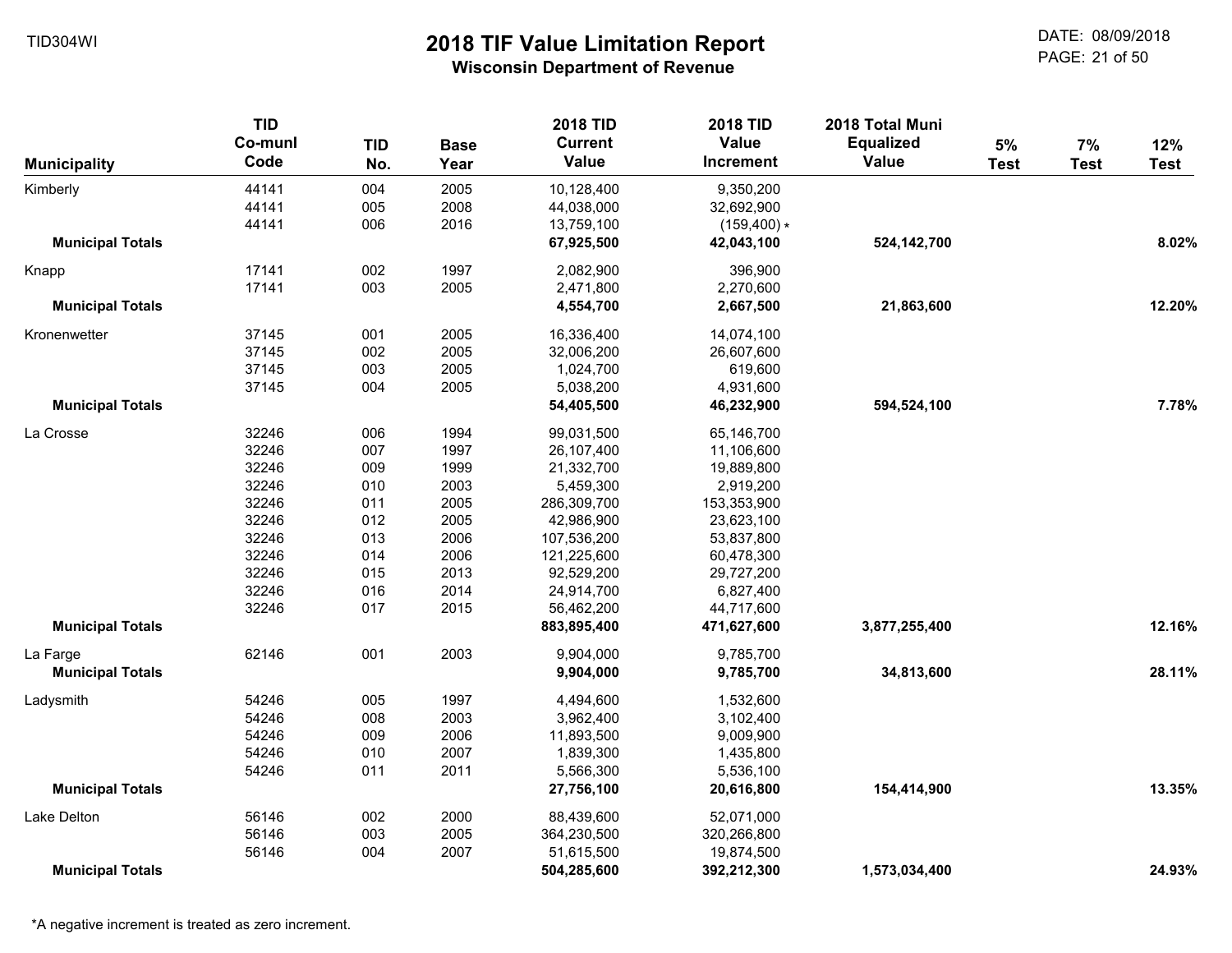**Wisconsin Department of Revenue** 

DATE: 08/09/2018 PAGE: 22 of 50

|                         | <b>TID</b> |            |             | <b>2018 TID</b> | <b>2018 TID</b>  | 2018 Total Muni  |             |             |             |
|-------------------------|------------|------------|-------------|-----------------|------------------|------------------|-------------|-------------|-------------|
|                         | Co-munl    | <b>TID</b> | <b>Base</b> | <b>Current</b>  | Value            | <b>Equalized</b> | 5%          | 7%          | 12%         |
| <b>Municipality</b>     | Code       | No.        | Year        | Value           | <b>Increment</b> | Value            | <b>Test</b> | <b>Test</b> | <b>Test</b> |
| Lake Hallie             | 09128      | 001        | 2003        | 89,977,800      | 77,838,900       |                  |             |             |             |
|                         | 09128      | 002        | 2003        | 16,261,100      | 16,129,200       |                  |             |             |             |
| <b>Municipal Totals</b> |            |            |             | 106,238,900     | 93,968,100       | 628,631,600      |             |             | 14.95%      |
| Lake Mills              | 28246      | 002        | 1998        | 28,267,600      | 16,821,900       |                  |             |             |             |
|                         | 28246      | 003        | 2006        | 9,673,900       | 2,680,100        |                  |             |             |             |
|                         | 28246      | 004        | 2006        | 26,104,100      | 17,538,700       |                  |             |             |             |
|                         | 28246      | 005        | 2014        | 4,429,100       | $(1,503,800)*$   |                  |             |             |             |
|                         | 28246      | 006        | 2014        | 3,214,800       | $(97, 400)*$     |                  |             |             |             |
| <b>Municipal Totals</b> |            |            |             | 71,689,500      | 37,040,700       | 565,307,400      |             |             | 6.55%       |
| Lancaster               | 22246      | 003        | 2006        | 7,356,800       | 6,932,300        |                  |             |             |             |
|                         | 22246      | 004        | 2006        | 5,236,500       | 2,822,100        |                  |             |             |             |
| <b>Municipal Totals</b> |            |            |             | 12,593,300      | 9,754,400        | 251,701,400      |             |             | 3.88%       |
| Ledgeview               | 05025      | 001A       | 2015        | 45,671,300      | 18,278,200       |                  |             |             |             |
| <b>Municipal Totals</b> |            |            |             | 45,671,300      | 18,278,200       | 945,329,000      |             |             | 1.93%       |
| Little Chute            | 44146      | 004        | 2007        | 51,900,200      | 48,486,800       |                  |             |             |             |
|                         | 44146      | 005        | 2013        | 30,198,200      | 18,462,500       |                  |             |             |             |
|                         | 44146      | 006        | 2016        | 43,372,000      | 42,220,300       |                  |             |             |             |
| <b>Municipal Totals</b> |            |            |             | 125,470,400     | 109,169,600      | 878,465,300      |             |             | 12.43%      |
| Livingston              | 25147      | 001        | 1992        | 2,822,900       | 2,773,300        |                  |             |             |             |
|                         | 22147      | 002        | 1996        | 600,100         | 306,800          |                  |             |             |             |
| <b>Municipal Totals</b> |            |            |             | 3,423,000       | 3,080,100        | 30,166,400       |             |             | 10.21%      |
| Lodi                    | 11246      | 003        | 2005        | 1,088,300       | 927,300          |                  |             |             |             |
|                         | 11246      | 004        | 2015        | 17,068,700      | 1,035,900        |                  |             |             |             |
|                         | 11246      | 005        | 2015        | 13,764,000      | 1,141,200        |                  |             |             |             |
| <b>Municipal Totals</b> |            |            |             | 31,921,000      | 3,104,400        | 264,826,300      |             |             | 1.17%       |
| Lomira                  | 14146      | 004        | 2006        | 12,125,700      | 11,231,700       |                  |             |             |             |
|                         | 14146      | 005        | 2015        | 12,573,700      | 12,276,100       |                  |             |             |             |
| <b>Municipal Totals</b> |            |            |             | 24,699,400      | 23,507,800       | 173,250,300      |             |             | 13.57%      |
| Loyal                   | 10246      | 001        | 1995        | 2,493,500       | 2,306,300        |                  |             |             |             |
|                         | 10246      | 002        | 2006        | 7,669,200       | 3,101,800        |                  |             |             |             |
| <b>Municipal Totals</b> |            |            |             | 10,162,700      | 5,408,100        | 56,225,200       |             |             | 9.62%       |
| Luck                    | 48146      | 002        | 2002        | 4,799,900       | $(709, 700)*$    |                  |             |             |             |
|                         | 48146      | 003        | 2005        | 3,947,200       | 424,800          |                  |             |             |             |
| <b>Municipal Totals</b> |            |            |             | 8,747,100       | 424,800          | 71,177,700       |             |             | .60%        |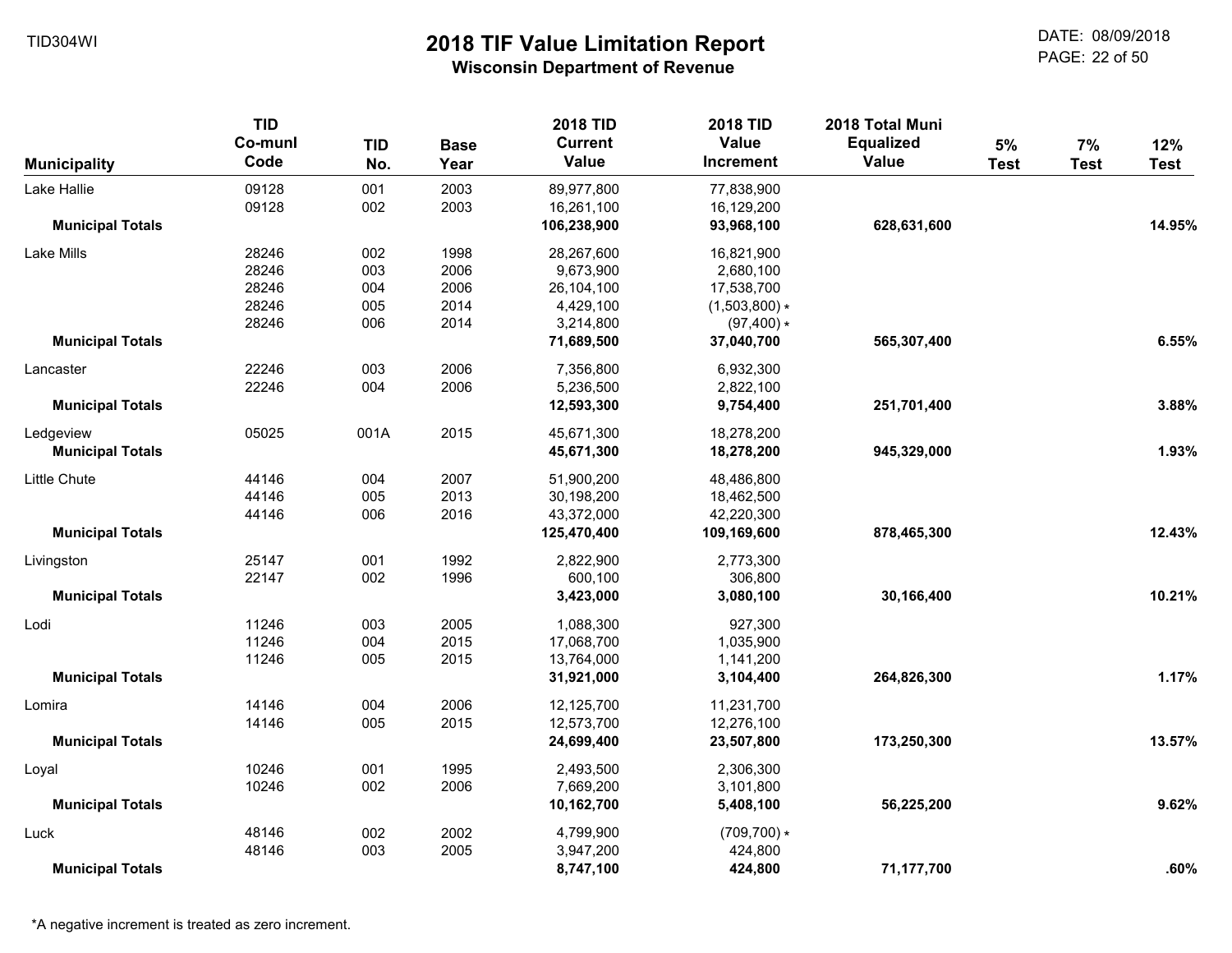**Wisconsin Department of Revenue** 

DATE: 08/09/2018 PAGE: 23 of 50

| <b>Municipality</b>                    | <b>TID</b><br>Co-munl<br>Code                                                                            | <b>TID</b><br>No.                                                                | <b>Base</b><br>Year                                                                          | <b>2018 TID</b><br><b>Current</b><br>Value                                                                                                                                | <b>2018 TID</b><br>Value<br><b>Increment</b>                                                                                                                               | 2018 Total Muni<br><b>Equalized</b><br>Value | $5%$<br><b>Test</b> | 7%<br><b>Test</b> | 12%<br><b>Test</b> |
|----------------------------------------|----------------------------------------------------------------------------------------------------------|----------------------------------------------------------------------------------|----------------------------------------------------------------------------------------------|---------------------------------------------------------------------------------------------------------------------------------------------------------------------------|----------------------------------------------------------------------------------------------------------------------------------------------------------------------------|----------------------------------------------|---------------------|-------------------|--------------------|
| Luxemburg<br><b>Municipal Totals</b>   | 31146                                                                                                    | 001                                                                              | 1995                                                                                         | 32,242,600<br>32,242,600                                                                                                                                                  | 27,522,400<br>27,522,400                                                                                                                                                   | 183,383,200                                  |                     |                   | 15.01%             |
| Madison<br><b>Municipal Totals</b>     | 13032                                                                                                    | 002O                                                                             | 2006                                                                                         | 60,684,700<br>60,684,700                                                                                                                                                  | 35,837,900<br>35,837,900                                                                                                                                                   | 449,257,900                                  |                     |                   | 7.98%              |
| Madison                                | 13251<br>13251<br>13251<br>13251<br>13251<br>13251<br>13251<br>13251<br>13251<br>13251<br>13251<br>13251 | 025<br>029<br>035<br>036<br>037<br>038<br>039<br>041<br>042<br>044<br>045<br>046 | 1995<br>2000<br>2005<br>2005<br>2006<br>2008<br>2008<br>2011<br>2012<br>2013<br>2015<br>2015 | 192,663,800<br>59,293,600<br>64,840,500<br>437,813,700<br>95,486,000<br>47,490,300<br>344,703,200<br>57,097,000<br>72,970,500<br>46,751,500<br>102,594,900<br>148,293,700 | 154,057,100<br>17,552,200<br>39,039,900<br>340,161,300<br>52,019,100<br>$(6,713,400)*$<br>81,446,700<br>38,393,700<br>22,104,300<br>16,303,100<br>23,290,900<br>29,359,400 |                                              |                     |                   |                    |
| <b>Municipal Totals</b>                | 13251                                                                                                    | 047                                                                              | 2017                                                                                         | 17,618,300<br>1,687,617,000                                                                                                                                               | 7,585,700<br>821,313,400                                                                                                                                                   | 28,727,407,800                               |                     |                   | 2.86%              |
| Manawa<br><b>Municipal Totals</b>      | 68251                                                                                                    | 002                                                                              | 2016                                                                                         | 4,853,200<br>4,853,200                                                                                                                                                    | 2,460,500<br>2,460,500                                                                                                                                                     | 70,413,000                                   |                     |                   | 3.49%              |
| Manitowoc                              | 36251<br>36251<br>36251<br>36251<br>36251<br>36251<br>36251<br>36251<br>36251                            | 009<br>010<br>012<br>014<br>015<br>016<br>017<br>018<br>019                      | 1995<br>1997<br>1999<br>2002<br>2002<br>2003<br>2007<br>2015<br>2017                         | 8,275,400<br>8,610,600<br>9,437,400<br>6,559,000<br>77,526,300<br>37,555,900<br>10,028,500<br>11,959,000<br>52,203,300                                                    | 6,299,600<br>5,916,200<br>9,212,000<br>$(908, 200)*$<br>58,057,500<br>14,025,600<br>9,836,300<br>$(1,533,300)*$<br>836,500                                                 |                                              |                     |                   |                    |
| <b>Municipal Totals</b>                |                                                                                                          |                                                                                  |                                                                                              | 222,155,400                                                                                                                                                               | 104,183,700                                                                                                                                                                | 1,951,266,200                                |                     |                   | 5.34%              |
| Maple Bluff<br><b>Municipal Totals</b> | 13151                                                                                                    | 001                                                                              | 2014                                                                                         | 7,512,100<br>7,512,100                                                                                                                                                    | 1,822,700<br>1,822,700                                                                                                                                                     | 424,296,400                                  |                     |                   | .43%               |
| Marathon<br><b>Municipal Totals</b>    | 37151<br>37151                                                                                           | 001<br>002                                                                       | 2002<br>2016                                                                                 | 29,781,300<br>8,632,100<br>38,413,400                                                                                                                                     | 22,419,900<br>7,485,300<br>29,905,200                                                                                                                                      | 150,934,200                                  |                     |                   | 19.81%             |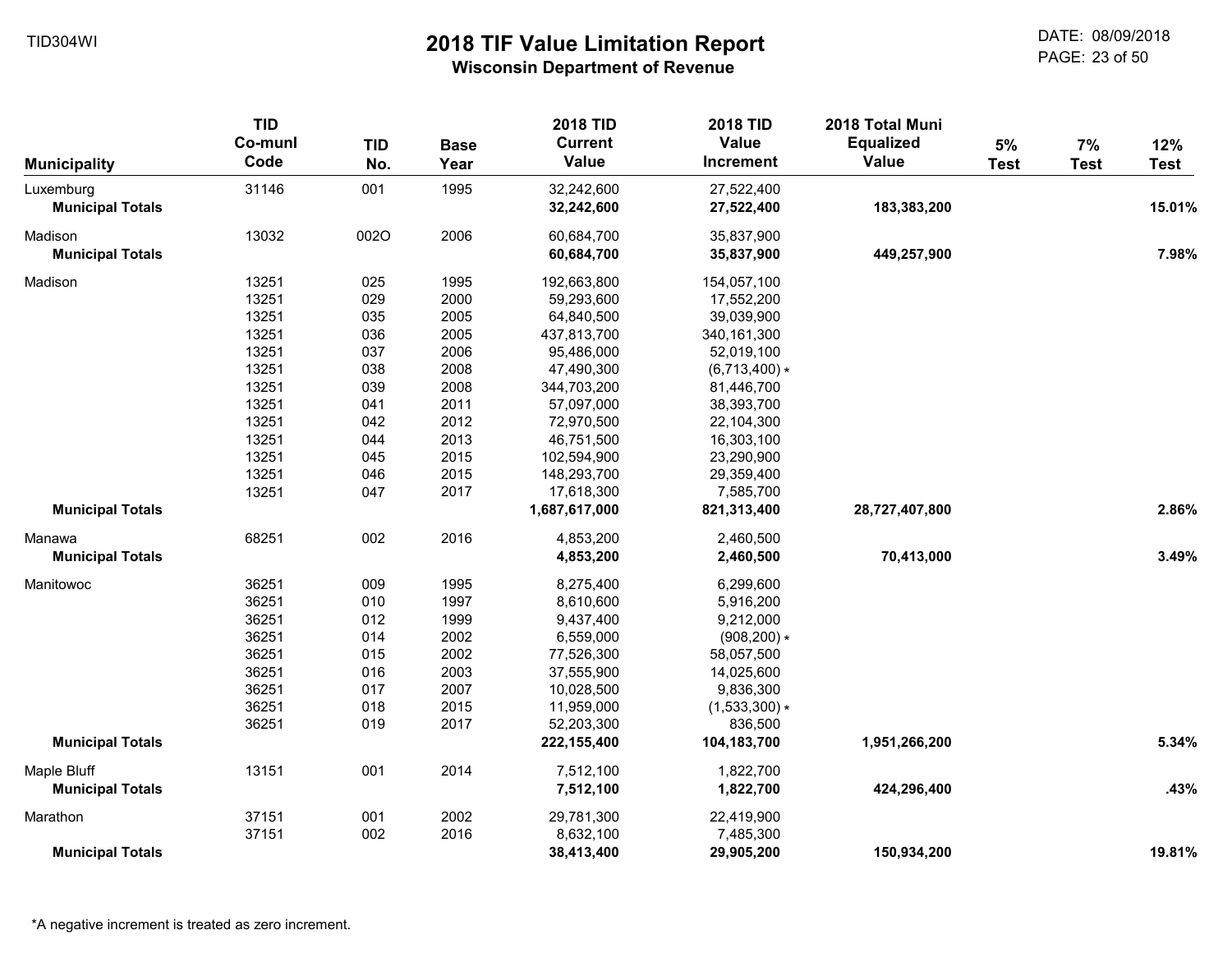**Wisconsin Department of Revenue** 

DATE: 08/09/2018 PAGE: 24 of 50

|                         | <b>TID</b> |            |             | <b>2018 TID</b> | <b>2018 TID</b> | 2018 Total Muni  |             |             |             |
|-------------------------|------------|------------|-------------|-----------------|-----------------|------------------|-------------|-------------|-------------|
|                         | Co-munl    | <b>TID</b> | <b>Base</b> | <b>Current</b>  | Value           | <b>Equalized</b> | 5%          | 7%          | 12%         |
| <b>Municipality</b>     | Code       | No.        | Year        | Value           | Increment       | Value            | <b>Test</b> | <b>Test</b> | <b>Test</b> |
| Maribel                 | 36147      | 001        | 2017        | 925,200         | $(87,600)*$     |                  |             |             |             |
| <b>Municipal Totals</b> |            |            |             | 925,200         | 0               | 17,101,600       |             |             | .00%        |
| Marinette               | 38251      | 003        | 1991        | 14,820,600      | 9,932,300       |                  |             |             |             |
|                         | 38251      | 006        | 2002        | 6,669,900       | 6,346,800       |                  |             |             |             |
|                         | 38251      | 007        | 2005        | 5,377,800       | 2,484,100       |                  |             |             |             |
|                         | 38251      | 008        | 2007        | 6,265,100       | 4,830,400       |                  |             |             |             |
|                         | 38251      | 009        | 2009        | 2,306,000       | 1,993,100       |                  |             |             |             |
|                         | 38251      | 010        | 2010        | 13,362,800      | 9,862,300       |                  |             |             |             |
|                         | 38251      | 011        | 2011        | 32,723,200      | 17,344,500      |                  |             |             |             |
|                         | 38251      | 012        | 2012        | 2,738,800       | 1,104,900       |                  |             |             |             |
|                         | 38251      | 013        | 2016        | 11,634,800      | 6,984,100       |                  |             |             |             |
| <b>Municipal Totals</b> |            |            |             | 95,899,000      | 60,882,500      | 720,162,400      |             |             | 8.45%       |
| Marion                  | 58252      | 002        | 1995        | 5,586,500       | 4,877,900       |                  |             |             |             |
|                         | 68252      | 002        | 1995        | 3,421,200       | 2,549,900       |                  |             |             |             |
| <b>Municipal Totals</b> |            |            |             | 9,007,700       | 7,427,800       | 63,944,700       |             |             | 11.62%      |
| Markesan                | 24251      | 001        | 1995        | 4,912,700       | 3,586,200       |                  |             |             |             |
| <b>Municipal Totals</b> |            |            |             | 4,912,700       | 3,586,200       | 70,521,500       |             |             | 5.09%       |
| Marshfield              | 71251      | 002        | 1993        | 4,642,200       | 4,642,200       |                  |             |             |             |
|                         | 71251      | 004        | 1996        | 68,298,400      | 30,540,600      |                  |             |             |             |
|                         | 71251      | 005        | 1997        | 23,244,100      | 22,944,600      |                  |             |             |             |
|                         | 71251      | 007        | 2001        | 17,756,400      | 15,345,100      |                  |             |             |             |
|                         | 71251      | 009        | 2013        | 18,935,400      | 17,450,600      |                  |             |             |             |
|                         | 71251      | 010        | 2015        | 19,724,300      | 3,189,800       |                  |             |             |             |
|                         | 71251      | 011        | 2016        | 4,060,500       | 3,517,000       |                  |             |             |             |
| <b>Municipal Totals</b> |            |            |             | 156,661,300     | 97,629,900      | 1,577,080,500    |             |             | 6.19%       |
| Mason                   | 04151      | 001        | 1999        | 994.800         | 835,800         |                  |             |             |             |
| <b>Municipal Totals</b> |            |            |             | 994,800         | 835,800         | 3,462,900        |             |             | 24.14%      |
| Mauston                 | 29251      | 002        | 1995        | 18,862,000      | 16,177,100      |                  |             |             |             |
|                         | 29251      | 003        | 1995        | 30,789,100      | 21,604,600      |                  |             |             |             |
| <b>Municipal Totals</b> |            |            |             | 49,651,100      | 37,781,700      | 204,482,000      |             |             | 18.48%      |
| Mayville                | 14251      | 003        | 1997        | 42,451,600      | 30,079,100      |                  |             |             |             |
|                         | 14251      | 004        | 2009        | 2,196,100       | 647,500         |                  |             |             |             |
|                         | 14251      | 005        | 2013        | 5,742,100       | 3,408,900       |                  |             |             |             |
| <b>Municipal Totals</b> |            |            |             | 50,389,800      | 34, 135, 500    | 344,682,700      |             |             | 9.90%       |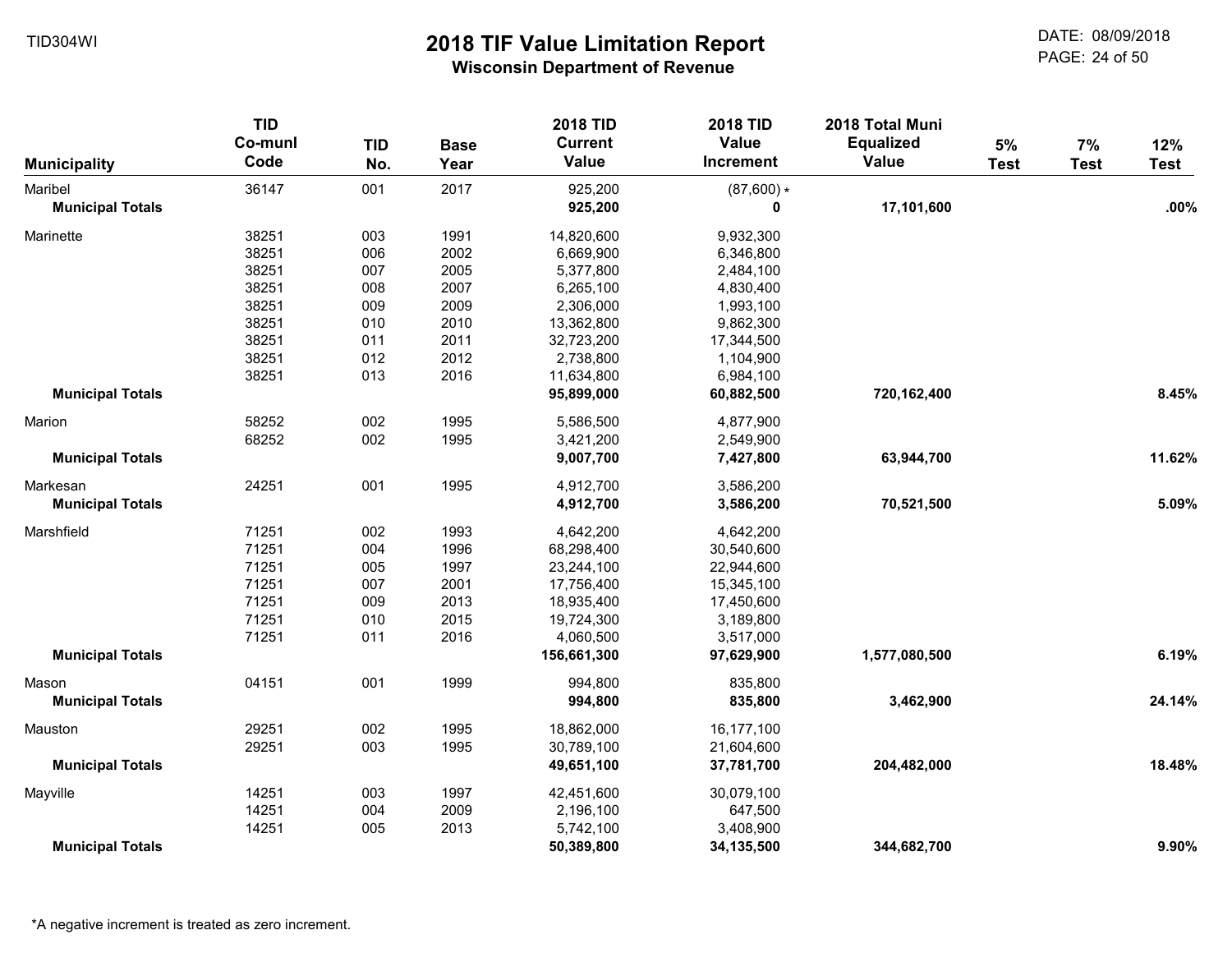#### **2018 TIF Value Limitation Report**  TID304WI DATE: 08/09/2018

**Wisconsin Department of Revenue** 

PAGE: 25 of 50

| <b>Municipality</b>     | <b>TID</b><br>Co-munl<br>Code | <b>TID</b><br>No. | <b>Base</b><br>Year | <b>2018 TID</b><br><b>Current</b><br><b>Value</b> | <b>2018 TID</b><br>Value<br><b>Increment</b> | 2018 Total Muni<br><b>Equalized</b><br>Value | 5%<br><b>Test</b> | 7%<br><b>Test</b> | 12%<br><b>Test</b> |
|-------------------------|-------------------------------|-------------------|---------------------|---------------------------------------------------|----------------------------------------------|----------------------------------------------|-------------------|-------------------|--------------------|
| Mazomanie               | 13153                         | 004               | 2005                | 17,643,100                                        | 12,059,600                                   |                                              |                   |                   |                    |
|                         | 13153                         | 005               | 2005                | 6,236,900                                         | 1,642,300                                    |                                              |                   |                   |                    |
| <b>Municipal Totals</b> |                               |                   |                     | 23,880,000                                        | 13,701,900                                   | 161,092,900                                  |                   |                   | 8.51%              |
| Mcfarland               | 13154                         | 003               | 2004                | 65,428,600                                        | 38,431,200                                   |                                              |                   |                   |                    |
|                         | 13154                         | 004               | 2008                | 11,690,700                                        | 4,107,600                                    |                                              |                   |                   |                    |
| <b>Municipal Totals</b> |                               |                   |                     | 77,119,300                                        | 42,538,800                                   | 936,011,100                                  |                   |                   | 4.54%              |
| Medford                 | 60251                         | 005               | 1989                | 6,870,000                                         | 1,682,100                                    |                                              |                   |                   |                    |
|                         | 60251                         | 006               | 1996                | 4,006,900                                         | 2,589,300                                    |                                              |                   |                   |                    |
|                         | 60251                         | 007               | 1997                | 1,959,600                                         | 470,700                                      |                                              |                   |                   |                    |
|                         | 60251                         | 008               | 1997                | 1,803,800                                         | 1,107,900                                    |                                              |                   |                   |                    |
|                         | 60251                         | 010               | 1999                | 2,429,100                                         | 2,188,900                                    |                                              |                   |                   |                    |
|                         | 60251                         | 011               | 1999                | 4,288,000                                         | 3,104,000                                    |                                              |                   |                   |                    |
|                         | 60251                         | 012               | 2000                | 33,198,300                                        | 30,510,600                                   |                                              |                   |                   |                    |
|                         | 60251                         | 013               | 2005                | 16,966,900                                        | 13,584,900                                   |                                              |                   |                   |                    |
| <b>Municipal Totals</b> |                               |                   |                     | 71,522,600                                        | 55,238,400                                   | 300,870,800                                  |                   |                   | 18.36%             |
| Menasha                 | 70251                         | 004               | 1997                | 7,051,500                                         | 2,855,500                                    |                                              |                   |                   |                    |
|                         | 70251                         | 005               | 1998                | 14,107,400                                        | 10,722,500                                   |                                              |                   |                   |                    |
|                         | 70251                         | 006               | 1998                | 21,533,800                                        | 15,965,000                                   |                                              |                   |                   |                    |
|                         | 70251                         | 007               | 2003                | 4,572,400                                         | 3,885,100                                    |                                              |                   |                   |                    |
|                         | 70251                         | 008               | 2005                | 1,925,900                                         | 1,441,400                                    |                                              |                   |                   |                    |
|                         | 08251                         | 009               | 2005                | 41,489,200                                        | 38,030,800                                   |                                              |                   |                   |                    |
|                         | 70251                         | 010               | 2006                | 11,548,800                                        | 1,846,900                                    |                                              |                   |                   |                    |
|                         | 70251                         | 011               | 2007                | 3,100,200                                         | 2,815,300                                    |                                              |                   |                   |                    |
|                         | 08251                         | 012               | 2011                | 57,053,700                                        | 35,338,100                                   |                                              |                   |                   |                    |
|                         | 70251                         | 013               | 2015                | 16,538,300                                        | 16,290,100                                   |                                              |                   |                   |                    |
| <b>Municipal Totals</b> |                               |                   |                     | 178,921,200                                       | 129,190,700                                  | 1,177,560,800                                |                   |                   | 10.97%             |
| <b>Menomonee Falls</b>  | 67151                         | 004               | 1996                | 111,258,900                                       | 97,354,400                                   |                                              |                   |                   |                    |
|                         | 67151                         | 005               | 1999                | 131,403,600                                       | 114,376,100                                  |                                              |                   |                   |                    |
|                         | 67151                         | 006               | 2006                | 46,671,900                                        | 12,844,600                                   |                                              |                   |                   |                    |
|                         | 67151                         | 007               | 2008                | 21,864,600                                        | 20,836,500                                   |                                              |                   |                   |                    |
|                         | 67151                         | 008               | 2008                | 104,763,700                                       | 95,746,100                                   |                                              |                   |                   |                    |
|                         | 67151                         | 009               | 2010                | 112,253,500                                       | 7,548,100                                    |                                              |                   |                   |                    |
|                         | 67151                         | 010               | 2011                | 57,173,300                                        | 10,977,200                                   |                                              |                   |                   |                    |
|                         | 67151                         | 011               | 2011                | 13,974,600                                        | 2,021,000                                    |                                              |                   |                   |                    |
|                         | 67151                         | 012               | 2014                | 23,115,300                                        | 18,031,900                                   |                                              |                   |                   |                    |
| <b>Municipal Totals</b> |                               |                   |                     | 622,479,400                                       | 379,735,900                                  | 5,097,458,000                                |                   |                   | 7.45%              |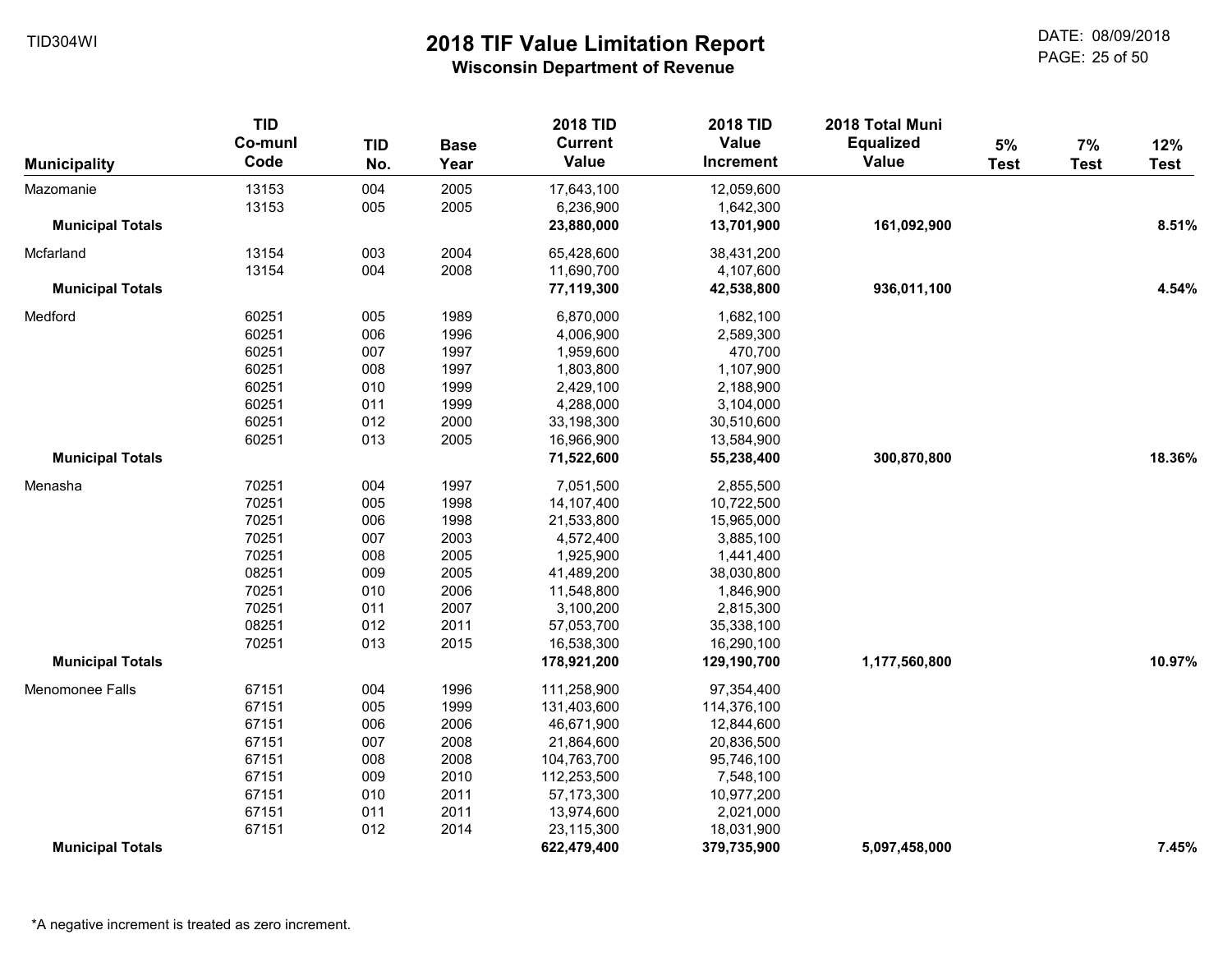**Wisconsin Department of Revenue** 

DATE: 08/09/2018 PAGE: 26 of 50

|                         | <b>TID</b> |            |             | <b>2018 TID</b> | <b>2018 TID</b>  | 2018 Total Muni  |             |             |             |
|-------------------------|------------|------------|-------------|-----------------|------------------|------------------|-------------|-------------|-------------|
|                         | Co-munl    | <b>TID</b> | <b>Base</b> | <b>Current</b>  | Value            | <b>Equalized</b> | 5%          | 7%          | 12%         |
| <b>Municipality</b>     | Code       | No.        | Year        | Value           | <b>Increment</b> | Value            | <b>Test</b> | <b>Test</b> | <b>Test</b> |
| Menomonie               | 17251      | 011        | 2001        | 61,235,000      | 54,236,900       |                  |             |             |             |
|                         | 17251      | 012        | 2003        | 21,201,600      | 19,530,400       |                  |             |             |             |
|                         | 17251      | 013        | 2004        | 1,504,100       | 1,342,200        |                  |             |             |             |
|                         | 17251      | 014        | 2004        | 10,823,100      | 2,943,500        |                  |             |             |             |
|                         | 17251      | 015        | 2005        | 37,209,600      | 14,963,500       |                  |             |             |             |
| <b>Municipal Totals</b> |            |            |             | 131,973,400     | 93,016,500       | 1,091,541,000    |             |             | 8.52%       |
| Mequon                  | 45255      | 002        | 2002        | 20,832,000      | 14,920,400       |                  |             |             |             |
|                         | 45255      | 003        | 2008        | 92,772,800      | 51,442,500       |                  |             |             |             |
|                         | 45255      | 004        | 2012        | 48,354,300      | 6,482,100        |                  |             |             |             |
|                         | 45255      | 005        | 2012        | 59,256,100      | 8,069,200        |                  |             |             |             |
| <b>Municipal Totals</b> |            |            |             | 221,215,200     | 80,914,200       | 4,797,857,000    |             |             | 1.69%       |
| Merrill                 | 35251      | 003        | 2005        | 37,287,800      | 21,919,900       |                  |             |             |             |
|                         | 35251      | 004        | 2007        | 16,023,600      | 7,139,100        |                  |             |             |             |
|                         | 35251      | 005        | 2007        | 641,800         | 567,800          |                  |             |             |             |
|                         | 35251      | 006        | 2009        | 13,039,900      | 1,057,500        |                  |             |             |             |
|                         | 35251      | 007        | 2009        | 7,739,400       | $(47,600)*$      |                  |             |             |             |
|                         | 35251      | 008        | 2011        | 17,967,400      | 650,700          |                  |             |             |             |
|                         | 35251      | 009        | 2013        | 5,209,200       | $(726, 800)*$    |                  |             |             |             |
|                         | 35251      | 010        | 2015        | 0               | $(296, 800)*$    |                  |             |             |             |
|                         | 35251      | 011        | 2016        | 17,231,900      | 2,251,300        |                  |             |             |             |
|                         | 35251      | 012        | 2017        | 2,302,800       | 708,100          |                  |             |             |             |
| <b>Municipal Totals</b> |            |            |             | 117,443,800     | 34,294,400       | 420,695,800      |             |             | 8.15%       |
| Middleton               | 13255      | 003        | 1993        | 522,718,100     | 463,048,900      |                  |             |             |             |
|                         | 13255      | 005        | 2009        | 132,950,800     | 43,285,300       |                  |             |             |             |
| <b>Municipal Totals</b> |            |            |             | 655,668,900     | 506,334,200      | 3,545,571,200    |             |             | 14.28%      |
| Milltown                | 48151      | 002        | 1994        | 5,147,800       | 5,125,100        |                  |             |             |             |
|                         | 48151      | 003        | 2004        | 807,600         | 224,400          |                  |             |             |             |
|                         | 48151      | 004        | 2012        | 1,555,600       | 527,900          |                  |             |             |             |
| <b>Municipal Totals</b> |            |            |             | 7,511,000       | 5,877,400        | 41,775,400       |             |             | 14.07%      |
| Milton                  | 53257      | 006        | 2003        | 41,001,800      | 37,671,500       |                  |             |             |             |
|                         | 53257      | 007        | 2004        | 13,415,900      | 4,848,400        |                  |             |             |             |
|                         | 53257      | 008        | 2007        | 21,298,300      | $(1,841,700)*$   |                  |             |             |             |
|                         | 53257      | 009        | 2016        | 1,318,100       | 1,143,400        |                  |             |             |             |
| <b>Municipal Totals</b> |            |            |             | 77,034,100      | 43,663,300       | 396,181,000      |             |             | 11.02%      |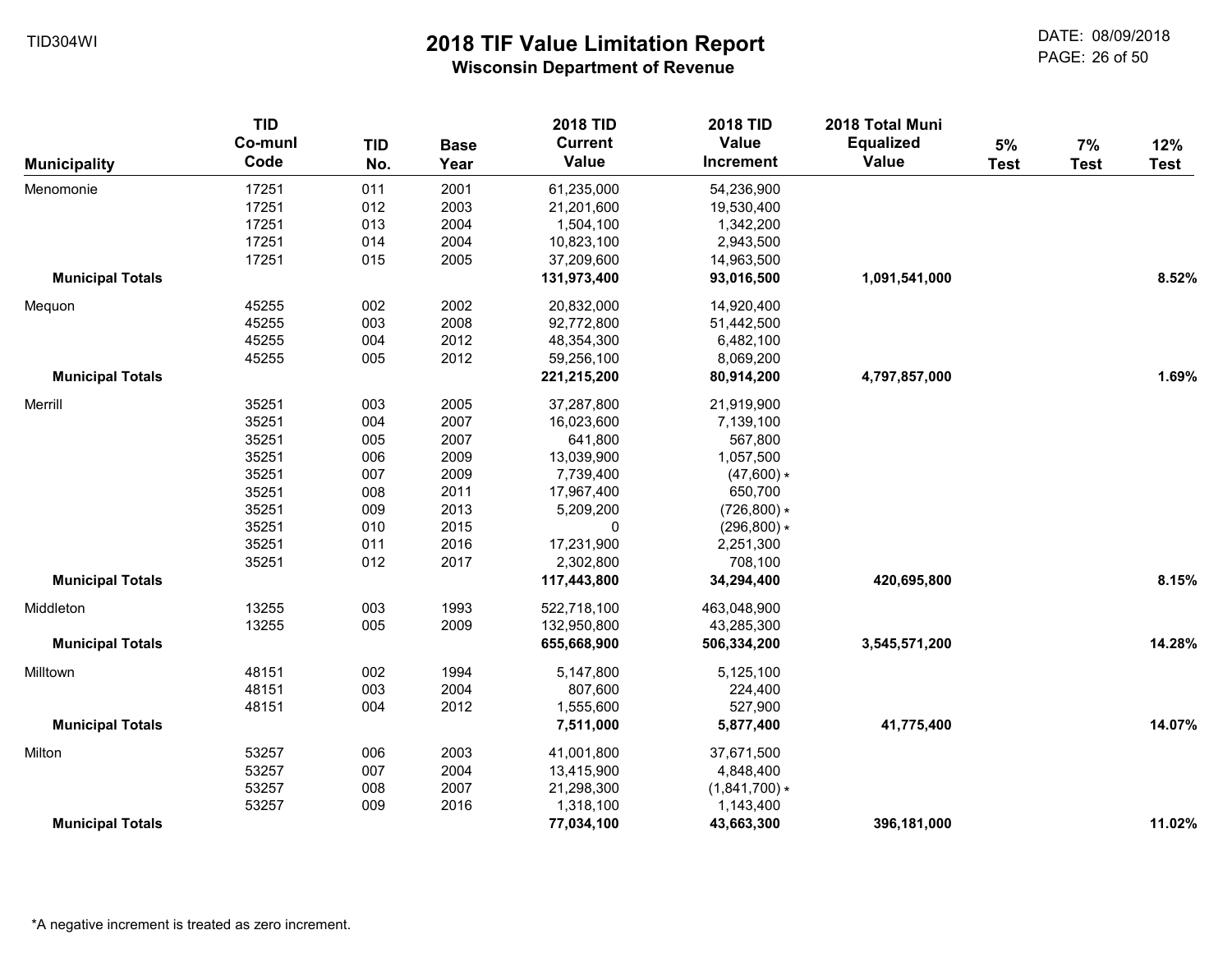**Wisconsin Department of Revenue** 

DATE: 08/09/2018 PAGE: 27 of 50

|                     | <b>TID</b><br>Co-munl<br>Code | <b>TID</b><br>No. | <b>Base</b><br>Year | <b>2018 TID</b><br><b>Current</b><br><b>Value</b> | <b>2018 TID</b><br>Value<br>Increment | 2018 Total Muni<br><b>Equalized</b><br>Value | 5%<br><b>Test</b> | 7%<br><b>Test</b> | 12%<br><b>Test</b> |
|---------------------|-------------------------------|-------------------|---------------------|---------------------------------------------------|---------------------------------------|----------------------------------------------|-------------------|-------------------|--------------------|
| <b>Municipality</b> |                               |                   |                     |                                                   |                                       |                                              |                   |                   |                    |
| Milwaukee           | 40251                         | 022               | 1994                | 260,913,000                                       | 219,702,700                           |                                              |                   |                   |                    |
|                     | 40251                         | 037               | 1998                | 129,624,700                                       | 69,307,300                            |                                              |                   |                   |                    |
|                     | 40251                         | 039               | 2000                | 45,725,400                                        | 21,862,000                            |                                              |                   |                   |                    |
|                     | 40251                         | 041               | 2000                | 118,571,600                                       | 108,550,200                           |                                              |                   |                   |                    |
|                     | 40251                         | 042               | 2001                | 39,088,700                                        | 31,970,400                            |                                              |                   |                   |                    |
|                     | 40251                         | 046               | 2001                | 37,525,500                                        | 22,766,000                            |                                              |                   |                   |                    |
|                     | 40251                         | 048               | 2002                | 305,195,700                                       | 259,870,100                           |                                              |                   |                   |                    |
|                     | 40251                         | 049               | 2002                | 56,235,500                                        | 54,182,800                            |                                              |                   |                   |                    |
|                     | 40251                         | 050               | 2002                | 1,898,200                                         | 1,897,900                             |                                              |                   |                   |                    |
|                     | 40251                         | 051               | 2003                | 13,686,700                                        | 3,638,000                             |                                              |                   |                   |                    |
|                     | 40251                         | 052               | 2003                | 26,793,600                                        | 16,567,700                            |                                              |                   |                   |                    |
|                     | 40251                         | 053               | 2004                | 70,786,300                                        | 66,034,000                            |                                              |                   |                   |                    |
|                     | 40251                         | 054               | 2004                | 18,658,300                                        | 17,510,300                            |                                              |                   |                   |                    |
|                     | 40251                         | 056               | 2004                | 160,372,200                                       | 151,413,600                           |                                              |                   |                   |                    |
|                     | 40251                         | 057               | 2005                | 16,511,800                                        | 16,511,800                            |                                              |                   |                   |                    |
|                     | 40251                         | 058               | 2005                | 4,636,400                                         | $(116,800)*$                          |                                              |                   |                   |                    |
|                     | 40251                         | 059               | 2005                | 44,670,600                                        | $(1,350,900)*$                        |                                              |                   |                   |                    |
|                     | 40251                         | 060               | 2005                | 10,952,400                                        | 8,739,500                             |                                              |                   |                   |                    |
|                     | 40251                         | 062               | 2006                | 7,166,100                                         | 1,836,300                             |                                              |                   |                   |                    |
|                     | 40251                         | 063               | 2006                | 11,816,000                                        | 2,944,900                             |                                              |                   |                   |                    |
|                     | 40251                         | 064               | 2006                | 24,459,600                                        | 10,101,600                            |                                              |                   |                   |                    |
|                     | 40251                         | 065               | 2006                | 2,642,000                                         | $(578, 700)*$                         |                                              |                   |                   |                    |
|                     | 40251                         | 066               | 2007                | 26,800,000                                        | $(23, 643, 300)*$                     |                                              |                   |                   |                    |
|                     | 40251                         | 067               | 2007                | 104,634,900                                       | 95,368,000                            |                                              |                   |                   |                    |
|                     | 40251                         | 068               | 2007                | 71,175,000                                        | 38,368,200                            |                                              |                   |                   |                    |
|                     | 40251                         | 070               | 2007                | 29,585,800                                        | 14,681,100                            |                                              |                   |                   |                    |
|                     | 40251                         | 071               | 2008                | 67,088,000                                        | 336,700                               |                                              |                   |                   |                    |
|                     | 40251                         | 072               | 2009                | 21,918,100                                        | $(2,556,600)*$                        |                                              |                   |                   |                    |
|                     | 40251                         | 073               | 2009                | 8,848,700                                         | 4,245,900                             |                                              |                   |                   |                    |
|                     | 40251                         | 074               | 2009                | 57,000,400                                        | $(6,334,300)*$                        |                                              |                   |                   |                    |
|                     | 40251                         | 075               | 2009                | 103,561,100                                       | 77,090,600                            |                                              |                   |                   |                    |
|                     | 40251                         | 076               | 2010                | 21,915,100                                        | 5,802,100                             |                                              |                   |                   |                    |
|                     | 40251                         | 077               | 2012                | 9,295,600                                         | 5,927,500                             |                                              |                   |                   |                    |
|                     | 40251                         | 078               | 2013                | 303,509,800                                       | 253,921,300                           |                                              |                   |                   |                    |
|                     | 40251                         | 079               | 2013                | 46,396,900                                        | 40,372,000                            |                                              |                   |                   |                    |
|                     | 40251                         | 080               | 2014                | 12,945,700                                        | 9,445,400                             |                                              |                   |                   |                    |
|                     | 40251                         | 081               | 2015                | 19,288,600                                        | 16,599,400                            |                                              |                   |                   |                    |
|                     | 40251                         | 082               | 2015                | 101,717,400                                       | 96,243,300                            |                                              |                   |                   |                    |
|                     | 40251                         | 083               | 2015                | 20,304,200                                        | 14,530,000                            |                                              |                   |                   |                    |
|                     | 40251                         | 084               | 2015                | 97,905,300                                        | 37,794,200                            |                                              |                   |                   |                    |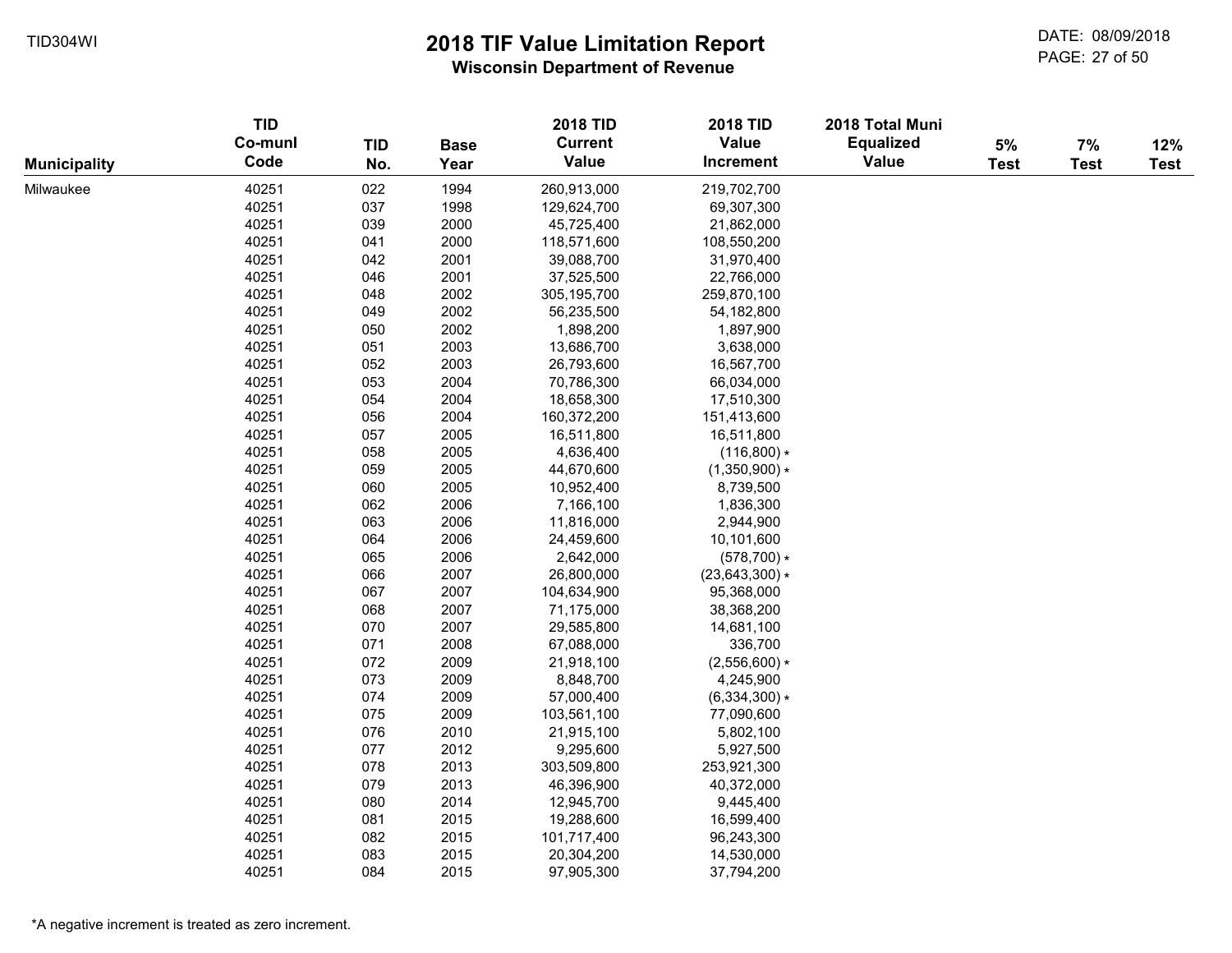**Wisconsin Department of Revenue** 

DATE: 08/09/2018 PAGE: 28 of 50

|                         | <b>TID</b> |            |             | <b>2018 TID</b> | <b>2018 TID</b>  | 2018 Total Muni  |             |             |             |
|-------------------------|------------|------------|-------------|-----------------|------------------|------------------|-------------|-------------|-------------|
|                         | Co-munl    | <b>TID</b> | <b>Base</b> | <b>Current</b>  | Value            | <b>Equalized</b> | $5\%$       | 7%          | 12%         |
| <b>Municipality</b>     | Code       | No.        | Year        | Value           | <b>Increment</b> | <b>Value</b>     | <b>Test</b> | <b>Test</b> | <b>Test</b> |
|                         | 40251      | 085        | 2015        | 37,549,300      | 5,452,700        |                  |             |             |             |
|                         | 40251      | 086        | 2016        | 4,577,500       | 1,266,200        |                  |             |             |             |
|                         | 40251      | 087        | 2016        | 2,257,400       | 1,876,800        |                  |             |             |             |
|                         | 40251      | 088        | 2016        | 4,228,700       | 21,200           |                  |             |             |             |
|                         | 40251      | 089        | 2017        | 2,157,500       | 2,157,500        |                  |             |             |             |
|                         | 40251      | 090        | 2017        | 222,900         | $(53,700)*$      |                  |             |             |             |
|                         | 40251      | 091        | 2017        | 51,180,500      | $(11,489,900)*$  |                  |             |             |             |
|                         | 40251      | 092        | 2017        | 1,279,400       | 157,400          |                  |             |             |             |
| <b>Municipal Totals</b> |            |            |             | 2,635,274,100   | 1,807,064,600    | 28,340,400,600   |             |             | 6.38%       |
| Minong                  | 65151      | 001        | 1988        | 711,100         | 405,100          |                  |             |             |             |
|                         | 65151      | 002        | 1997        | 6,847,100       | 5,456,900        |                  |             |             |             |
|                         | 65151      | 003        | 2010        | 910,000         | 825,100          |                  |             |             |             |
| <b>Municipal Totals</b> |            |            |             | 8,468,200       | 6,687,100        | 39,899,700       |             |             | 16.76%      |
| Mondovi                 | 06251      | 001        | 1989        | 12,800,500      | 12,684,200       |                  |             |             |             |
|                         | 06251      | 002        | 2005        | 10,000,600      | 9,980,700        |                  |             |             |             |
| <b>Municipal Totals</b> |            |            |             | 22,801,100      | 22,664,900       | 165,278,300      |             |             | 13.71%      |
| Monona                  | 13258      | 002        | 1991        | 80,462,000      | 62,525,300       |                  |             |             |             |
|                         | 13258      | 004        | 2000        | 45,727,200      | 15,784,700       |                  |             |             |             |
|                         | 13258      | 005        | 2008        | 24,032,700      | 15,053,000       |                  |             |             |             |
|                         | 13258      | 006        | 2010        | 42,065,800      | 24,372,800       |                  |             |             |             |
|                         | 13258      | 007        | 2012        | 14,509,000      | 6,261,500        |                  |             |             |             |
|                         | 13258      | 008        | 2012        | 21,249,100      | 20,833,100       |                  |             |             |             |
|                         | 13258      | 009        | 2015        | 7,458,400       | 212,300          |                  |             |             |             |
| <b>Municipal Totals</b> |            |            |             | 235,504,200     | 145,042,700      | 1,326,599,300    |             |             | 10.93%      |
| Monroe                  | 23251      | 004        | 1996        | 12,277,900      | 11,854,300       |                  |             |             |             |
|                         | 23251      | 005        | 1996        | 20,315,800      | 13,911,600       |                  |             |             |             |
|                         | 23251      | 006        | 2003        | 19,568,700      | 9,425,500        |                  |             |             |             |
|                         | 23251      | 007        | 2005        | 40,662,700      | 8,312,900        |                  |             |             |             |
|                         | 23251      | 008        | 2007        | 4,213,200       | 1,880,500        |                  |             |             |             |
|                         | 23251      | 010        | 2017        | 17,399,500      | $(49,700)*$      |                  |             |             |             |
| <b>Municipal Totals</b> |            |            |             | 114,437,800     | 45,384,800       | 739,875,800      |             |             | 6.13%       |
| Montfort                | 22151      | 001        | 2014        | 2,305,500       | 336,800          |                  |             |             |             |
| <b>Municipal Totals</b> |            |            |             | 2,305,500       | 336,800          | 35,715,900       |             |             | .94%        |
| Mosinee                 | 37251      | 002        | 2006        | 23,688,600      | 11,166,700       |                  |             |             |             |
|                         | 37251      | 003        | 2013        | 9,905,600       | 2,374,500        |                  |             |             |             |
| <b>Municipal Totals</b> |            |            |             | 33,594,200      | 13,541,200       | 298,133,700      |             |             | 4.54%       |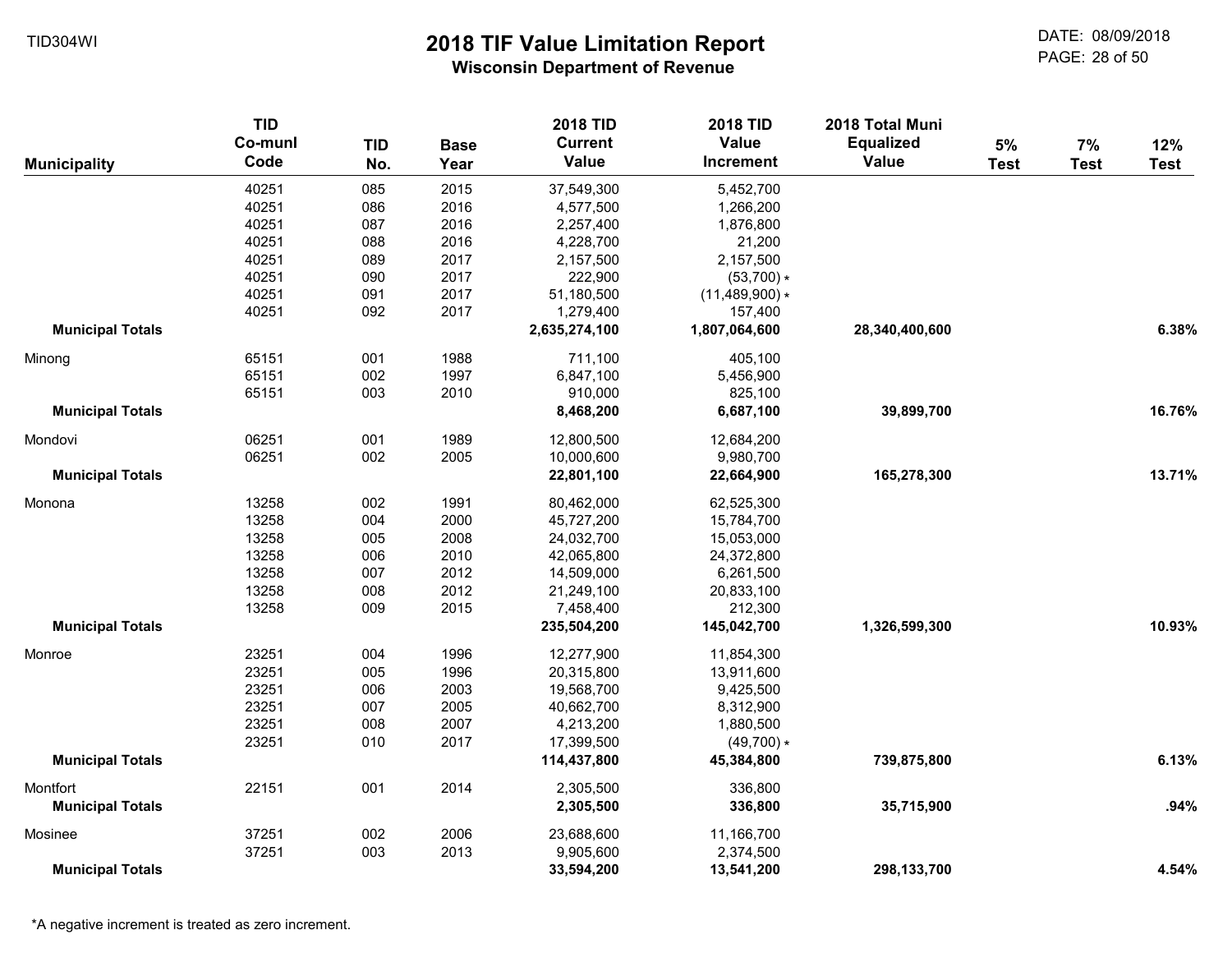#### **2018 TIF Value Limitation Report**  TID304WI DATE: 08/09/2018

**Wisconsin Department of Revenue** 

PAGE: 29 of 50

|                         | <b>TID</b><br>Co-munl | <b>TID</b> | <b>Base</b> | <b>2018 TID</b><br><b>Current</b> | <b>2018 TID</b><br>Value | 2018 Total Muni<br><b>Equalized</b> | 5%          | 7%          | 12%         |
|-------------------------|-----------------------|------------|-------------|-----------------------------------|--------------------------|-------------------------------------|-------------|-------------|-------------|
| <b>Municipality</b>     | Code                  | No.        | Year        | Value                             | <b>Increment</b>         | Value                               | <b>Test</b> | <b>Test</b> | <b>Test</b> |
| Mount Horeb             | 13157                 | 003        | 2004        | 32,877,200                        | 30,288,900               |                                     |             |             |             |
|                         | 13157                 | 004        | 2007        | 7,983,500                         | 4,035,400                |                                     |             |             |             |
|                         | 13157                 | 005        | 2016        | 36,453,400                        | 11,103,400               |                                     |             |             |             |
| <b>Municipal Totals</b> |                       |            |             | 77,314,100                        | 45,427,700               | 734,901,000                         |             |             | 6.18%       |
| Mount Pleasant          | 51151                 | 001        | 2006        | 62,778,200                        | 58,485,500               |                                     |             |             |             |
|                         | 51151                 | 002        | 2007        | 136,086,300                       | 32,502,100               |                                     |             |             |             |
|                         | 51151                 | 003        | 2014        | 25,064,000                        | 20,927,800               |                                     |             |             |             |
|                         | 51151                 | 004        | 2015        | 27,278,000                        | 23,690,300               |                                     |             |             |             |
| <b>Municipal Totals</b> |                       |            |             | 251,206,500                       | 135,605,700              | 2,915,059,700                       |             |             | 4.65%       |
| Mukwonago               | 67153                 | 003        | 2003        | 48,159,300                        | 45,769,800               |                                     |             |             |             |
|                         | 67153                 | 004        | 2017        | 8,521,600                         | 2,153,600                |                                     |             |             |             |
| <b>Municipal Totals</b> |                       |            |             | 56,680,900                        | 47,923,400               | 877,402,300                         |             |             | 5.46%       |
| Muscoda                 | 25153                 | 002        | 1997        | 4,976,800                         | 4,307,000                |                                     |             |             |             |
|                         | 22153                 | 002        | 1997        | 4,356,100                         | 3,218,200                |                                     |             |             |             |
|                         | 22153                 | 003        | 1997        | 3,613,400                         | 1,574,000                |                                     |             |             |             |
| <b>Municipal Totals</b> |                       |            |             | 12,946,300                        | 9,099,200                | 77,614,300                          |             |             | 11.72%      |
| Muskego                 | 67251                 | 008        | 2000        | 28,290,000                        | 9,877,200                |                                     |             |             |             |
|                         | 67251                 | 009        | 2003        | 49,848,400                        | 26,127,500               |                                     |             |             |             |
|                         | 67251                 | 010        | 2008        | 72,800,800                        | 71,650,200               |                                     |             |             |             |
|                         | 67251                 | 011        | 2016        | 20,377,300                        | 20,374,900               |                                     |             |             |             |
| <b>Municipal Totals</b> |                       |            |             | 171,316,500                       | 128,029,800              | 3,121,187,200                       |             |             | 4.10%       |
| Necedah                 | 29161                 | 002        | 1995        | 5,788,500                         | 4,555,000                |                                     |             |             |             |
|                         | 29161                 | 003        | 1995        | 12,493,200                        | 5,196,900                |                                     |             |             |             |
| <b>Municipal Totals</b> |                       |            |             | 18,281,700                        | 9,751,900                | 42,685,200                          |             |             | 22.85%      |
| Neenah                  | 70261                 | 005        | 1993        | 30,306,300                        | 16,848,100               |                                     |             |             |             |
|                         | 70261                 | 006        | 1997        | 31,146,500                        | 28,276,900               |                                     |             |             |             |
|                         | 70261                 | 007        | 2000        | 134,802,100                       | 95,575,100               |                                     |             |             |             |
|                         | 70261                 | 008        | 2001        | 74,174,100                        | 59,430,500               |                                     |             |             |             |
|                         | 70261                 | 009        | 2015        | 20,431,800                        | 10,104,400               |                                     |             |             |             |
|                         | 70261                 | 010        | 2015        | 17,936,300                        | 14,254,700               |                                     |             |             |             |
|                         | 70261                 | 011        | 2017        | 2,705,600                         | 2,587,900                |                                     |             |             |             |
| <b>Municipal Totals</b> |                       |            |             | 311,502,700                       | 227,077,600              | 2,209,662,100                       |             |             | 10.28%      |
| Neillsville             | 10261                 | 002        | 1999        | 3,348,200                         | 3,241,000                |                                     |             |             |             |
|                         | 10261                 | 003        | 2006        | 3,193,000                         | 2,888,200                |                                     |             |             |             |
| <b>Municipal Totals</b> |                       |            |             | 6,541,200                         | 6,129,200                | 129,073,100                         |             |             | 4.75%       |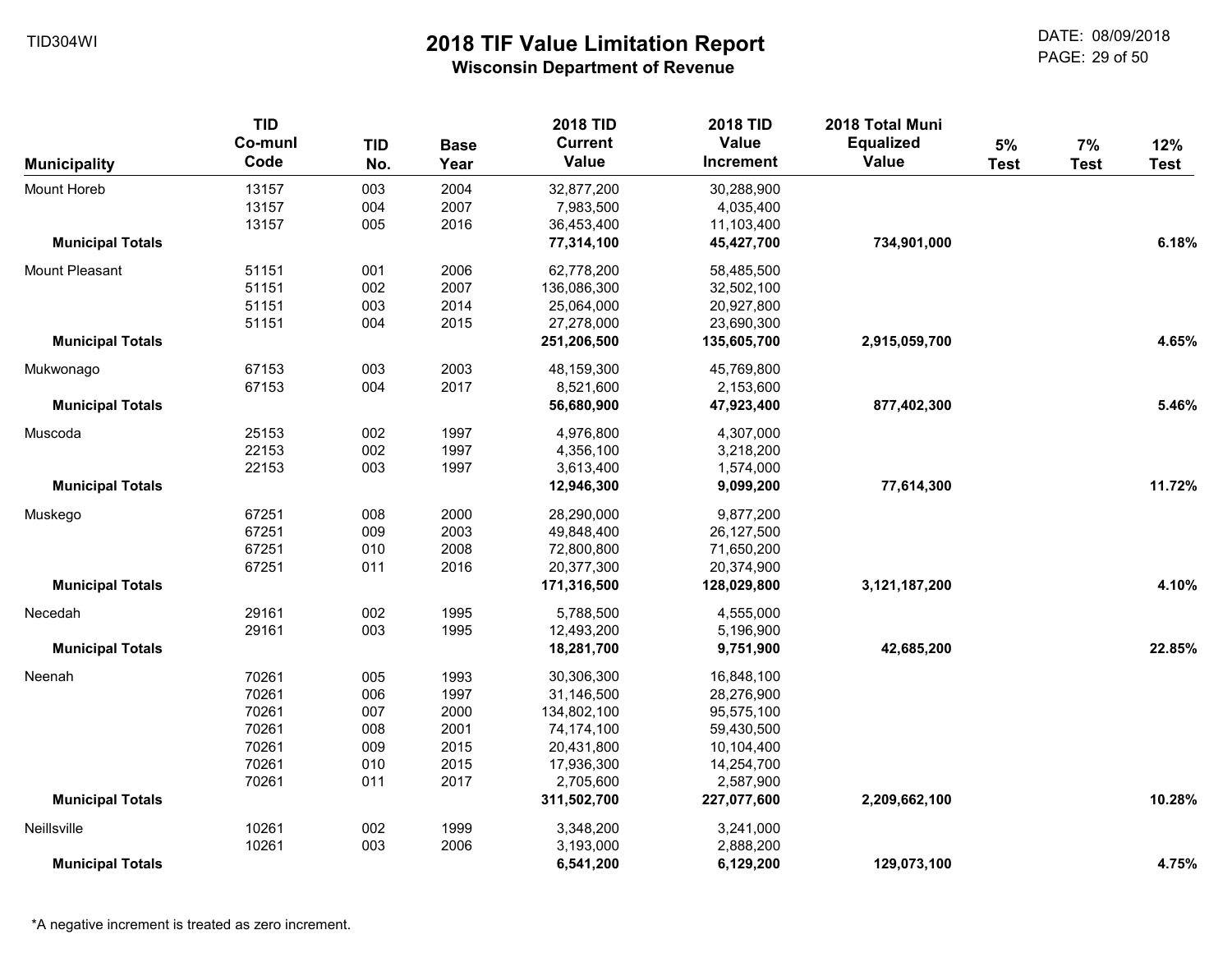**Wisconsin Department of Revenue** 

DATE: 08/09/2018 PAGE: 30 of 50

|                         | <b>TID</b><br>Co-munl | <b>TID</b> | <b>Base</b> | <b>2018 TID</b><br><b>Current</b> | <b>2018 TID</b><br>Value | 2018 Total Muni<br><b>Equalized</b> | 5%          | 7%          | 12%         |
|-------------------------|-----------------------|------------|-------------|-----------------------------------|--------------------------|-------------------------------------|-------------|-------------|-------------|
| <b>Municipality</b>     | Code                  | No.        | Year        | Value                             | <b>Increment</b>         | Value                               | <b>Test</b> | <b>Test</b> | <b>Test</b> |
| Nekoosa                 | 71261                 | 001        | 1997        | 17,373,500                        | 6,849,900                |                                     |             |             |             |
|                         | 71261                 | 002        | 2002        | 5,003,800                         | 4,394,500                |                                     |             |             |             |
|                         | 71261                 | 003        | 2012        | 21,374,200                        | 3,557,900                |                                     |             |             |             |
| <b>Municipal Totals</b> |                       |            |             | 43,751,500                        | 14,802,300               | 110,758,300                         |             |             | 13.36%      |
| New Auburn              | 09161                 | 001        | 2008        | 10,777,600                        | 10,493,900               |                                     |             |             |             |
| <b>Municipal Totals</b> |                       |            |             | 10,777,600                        | 10,493,900               | 47,403,800                          |             |             | 22.14%      |
| <b>New Chester</b>      | 01020                 | 001T       | 2012        | 13,341,600                        | 8,370,000                |                                     |             |             |             |
| <b>Municipal Totals</b> |                       |            |             | 13,341,600                        | 8,370,000                | 93,223,500                          | 8.98%       | 14.31%      |             |
| <b>New Glarus</b>       | 23161                 | 003        | 2006        | 13,268,700                        | 13,249,400               |                                     |             |             |             |
|                         | 23161                 | 004        | 2015        | 17,291,200                        | 2,648,600                |                                     |             |             |             |
| <b>Municipal Totals</b> |                       |            |             | 30,559,900                        | 15,898,000               | 197,803,900                         |             |             | 8.04%       |
| New Holstein            | 08261                 | 001        | 1994        | 13,844,300                        | 10,513,000               |                                     |             |             |             |
|                         | 08261                 | 003        | 2007        | 270,400                           | $(2,687,900)*$           |                                     |             |             |             |
| <b>Municipal Totals</b> |                       |            |             | 14,114,700                        | 10,513,000               | 179,197,700                         |             |             | 5.87%       |
| New Lisbon              | 29261                 | 009        | 1991        | 363,900                           | 355,600                  |                                     |             |             |             |
|                         | 29261                 | 010        | 1991        | 269,200                           | 259,300                  |                                     |             |             |             |
|                         | 29261                 | 011        | 1997        | 12,534,600                        | 12,355,100               |                                     |             |             |             |
|                         | 29261                 | 012        | 2010        | 3,433,100                         | 2,292,300                |                                     |             |             |             |
|                         | 29261                 | 013        | 2010        | 180,300                           | 23,100                   |                                     |             |             |             |
| <b>Municipal Totals</b> |                       |            |             | 16,781,100                        | 15,285,400               | 80,197,700                          |             |             | 19.06%      |
| New Richmond            | 55261                 | 005        | 1987        | 20,484,800                        | 20,406,900               |                                     |             |             |             |
|                         | 55261                 | 006        | 1995        | 21,017,300                        | 20,788,800               |                                     |             |             |             |
|                         | 55261                 | 007        | 2003        | 6,592,300                         | 4,034,500                |                                     |             |             |             |
|                         | 55261                 | 008        | 2005        | 24,479,600                        | 8,748,300                |                                     |             |             |             |
|                         | 55261                 | 009        | 2008        | 8,823,300                         | 2,347,200                |                                     |             |             |             |
|                         | 55261                 | 010        | 2014        | 7,582,400                         | 3,728,600                |                                     |             |             |             |
| <b>Municipal Totals</b> |                       |            |             | 88,979,700                        | 60,054,300               | 768,451,500                         |             |             | 7.81%       |
| Niagara                 | 38261                 | 001        | 1995        | 773,800                           | 773,800                  |                                     |             |             |             |
|                         | 38261                 | 002        | 1998        | 1,750,600                         | 1,722,100                |                                     |             |             |             |
| <b>Municipal Totals</b> |                       |            |             | 2,524,400                         | 2,495,900                | 69,461,500                          |             |             | 3.59%       |
| North Fond Du Lac       | 20161                 | 001        | 1999        | 24,420,200                        | 24,219,700               |                                     |             |             |             |
|                         | 20161                 | 002        | 2008        | 3,735,300                         | $(439, 800)*$            |                                     |             |             |             |
| <b>Municipal Totals</b> |                       |            |             | 28,155,500                        | 24,219,700               | 200,262,500                         |             |             | 12.09%      |
| North Freedom           | 56161                 | 001        | 1997        | 5,922,800                         | 2,895,000                |                                     |             |             |             |
| <b>Municipal Totals</b> |                       |            |             | 5,922,800                         | 2,895,000                | 27,639,200                          |             |             | 10.47%      |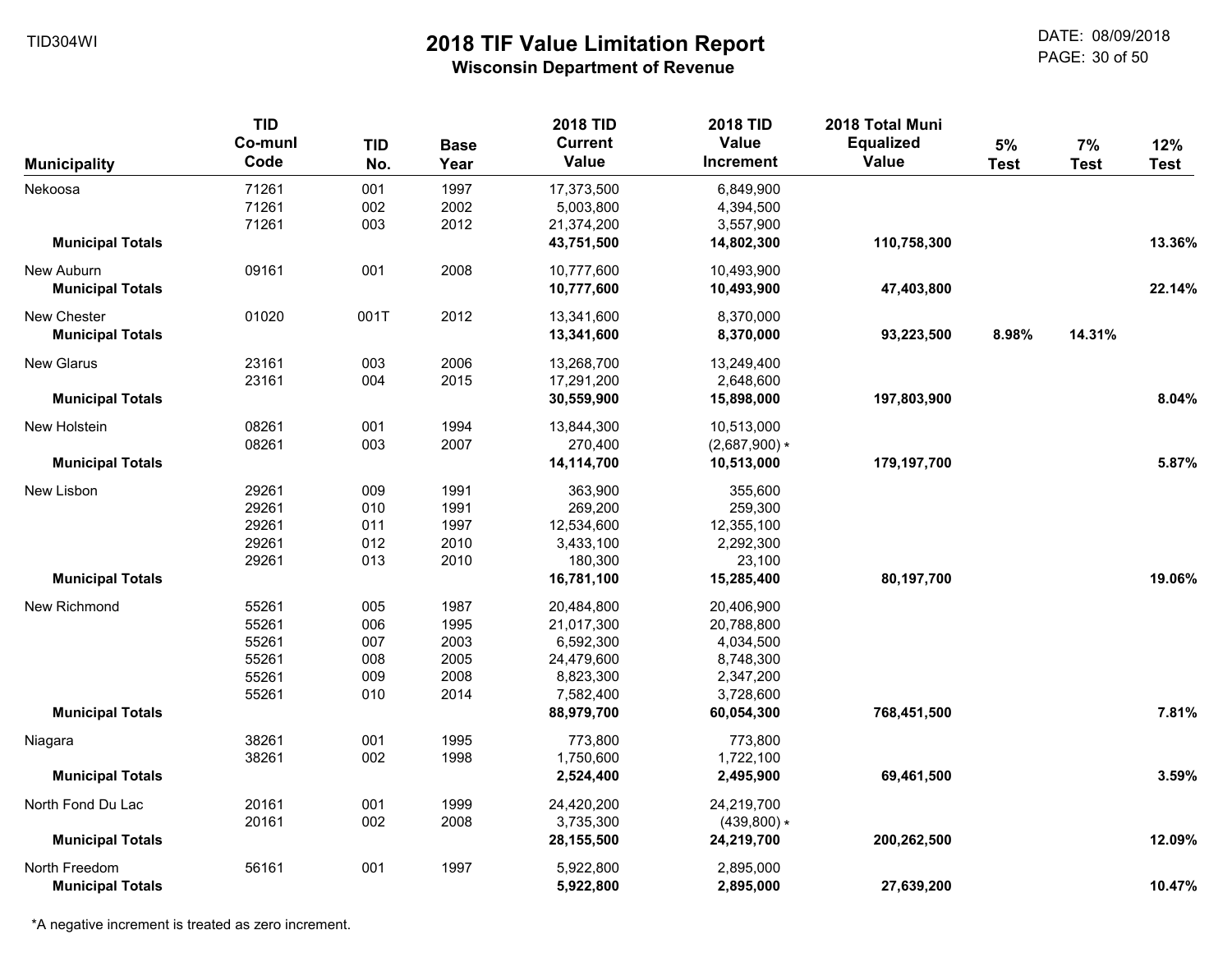#### **2018 TIF Value Limitation Report**  TID304WI DATE: 08/09/2018

**Wisconsin Department of Revenue** 

PAGE: 31 of 50

|                         | <b>TID</b> |            |             | <b>2018 TID</b> | <b>2018 TID</b>  | 2018 Total Muni  |             |             |             |
|-------------------------|------------|------------|-------------|-----------------|------------------|------------------|-------------|-------------|-------------|
|                         | Co-munl    | <b>TID</b> | <b>Base</b> | <b>Current</b>  | Value            | <b>Equalized</b> | 5%          | 7%          | 12%         |
| <b>Municipality</b>     | Code       | No.        | Year        | Value           | <b>Increment</b> | Value            | <b>Test</b> | <b>Test</b> | <b>Test</b> |
| Oak Creek               | 40265      | 006        | 2001        | 16,752,900      | 15,375,700       |                  |             |             |             |
|                         | 40265      | 007        | 2007        | 182,849,300     | 17,796,200       |                  |             |             |             |
|                         | 40265      | 008        | 2009        | 65,834,800      | 42,778,200       |                  |             |             |             |
|                         | 40265      | 010        | 2010        | 35,363,900      | 16,140,200       |                  |             |             |             |
|                         | 40265      | 011        | 2012        | 110,475,700     | 97,613,800       |                  |             |             |             |
|                         | 40265      | 012        | 2016        | 18,662,400      | 18,651,700       |                  |             |             |             |
|                         | 40265      | 013        | 2017        | 4,769,400       | 65,900           |                  |             |             |             |
| <b>Municipal Totals</b> |            |            |             | 434,708,400     | 208,421,700      | 3,492,653,000    |             |             | 5.97%       |
| Oakfield                | 20165      | 001        | 1995        | 9,888,400       | 8,180,900        |                  |             |             |             |
|                         | 20165      | 002        | 1997        | 3,344,800       | 2,456,600        |                  |             |             |             |
| <b>Municipal Totals</b> |            |            |             | 13,233,200      | 10,637,500       | 60,968,500       |             |             | 17.45%      |
| Oconomowoc              | 67265      | 004        | 2003        | 80,280,100      | 29,855,700       |                  |             |             |             |
|                         | 67265      | 005        | 2017        | 13,097,200      | 7,077,500        |                  |             |             |             |
|                         | 67265      | 006        | 2017        | 3,099,400       | 1,297,600        |                  |             |             |             |
| <b>Municipal Totals</b> |            |            |             | 96,476,700      | 38,230,800       | 2,238,627,100    |             |             | 1.71%       |
| Oconto                  | 42265      | 002        | 1998        | 13,961,000      | 9,860,500        |                  |             |             |             |
|                         | 42265      | 003        | 2007        | 13,783,500      | 367,300          |                  |             |             |             |
|                         | 42265      | 004        | 2010        | 3,681,300       | 2,252,700        |                  |             |             |             |
| <b>Municipal Totals</b> |            |            |             | 31,425,800      | 12,480,500       | 218,839,700      |             |             | 5.70%       |
| Oconto Falls            | 42266      | 002        | 1992        | 32,973,800      | 28,578,100       |                  |             |             |             |
| <b>Municipal Totals</b> |            |            |             | 32,973,800      | 28,578,100       | 161,697,800      |             |             | 17.67%      |
| Omro                    | 70265      | 007        | 2017        | 5,755,000       | 1,416,700        |                  |             |             |             |
| <b>Municipal Totals</b> |            |            |             | 5,755,000       | 1,416,700        | 195,424,100      |             |             | .72%        |
| Ontario                 | 62165      | 001        | 1998        | 2,581,300       | 2,094,800        |                  |             |             |             |
| <b>Municipal Totals</b> |            |            |             | 2,581,300       | 2,094,800        | 16,719,800       |             |             | 12.53%      |
| Oostburg                | 59165      | 001        | 1999        | 20,648,300      | 20,244,700       |                  |             |             |             |
|                         | 59165      | 002        | 2001        | 15,046,900      | 9,569,100        |                  |             |             |             |
|                         | 59165      | 003        | 2017        | 7,601,000       | 6,892,900        |                  |             |             |             |
| <b>Municipal Totals</b> |            |            |             | 43,296,200      | 36,706,700       | 222,190,600      |             |             | 16.52%      |
| Oregon                  | 13165      | 003        | 2005        | 26,197,400      | 10,316,600       |                  |             |             |             |
|                         | 13165      | 004        | 2008        | 13,451,200      | 633,100          |                  |             |             |             |
|                         | 13165      | 005        | 2017        | 54,830,700      | 1,134,000        |                  |             |             |             |
| <b>Municipal Totals</b> |            |            |             | 94,479,300      | 12,083,700       | 1,154,984,200    |             |             | 1.05%       |
| Orfordville             | 53165      | 003        | 2000        | 7,909,500       | 7,396,800        |                  |             |             |             |
| <b>Municipal Totals</b> |            |            |             | 7,909,500       | 7,396,800        | 76,733,900       |             |             | 9.64%       |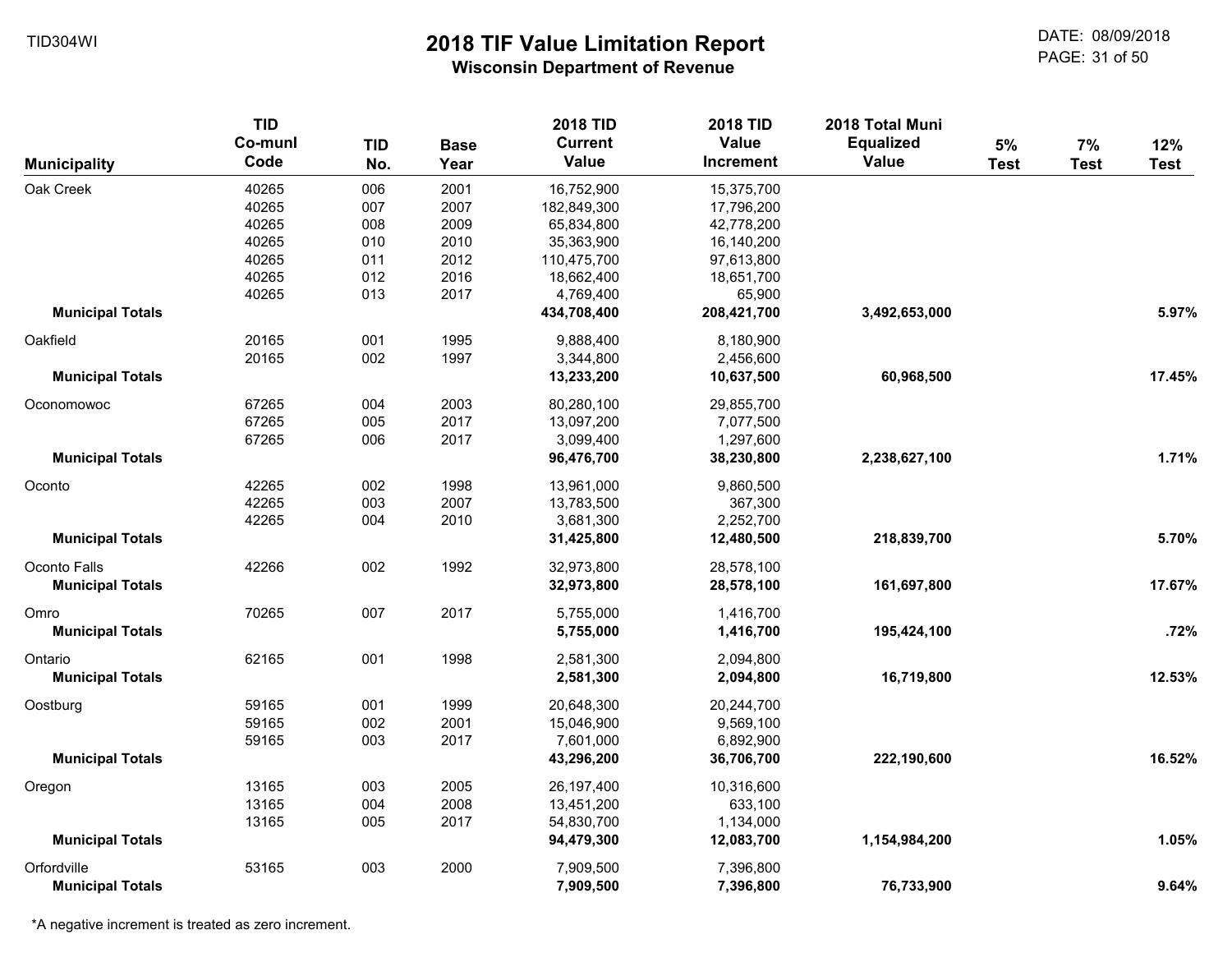**Wisconsin Department of Revenue** 

DATE: 08/09/2018 PAGE: 32 of 50

|                         | <b>TID</b> |            |             | <b>2018 TID</b> | <b>2018 TID</b>  | 2018 Total Muni  |             |             |             |
|-------------------------|------------|------------|-------------|-----------------|------------------|------------------|-------------|-------------|-------------|
|                         | Co-munl    | <b>TID</b> | <b>Base</b> | <b>Current</b>  | Value            | <b>Equalized</b> | 5%          | 7%          | 12%         |
| <b>Municipality</b>     | Code       | No.        | Year        | Value           | Increment        | <b>Value</b>     | <b>Test</b> | <b>Test</b> | <b>Test</b> |
| Osceola                 | 48165      | 001        | 1987        | 15,326,700      | 14,981,700       |                  |             |             |             |
|                         | 48165      | 002        | 1992        | 20,662,500      | 16,910,700       |                  |             |             |             |
| <b>Municipal Totals</b> |            |            |             | 35,989,200      | 31,892,400       | 197,982,500      |             |             | 16.11%      |
| Oshkosh                 | 70266      | 010        | 1993        | 1,096,900       | 496,600          |                  |             |             |             |
|                         | 70266      | 011        | 1995        | 736,100         | 249,800          |                  |             |             |             |
|                         | 70266      | 012        | 1997        | 6,484,600       | 4,769,200        |                  |             |             |             |
|                         | 70266      | 013        | 1998        | 16,496,900      | 10,627,800       |                  |             |             |             |
|                         | 70266      | 014        | 2000        | 20,529,800      | 19,971,400       |                  |             |             |             |
|                         | 70266      | 015        | 2001        | 8,777,100       | 8,212,200        |                  |             |             |             |
|                         | 70266      | 016        | 2001        | 5,138,600       | 5,138,600        |                  |             |             |             |
|                         | 70266      | 017        | 2001        | 13,355,500      | 11,144,900       |                  |             |             |             |
|                         | 70266      | 018        | 2002        | 17,752,000      | 17,700,700       |                  |             |             |             |
|                         | 70266      | 019        | 2003        | 8,464,800       | 8,360,600        |                  |             |             |             |
|                         | 70266      | 020        | 2005        | 14,652,200      | $(6, 163, 300)*$ |                  |             |             |             |
|                         | 70266      | 021        | 2006        | 14,492,200      | 12,537,300       |                  |             |             |             |
|                         | 70266      | 023        | 2009        | $\mathbf 0$     | $(233,700)*$     |                  |             |             |             |
|                         | 70266      | 024        | 2010        | 16,876,700      | 8,411,800        |                  |             |             |             |
|                         | 70266      | 025        | 2012        | 11,061,400      | 10,010,600       |                  |             |             |             |
|                         | 70266      | 026        | 2013        | $\mathbf{0}$    | $(29,400)*$      |                  |             |             |             |
|                         | 70266      | 027        | 2014        | 65,346,600      | 7,116,300        |                  |             |             |             |
|                         | 70266      | 028        | 2016        | 2,384,000       | 1,808,300        |                  |             |             |             |
|                         | 70266      | 029        | 2016        | 1,478,000       | 209,900          |                  |             |             |             |
|                         | 70266      | 030        | 2016        | 2,201,600       | 1,631,100        |                  |             |             |             |
|                         | 70266      | 031        | 2017        | 18,989,700      | 18,846,100       |                  |             |             |             |
|                         | 70266      | 032        | 2017        | 583,000         | 467,100          |                  |             |             |             |
|                         | 70266      | 033        | 2017        | 98,300          | $(647,800)*$     |                  |             |             |             |
| <b>Municipal Totals</b> |            |            |             | 246,996,000     | 147,710,300      | 4,073,682,600    |             |             | 3.63%       |
| Osseo                   | 61265      | 002        | 1994        | 27,171,400      | 26,813,400       |                  |             |             |             |
|                         | 61265      | 003        | 2009        | 2,659,500       | 189,000          |                  |             |             |             |
| <b>Municipal Totals</b> |            |            |             |                 |                  | 135,411,400      |             |             | 19.94%      |
|                         |            |            |             | 29,830,900      | 27,002,400       |                  |             |             |             |
| Owen                    | 10265      | 003        | 1996        | 870,200         | 864,100          |                  |             |             |             |
|                         | 10265      | 004        | 2004        | 15,063,400      | 12,795,000       |                  |             |             |             |
| <b>Municipal Totals</b> |            |            |             | 15,933,600      | 13,659,100       | 49,734,900       |             |             | 27.46%      |
| Paddock Lake            | 30171      | 001        | 2012        | 16,439,000      | 2,305,300        |                  |             |             |             |
|                         | 30171      | 002        | 2017        | 13,818,000      | $(1, 107, 300)*$ |                  |             |             |             |
| <b>Municipal Totals</b> |            |            |             | 30,257,000      | 2,305,300        | 246,459,400      |             |             | .94%        |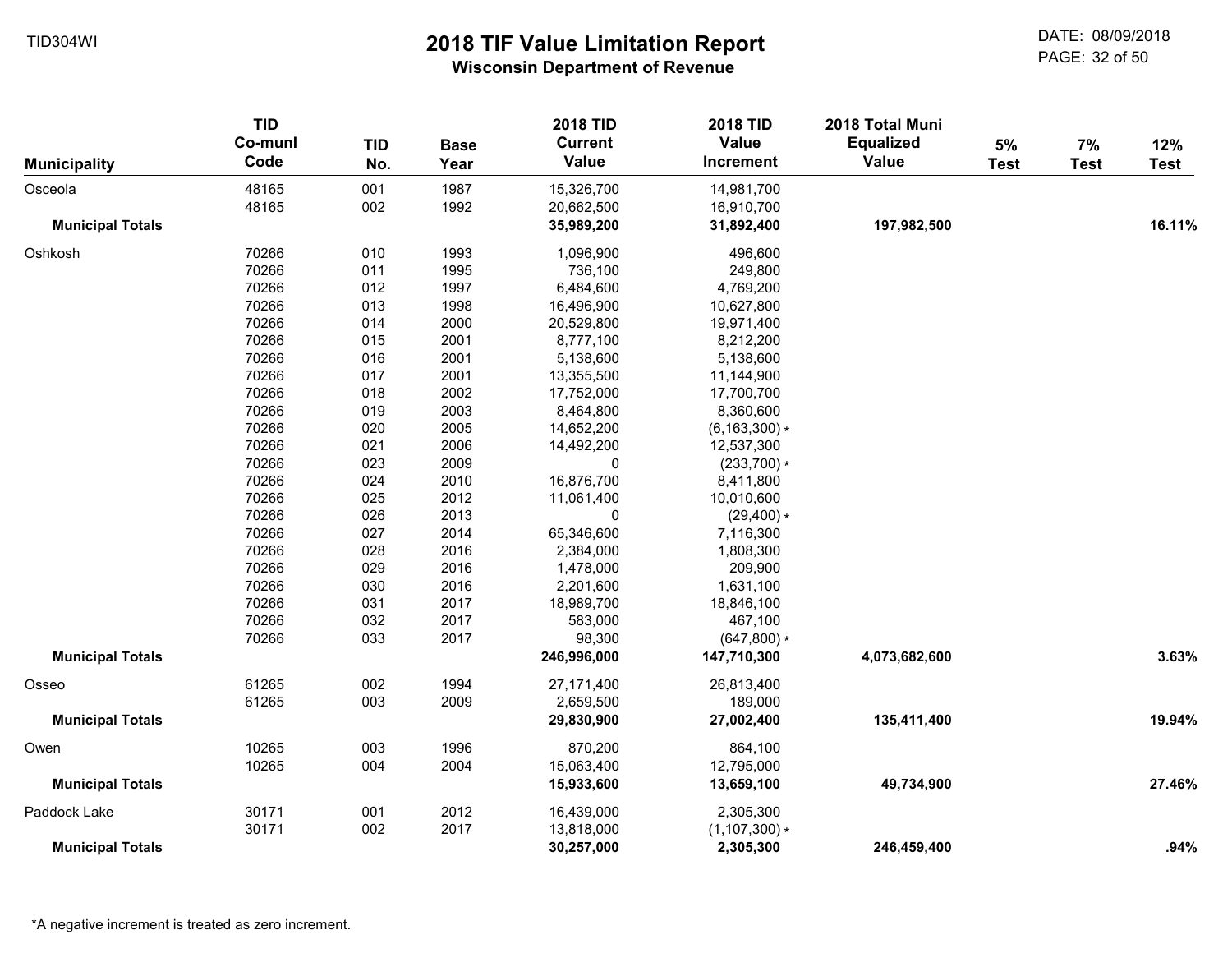**Wisconsin Department of Revenue** 

DATE: 08/09/2018 PAGE: 33 of 50

|                                        | <b>TID</b><br>Co-munl                     | <b>TID</b>                      | <b>Base</b>                          | <b>2018 TID</b><br><b>Current</b>                               | <b>2018 TID</b><br>Value                                        | 2018 Total Muni<br><b>Equalized</b> | 5%          | 7%          | 12%         |
|----------------------------------------|-------------------------------------------|---------------------------------|--------------------------------------|-----------------------------------------------------------------|-----------------------------------------------------------------|-------------------------------------|-------------|-------------|-------------|
| <b>Municipality</b>                    | Code                                      | No.                             | Year                                 | Value                                                           | <b>Increment</b>                                                | Value                               | <b>Test</b> | <b>Test</b> | <b>Test</b> |
| Palmyra<br><b>Municipal Totals</b>     | 28171                                     | 003                             | 2006                                 | 9,784,900<br>9,784,900                                          | 9,354,600<br>9,354,600                                          | 126,791,500                         |             |             | 7.38%       |
| Park Falls<br><b>Municipal Totals</b>  | 50271                                     | 003                             | 1994                                 | 6,790,700<br>6,790,700                                          | 5,438,900<br>5,438,900                                          | 117,443,100                         |             |             | 4.63%       |
| Pepin<br><b>Municipal Totals</b>       | 46171                                     | 003                             | 2011                                 | 11,157,400<br>11,157,400                                        | 6,336,600<br>6,336,600                                          | 71,290,900                          |             |             | 8.89%       |
| Pewaukee<br><b>Municipal Totals</b>    | 67171                                     | 002                             | 2014                                 | 11,177,700<br>11,177,700                                        | 2,518,400<br>2,518,400                                          | 998,476,000                         |             |             | .25%        |
| Phillips<br><b>Municipal Totals</b>    | 50272<br>50272<br>50272                   | 002<br>003<br>004               | 1995<br>1995<br>1995                 | 137,900<br>3,595,900<br>14,743,900<br>18,477,700                | 37,900<br>1,418,800<br>13,990,400<br>15,447,100                 | 87,791,300                          |             |             | 17.60%      |
| Pittsville<br><b>Municipal Totals</b>  | 71271                                     | 003                             | 1995                                 | 33,877,100<br>33,877,100                                        | 31,335,100<br>31,335,100                                        | 59,464,400                          |             |             | 52.70%      |
| Plain<br><b>Municipal Totals</b>       | 56171                                     | 002                             | 2006                                 | 3,228,600<br>3,228,600                                          | 3,059,100<br>3,059,100                                          | 61,113,200                          |             |             | 5.01%       |
| Plainfield<br><b>Municipal Totals</b>  | 69171                                     | 001                             | 2015                                 | 3,993,800<br>3,993,800                                          | 2,040,900<br>2,040,900                                          | 36,989,000                          |             |             | 5.52%       |
| Platteville<br><b>Municipal Totals</b> | 22271<br>22271<br>22271<br>22271          | 004<br>005<br>006<br>007        | 1997<br>2005<br>2006<br>2006         | 11,025,700<br>43,868,600<br>32,434,900<br>47,379,400            | 7,821,100<br>43,839,100<br>24,694,500<br>17,864,400             | 694,228,000                         |             |             | 13.57%      |
|                                        |                                           |                                 |                                      | 134,708,600                                                     | 94,219,100                                                      |                                     |             |             |             |
| <b>Pleasant Prairie</b>                | 30174<br>30174<br>30174                   | 002<br>004<br>005               | 1999<br>2007<br>2017                 | 814,070,700<br>318,300<br>2,600,600                             | 729,940,600<br>152,200<br>$(6,960,600)*$                        |                                     |             |             |             |
| <b>Municipal Totals</b>                |                                           |                                 |                                      | 816,989,600                                                     | 730,092,800                                                     | 3,629,618,700                       |             |             | 20.11%      |
| Plover                                 | 49173<br>49173<br>49173<br>49173<br>49173 | 003<br>004<br>005<br>006<br>007 | 2003<br>2004<br>2005<br>2010<br>2013 | 17,162,500<br>54,611,600<br>9,830,400<br>8,562,800<br>4,675,100 | 16,630,400<br>37,831,600<br>6,878,900<br>8,559,500<br>2,037,800 |                                     |             |             |             |
| <b>Municipal Totals</b>                |                                           |                                 |                                      | 94,842,400                                                      | 71,938,200                                                      | 1,147,374,500                       |             |             | 6.27%       |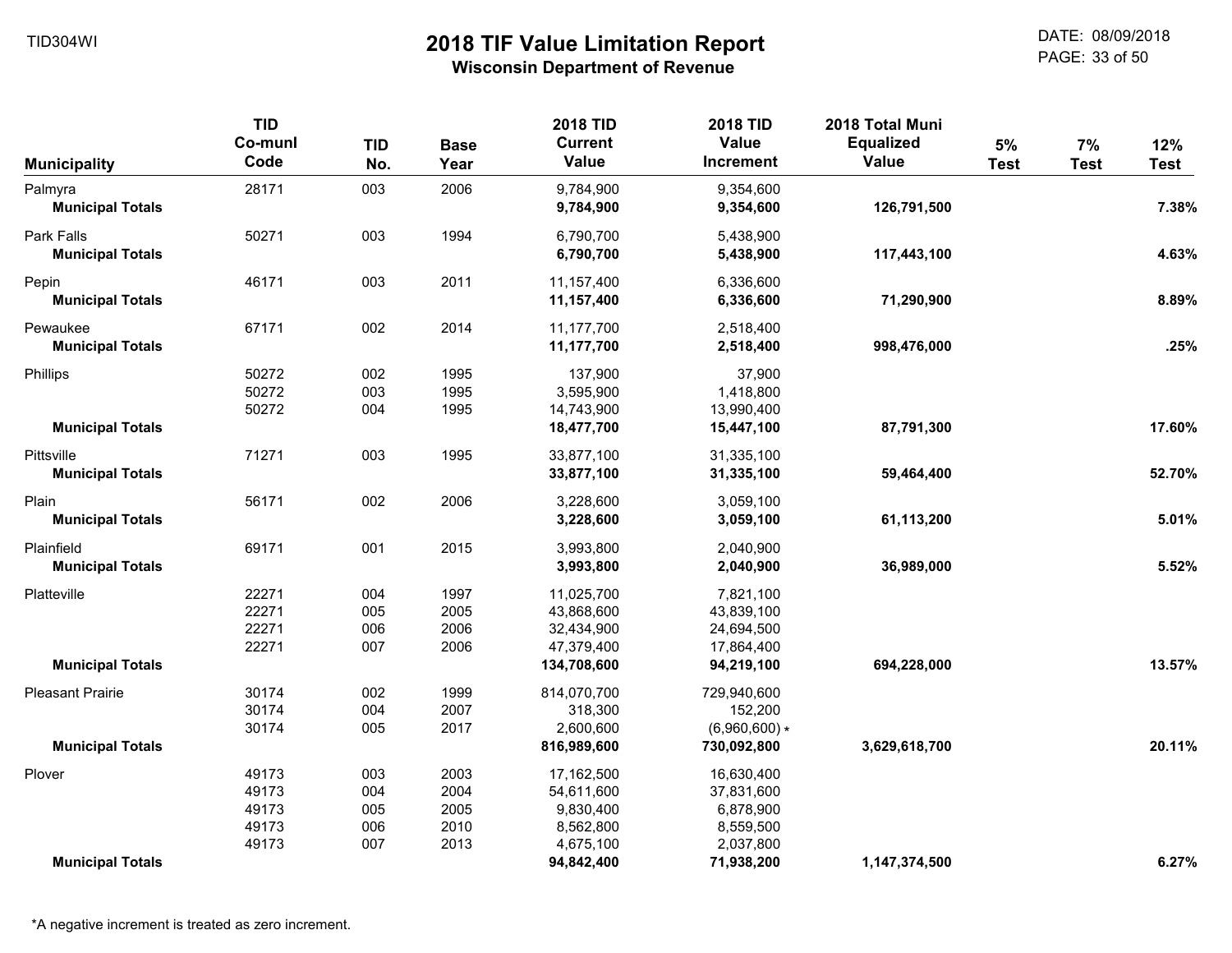**Wisconsin Department of Revenue** 

DATE: 08/09/2018 PAGE: 34 of 50

|                         | <b>TID</b><br>Co-munl | <b>TID</b> | <b>Base</b> | <b>2018 TID</b><br><b>Current</b> | <b>2018 TID</b><br>Value | 2018 Total Muni<br><b>Equalized</b> | $5%$        | 7%          | 12%         |
|-------------------------|-----------------------|------------|-------------|-----------------------------------|--------------------------|-------------------------------------|-------------|-------------|-------------|
| <b>Municipality</b>     | Code                  | No.        | Year        | Value                             | Increment                | Value                               | <b>Test</b> | <b>Test</b> | <b>Test</b> |
| Plymouth                | 59271                 | 004        | 2001        | 121,420,700                       | 103,917,400              |                                     |             |             |             |
|                         | 59271                 | 005        | 2008        | 28,195,000                        | 11,594,500               |                                     |             |             |             |
|                         | 59271                 | 006        | 2011        | 8,638,500                         | 8,595,900                |                                     |             |             |             |
| <b>Municipal Totals</b> |                       |            |             | 158,254,200                       | 124,107,800              | 777,019,900                         |             |             | 15.97%      |
| Port Edwards            | 71171                 | 002        | 2009        | 20,512,800                        | 11,023,100               |                                     |             |             |             |
| <b>Municipal Totals</b> |                       |            |             | 20,512,800                        | 11,023,100               | 99,536,800                          |             |             | 11.07%      |
| Port Washington         | 45271                 | 002        | 2010        | 27,463,000                        | 12,675,200               |                                     |             |             |             |
|                         | 45271                 | 003        | 2015        | 9,787,500                         | 914,800                  |                                     |             |             |             |
| <b>Municipal Totals</b> |                       |            |             | 37,250,500                        | 13,590,000               | 1,054,033,800                       |             |             | 1.29%       |
| Portage                 | 11271                 | 004        | 2003        | 829,200                           | 617,300                  |                                     |             |             |             |
|                         | 11271                 | 005        | 2004        | 5,839,600                         | 4,578,100                |                                     |             |             |             |
|                         | 11271                 | 006        | 2008        | 13,106,500                        | $(679,000)*$             |                                     |             |             |             |
|                         | 11271                 | 007        | 2010        | 22,827,200                        | 2,237,600                |                                     |             |             |             |
|                         | 11271                 | 008        | 2014        | 3,234,000                         | 2,579,600                |                                     |             |             |             |
|                         | 11271                 | 009        | 2017        | 28,100                            | $(600)*$                 |                                     |             |             |             |
| <b>Municipal Totals</b> |                       |            |             | 45,864,600                        | 10,012,600               | 634,193,100                         |             |             | 1.58%       |
| Pound                   | 38171                 | 001        | 2015        | 538,800                           | 534,700                  |                                     |             |             |             |
| <b>Municipal Totals</b> |                       |            |             | 538,800                           | 534,700                  | 13,619,900                          |             |             | 3.93%       |
| Prairie Du Chien        | 12271                 | 004        | 1994        | 4,469,700                         | 3,650,800                |                                     |             |             |             |
|                         | 12271                 | 005        | 1994        | 6,785,800                         | 6,537,000                |                                     |             |             |             |
|                         | 12271                 | 006        | 1996        | 54,797,400                        | 53,867,800               |                                     |             |             |             |
| <b>Municipal Totals</b> |                       |            |             | 66,052,900                        | 64,055,600               | 374,747,300                         |             |             | 17.09%      |
| Prairie Du Sac          | 56172                 | 003        | 1996        | 18,338,300                        | 13,133,500               |                                     |             |             |             |
|                         | 56172                 | 004        | 2008        | 16,345,400                        | 15,862,100               |                                     |             |             |             |
| <b>Municipal Totals</b> |                       |            |             | 34,683,700                        | 28,995,600               | 419,813,000                         |             |             | 6.91%       |
| Prairie Farm            | 03171                 | 001        | 2002        | 4,136,300                         | 877,900                  |                                     |             |             |             |
| <b>Municipal Totals</b> |                       |            |             | 4,136,300                         | 877,900                  | 17,662,000                          |             |             | 4.97%       |
| Prentice                | 50171                 | 003        | 2011        | 83,200                            | 21,200                   |                                     |             |             |             |
| <b>Municipal Totals</b> |                       |            |             | 83,200                            | 21,200                   | 28,570,500                          |             |             | .07%        |
| Prescott                | 47271                 | 003        | 2000        | 15,697,600                        | 12,653,200               |                                     |             |             |             |
|                         | 47271                 | 004        | 2003        | 25,709,300                        | 16,128,000               |                                     |             |             |             |
|                         | 47271                 | 005        | 2006        | 35,970,400                        | 33,244,600               |                                     |             |             |             |
| <b>Municipal Totals</b> |                       |            |             | 77,377,300                        | 62,025,800               | 366,807,000                         |             |             | 16.91%      |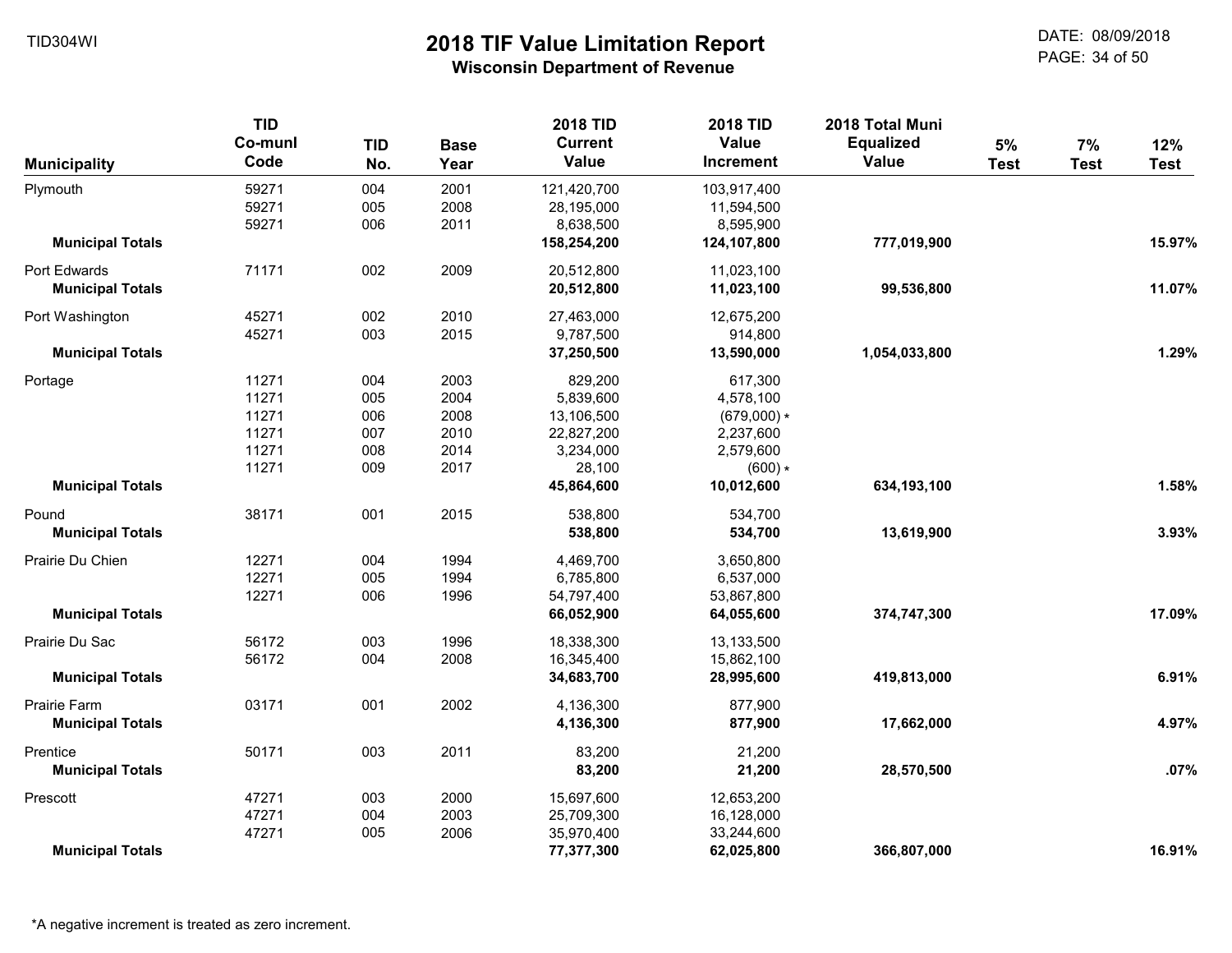**Wisconsin Department of Revenue** 

DATE: 08/09/2018 PAGE: 35 of 50

|                         | <b>TID</b> |            |             | <b>2018 TID</b> | <b>2018 TID</b>  | 2018 Total Muni  |             |             |             |
|-------------------------|------------|------------|-------------|-----------------|------------------|------------------|-------------|-------------|-------------|
|                         | Co-munl    | <b>TID</b> | <b>Base</b> | <b>Current</b>  | Value            | <b>Equalized</b> | 5%          | 7%          | 12%         |
| <b>Municipality</b>     | Code       | No.        | Year        | Value           | <b>Increment</b> | <b>Value</b>     | <b>Test</b> | <b>Test</b> | <b>Test</b> |
| Princeton               | 24271      | 002        | 2001        | 6,857,900       | 1,747,300        |                  |             |             |             |
| <b>Municipal Totals</b> |            |            |             | 6,857,900       | 1,747,300        | 50,220,900       |             |             | 3.48%       |
| Pulaski                 | 05171      | 002        | 2005        | 17,185,800      | 6,824,700        |                  |             |             |             |
|                         | 05171      | 003        | 2014        | 5,198,800       | $(801, 200)*$    |                  |             |             |             |
|                         | 05171      | 004        | 2015        | 11,272,800      | 9,370,500        |                  |             |             |             |
| <b>Municipal Totals</b> |            |            |             | 33,657,400      | 16,195,200       | 213,311,500      |             |             | 7.59%       |
| Racine                  | 51276      | 002        | 1983        | 26,925,600      | 24,530,900       |                  |             |             |             |
|                         | 51276      | 008        | 1990        | 33,677,300      | 22,338,950       |                  |             |             |             |
|                         | 51276      | 009        | 2000        | 30,301,500      | 29,423,900       |                  |             |             |             |
|                         | 51276      | 010        | 2003        | 932,500         | $(247,900)*$     |                  |             |             |             |
|                         | 51276      | 011        | 2005        | 5,523,700       | 2,344,000        |                  |             |             |             |
|                         | 51276      | 012        | 2006        | 5,982,900       | 5,604,900        |                  |             |             |             |
|                         | 51276      | 013        | 2006        | 8,471,900       | 8,159,600        |                  |             |             |             |
|                         | 51276      | 014        | 2006        | 4,157,400       | 54,200           |                  |             |             |             |
|                         | 51276      | 015        | 2006        | $\mathbf{0}$    | 0                |                  |             |             |             |
|                         | 51276      | 016        | 2009        | 35,970,700      | $(2,246,700)*$   |                  |             |             |             |
|                         | 51276      | 017        | 2012        | 364,900         | $(959,700)*$     |                  |             |             |             |
|                         | 51276      | 018        | 2014        | 3,045,500       | $(7,204,600)*$   |                  |             |             |             |
|                         | 51276      | 019        | 2016        | 38,953,900      | 759,500          |                  |             |             |             |
|                         | 51276      | 020        | 2017        | 56,446,400      | $(3,523,600)*$   |                  |             |             |             |
| <b>Municipal Totals</b> |            |            |             | 250,754,200     | 93,215,950       | 3,435,653,100    |             |             | 2.71%       |
| Randolph                | 14176      | 001        | 1993        | 13,339,300      | 10,918,100       |                  |             |             |             |
|                         | 14176      | 002        | 1995        | 11,426,000      | 7,226,700        |                  |             |             |             |
|                         | 11176      | 002        | 1995        | 3,657,600       | 1,169,100        |                  |             |             |             |
| <b>Municipal Totals</b> |            |            |             | 28,422,900      | 19,313,900       | 98,860,100       |             |             | 19.54%      |
| Random Lake             | 59176      | 003        | 2014        | 2,851,500       | 1,454,400        |                  |             |             |             |
| <b>Municipal Totals</b> |            |            |             | 2,851,500       | 1,454,400        | 152,066,500      |             |             | .96%        |
| Redgranite              | 69176      | 001        | 1997        | 11,423,700      | 9,964,700        |                  |             |             |             |
|                         | 69176      | 002        | 1997        | 438,300         | 392,100          |                  |             |             |             |
| <b>Municipal Totals</b> |            |            |             | 11,862,000      | 10,356,800       | 48,608,800       |             |             | 21.31%      |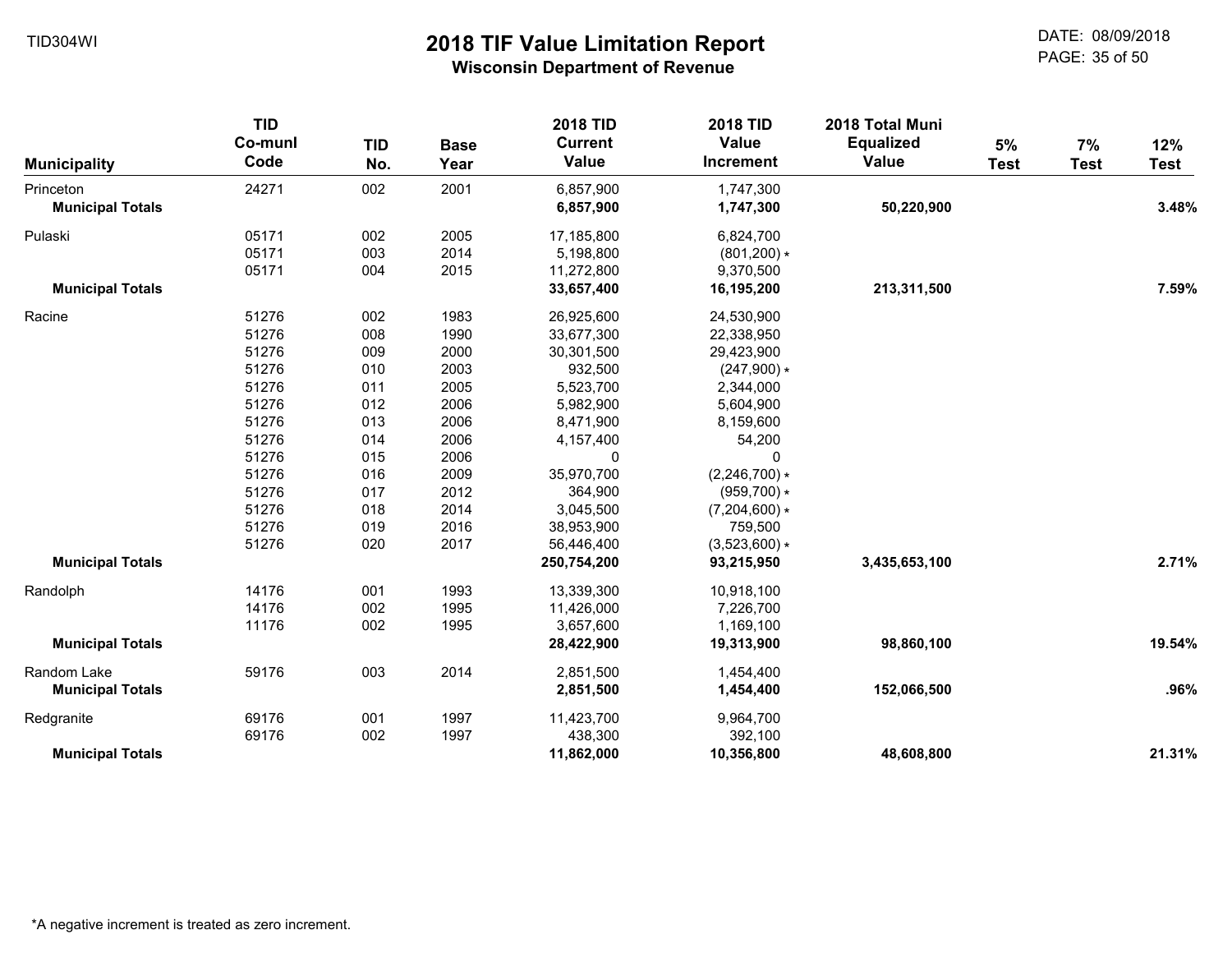**Wisconsin Department of Revenue** 

DATE: 08/09/2018 PAGE: 36 of 50

|                         | <b>TID</b> |            |             | <b>2018 TID</b> | <b>2018 TID</b> | 2018 Total Muni  |             |             |             |
|-------------------------|------------|------------|-------------|-----------------|-----------------|------------------|-------------|-------------|-------------|
|                         | Co-munl    | <b>TID</b> | <b>Base</b> | <b>Current</b>  | Value           | <b>Equalized</b> | 5%          | 7%          | 12%         |
| <b>Municipality</b>     | Code       | No.        | Year        | Value           | Increment       | Value            | <b>Test</b> | <b>Test</b> | <b>Test</b> |
| Reedsburg               | 56276      | 003        | 1998        | 4,381,200       | 3,131,800       |                  |             |             |             |
|                         | 56276      | 004        | 1998        | 18,458,000      | 14,372,100      |                  |             |             |             |
|                         | 56276      | 005        | 2000        | 4,321,300       | 3,012,300       |                  |             |             |             |
|                         | 56276      | 006        | 2000        | 11,654,600      | 1,459,300       |                  |             |             |             |
|                         | 56276      | 007        | 2001        | 877,500         | 729,900         |                  |             |             |             |
|                         | 56276      | 008        | 2008        | 4,281,200       | 2,661,500       |                  |             |             |             |
|                         | 56276      | 009        | 2016        | 31,792,000      | $(489, 100)*$   |                  |             |             |             |
| <b>Municipal Totals</b> |            |            |             | 75,765,800      | 25,366,900      | 600,247,600      |             |             | 4.23%       |
| Reeseville              | 14177      | 002        | 1998        | 8,600           | $(18,300)*$     |                  |             |             |             |
|                         | 14177      | 003        | 2011        | 6,551,200       | 5,638,500       |                  |             |             |             |
| <b>Municipal Totals</b> |            |            |             | 6,559,800       | 5,638,500       | 34,799,400       |             |             | 16.20%      |
| Rhinelander             | 43276      | 005        | 2000        | 1,583,900       | 617,100         |                  |             |             |             |
|                         | 43276      | 006        | 2002        | 17,549,300      | 6,565,500       |                  |             |             |             |
|                         | 43276      | 008        | 2010        | 44,980,000      | $(4,212,200)*$  |                  |             |             |             |
|                         | 43276      | 009        | 2012        | 24,889,800      | 24,884,900      |                  |             |             |             |
|                         | 43276      | 010        | 2013        | 9,938,300       | 4,147,200       |                  |             |             |             |
| <b>Municipal Totals</b> |            |            |             | 98,941,300      | 36,214,700      | 583,095,100      |             |             | 6.21%       |
| Rib Lake                | 60176      | 001        | 1995        | 1,833,300       | 1,037,100       |                  |             |             |             |
| <b>Municipal Totals</b> |            |            |             | 1,833,300       | 1,037,100       | 33,531,200       |             |             | 3.09%       |
| Rice Lake               | 03276      | 003        | 2001        | 40,176,900      | 18,818,200      |                  |             |             |             |
|                         | 03276      | 004        | 2007        | 21,653,800      | 17,716,700      |                  |             |             |             |
| <b>Municipal Totals</b> |            |            |             | 61,830,700      | 36,534,900      | 706,513,400      |             |             | 5.17%       |
| <b>Richland Center</b>  | 52276      | 004        | 1995        | 18,036,800      | 2,945,200       |                  |             |             |             |
|                         | 52276      | 006        | 2017        | 91,400          | 63,100          |                  |             |             |             |
| <b>Municipal Totals</b> |            |            |             | 18,128,200      | 3,008,300       | 282,932,000      |             |             | 1.06%       |
| Ridgeland               | 17176      | 001        | 2006        | 2,518,200       | 904,200         |                  |             |             |             |
| <b>Municipal Totals</b> |            |            |             | 2,518,200       | 904,200         | 14,044,800       |             |             | 6.44%       |
| Ridgeway                | 25177      | 001        | 2007        | 3,054,700       | 152,600         |                  |             |             |             |
| <b>Municipal Totals</b> |            |            |             | 3,054,700       | 152,600         | 34,935,000       |             |             | .44%        |
| Rio                     | 11177      | 001        | 1988        | 2,900,900       | 2,349,500       |                  |             |             |             |
|                         | 11177      | 003        | 1996        | 8,829,600       | 7,561,500       |                  |             |             |             |
| <b>Municipal Totals</b> |            |            |             | 11,730,500      | 9,911,000       | 63,740,200       |             |             | 15.55%      |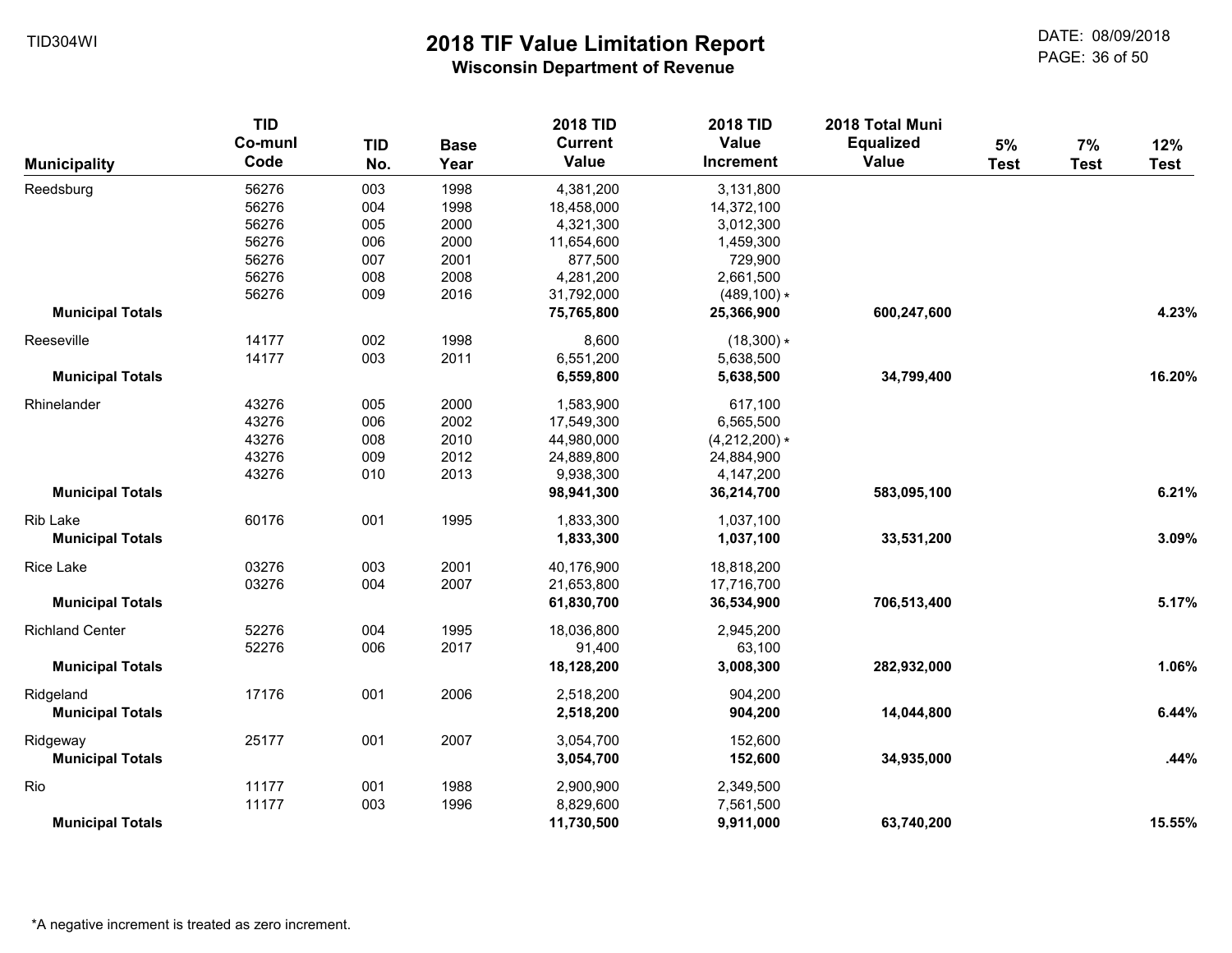**Wisconsin Department of Revenue** 

DATE: 08/09/2018 PAGE: 37 of 50

|                         | <b>TID</b><br>Co-munl | <b>TID</b> | <b>Base</b> | <b>2018 TID</b><br><b>Current</b> | <b>2018 TID</b><br>Value | 2018 Total Muni<br><b>Equalized</b> | 5%          | 7%          | 12%         |
|-------------------------|-----------------------|------------|-------------|-----------------------------------|--------------------------|-------------------------------------|-------------|-------------|-------------|
| <b>Municipality</b>     | Code                  | No.        | Year        | <b>Value</b>                      | <b>Increment</b>         | Value                               | <b>Test</b> | <b>Test</b> | <b>Test</b> |
| Ripon                   | 20276                 | 004        | 1994        | 18,104,400                        | 11,294,200               |                                     |             |             |             |
|                         | 20276                 | 005        | 2000        | 6,503,400                         | 6,264,100                |                                     |             |             |             |
|                         | 20276                 | 006        | 2005        | 33,438,700                        | 8,175,400                |                                     |             |             |             |
|                         | 20276                 | 007        | 2007        | 4,616,800                         | 3,771,200                |                                     |             |             |             |
|                         | 20276                 | 009        | 2009        | 4,832,900                         | 4,825,800                |                                     |             |             |             |
|                         | 20276                 | 010        | 2009        | 8,605,600                         | 8,571,200                |                                     |             |             |             |
|                         | 20276                 | 011        | 2009        | 8,037,900                         | 1,653,600                |                                     |             |             |             |
|                         | 20276                 | 012        | 2014        | 4,917,700                         | 4,190,600                |                                     |             |             |             |
|                         | 20276                 | 014        | 2016        | 5,389,900                         | 5,389,900                |                                     |             |             |             |
|                         | 20276                 | 015        | 2017        | 300,000                           | 41,000                   |                                     |             |             |             |
| <b>Municipal Totals</b> |                       |            |             | 94,747,300                        | 54,177,000               | 468,246,200                         |             |             | 11.57%      |
| <b>River Falls</b>      | 55276                 | 005        | 1994        | 26,036,800                        | 25,569,400               |                                     |             |             |             |
|                         | 47276                 | 006        | 2005        | 9,325,900                         | 8,351,300                |                                     |             |             |             |
|                         | 47276                 | 007        | 2009        | 961,600                           | $(196,600)*$             |                                     |             |             |             |
|                         | 47276                 | 008        | 2010        | 4,474,000                         | 3,147,500                |                                     |             |             |             |
|                         | 47276                 | 009        | 2012        | 7,518,000                         | 2,805,700                |                                     |             |             |             |
|                         | 55276                 | 010        | 2014        | 20,937,800                        | 20,804,500               |                                     |             |             |             |
|                         | 55276                 | 011        | 2016        | 8,346,300                         | 485,800                  |                                     |             |             |             |
|                         | 55276                 | 012        | 2016        | 2,019,900                         | 2,019,900                |                                     |             |             |             |
| <b>Municipal Totals</b> |                       |            |             | 79,620,300                        | 63,184,100               | 1,050,124,600                       |             |             | 6.02%       |
| Roberts                 | 55176                 | 001        | 1997        | 25,225,000                        | 20,789,900               |                                     |             |             |             |
| <b>Municipal Totals</b> |                       |            |             | 25,225,000                        | 20,789,900               | 149,205,500                         |             |             | 13.93%      |
| Rockland                | 41176                 | 001        | 2010        | 3,856,500                         | 2,019,100                |                                     |             |             |             |
|                         | 32176                 | 001        | 2010        | 5,523,500                         | 4,347,200                |                                     |             |             |             |
| <b>Municipal Totals</b> |                       |            |             | 9,380,000                         | 6,366,300                | 40,745,300                          |             |             | 15.62%      |
| Rome                    | 01030                 | 001T       | 2015        | 32,513,100                        | 31,263,700               |                                     |             |             |             |
| <b>Municipal Totals</b> |                       |            |             | 32,513,100                        | 31,263,700               | 680,582,400                         | 4.59%       | 4.78%       |             |
| Rosendale               | 20176                 | 001        | 2011        | 3,874,000                         | 409,600                  |                                     |             |             |             |
| <b>Municipal Totals</b> |                       |            |             | 3,874,000                         | 409,600                  | 64,416,700                          |             |             | .64%        |
| Rothschild              | 37176                 | 002        | 2013        | 54,822,800                        | 9,958,400                |                                     |             |             |             |
| <b>Municipal Totals</b> |                       |            |             | 54,822,800                        | 9,958,400                | 458,288,300                         |             |             | 2.17%       |
| Saint Croix Falls       | 48281                 | 001        | 1993        | 78,019,600                        | 60,380,900               |                                     |             |             |             |
| <b>Municipal Totals</b> |                       |            |             | 78,019,600                        | 60,380,900               | 213,568,100                         |             |             | 28.27%      |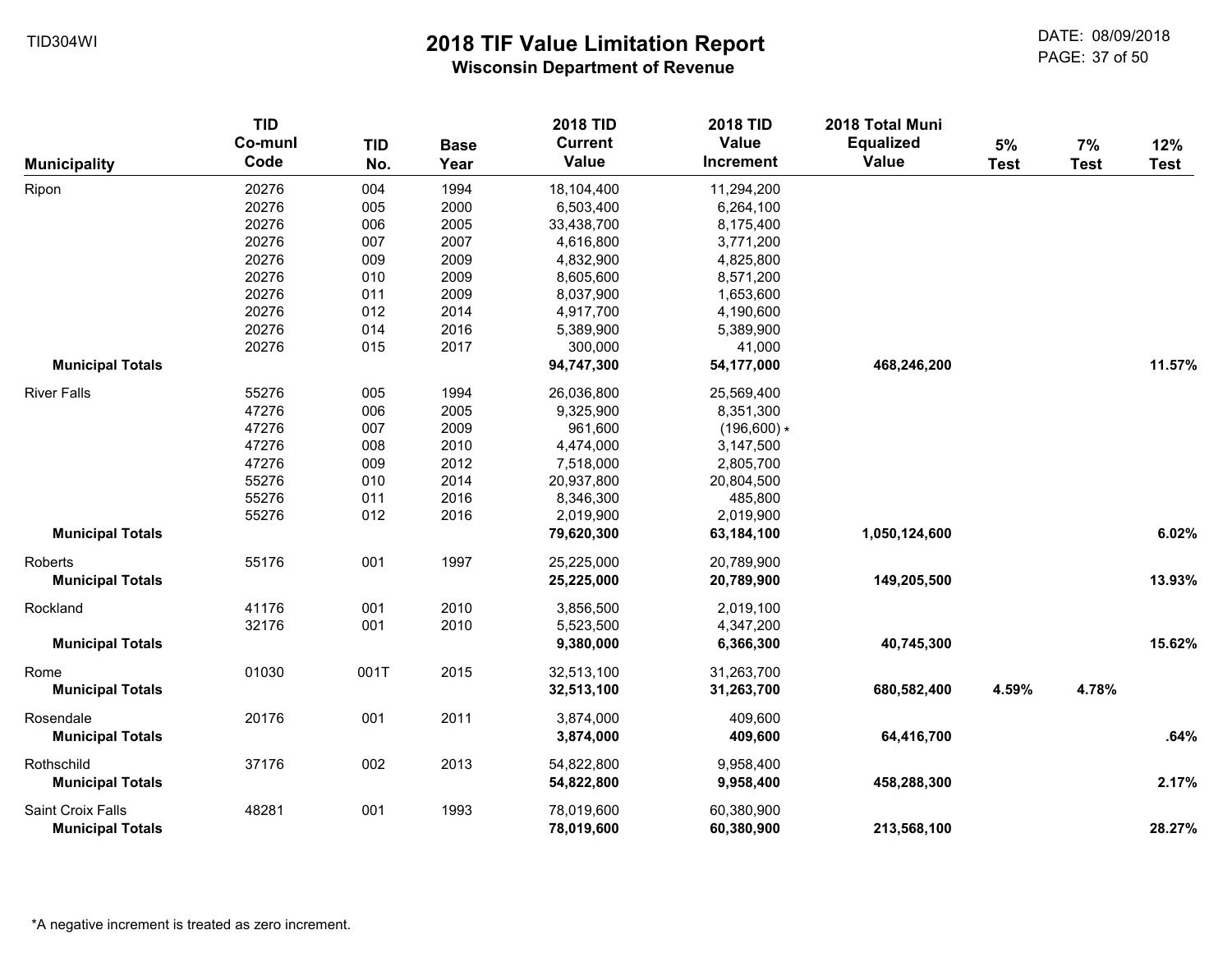**Wisconsin Department of Revenue** 

DATE: 08/09/2018 PAGE: 38 of 50

| <b>Municipality</b>     | <b>TID</b><br>Co-munl<br>Code | <b>TID</b><br>No. | <b>Base</b><br>Year | <b>2018 TID</b><br><b>Current</b><br>Value | <b>2018 TID</b><br>Value<br>Increment | 2018 Total Muni<br><b>Equalized</b><br>Value | 5%<br><b>Test</b> | 7%<br><b>Test</b> | 12%<br><b>Test</b> |
|-------------------------|-------------------------------|-------------------|---------------------|--------------------------------------------|---------------------------------------|----------------------------------------------|-------------------|-------------------|--------------------|
| Saint Francis           | 40281                         | 003               | 2006                | 68,018,300                                 | 11,887,000                            |                                              |                   |                   |                    |
|                         | 40281                         | 004               | 2012                | 51,241,800                                 | 2,784,700                             |                                              |                   |                   |                    |
|                         | 40281                         | 005               | 2015                | 91,238,800                                 | 9,862,600                             |                                              |                   |                   |                    |
| <b>Municipal Totals</b> |                               |                   |                     | 210,498,900                                | 24,534,300                            | 607,386,500                                  |                   |                   | 4.04%              |
| Salem Lakes             | 30179                         | 001               | 2015                | 8,223,400                                  | 8,193,900                             |                                              |                   |                   |                    |
| <b>Municipal Totals</b> |                               |                   |                     | 8,223,400                                  | 8,193,900                             | 1,380,779,400                                |                   |                   | .59%               |
| Sauk City               | 56181                         | 006               | 2002                | 7,582,600                                  | 6,376,300                             |                                              |                   |                   |                    |
|                         | 56181                         | 007               | 2005                | 3,409,400                                  | 2,703,200                             |                                              |                   |                   |                    |
|                         | 56181                         | 008               | 2005                | 22,299,900                                 | 7,406,400                             |                                              |                   |                   |                    |
|                         | 56181                         | 009               | 2015                | 2,884,300                                  | $(447,600)*$                          |                                              |                   |                   |                    |
| <b>Municipal Totals</b> |                               |                   |                     | 36,176,200                                 | 16,485,900                            | 349,044,300                                  |                   |                   | 4.72%              |
| Saukville               | 45181                         | 002               | 2001                | 8,860,400                                  | 8,510,400                             |                                              |                   |                   |                    |
|                         | 45181                         | 004               | 2006                | 8,079,000                                  | 6,478,900                             |                                              |                   |                   |                    |
| <b>Municipal Totals</b> |                               |                   |                     | 16,939,400                                 | 14,989,300                            | 441,204,800                                  |                   |                   | 3.40%              |
| Schofield               | 37281                         | 002               | 1994                | 18,831,700                                 | 15,558,200                            |                                              |                   |                   |                    |
|                         | 37281                         | 003               | 1997                | 12,647,600                                 | 7,808,600                             |                                              |                   |                   |                    |
|                         | 37281                         | 004               | 2017                | 5,720,400                                  | 1,186,200                             |                                              |                   |                   |                    |
| <b>Municipal Totals</b> |                               |                   |                     | 37,199,700                                 | 24,553,000                            | 234,209,200                                  |                   |                   | 10.48%             |
| Seymour                 | 44281                         | 003               | 2001                | 22,821,300                                 | 17,991,400                            |                                              |                   |                   |                    |
|                         | 44281                         | 004               | 2011                | 10,502,900                                 | 4,845,800                             |                                              |                   |                   |                    |
| <b>Municipal Totals</b> |                               |                   |                     | 33,324,200                                 | 22,837,200                            | 210,167,300                                  |                   |                   | 10.87%             |
| Sharon                  | 64181                         | 004               | 2007                | 952,900                                    | $(114,200)*$                          |                                              |                   |                   |                    |
| <b>Municipal Totals</b> |                               |                   |                     | 952,900                                    | 0                                     | 76,766,700                                   |                   |                   | .00%               |
| Shawano                 | 58281                         | 002               | 1992                | 13,364,600                                 | 13,064,100                            |                                              |                   |                   |                    |
|                         | 58281                         | 003               | 1995                | 5,729,200                                  | 3,378,200                             |                                              |                   |                   |                    |
|                         | 58281                         | 004               | 2000                | 25,496,400                                 | 12,391,300                            |                                              |                   |                   |                    |
|                         | 58281                         | 005               | 2001                | 4,634,500                                  | 4,320,200                             |                                              |                   |                   |                    |
|                         | 58281                         | 006               | 2014                | 42,986,400                                 | 8,089,100                             |                                              |                   |                   |                    |
|                         | 58281                         | 007               | 2016                | 8,571,700                                  | 7,990,600                             |                                              |                   |                   |                    |
| <b>Municipal Totals</b> |                               |                   |                     | 100,782,800                                | 49,233,500                            | 531,928,300                                  |                   |                   | 9.26%              |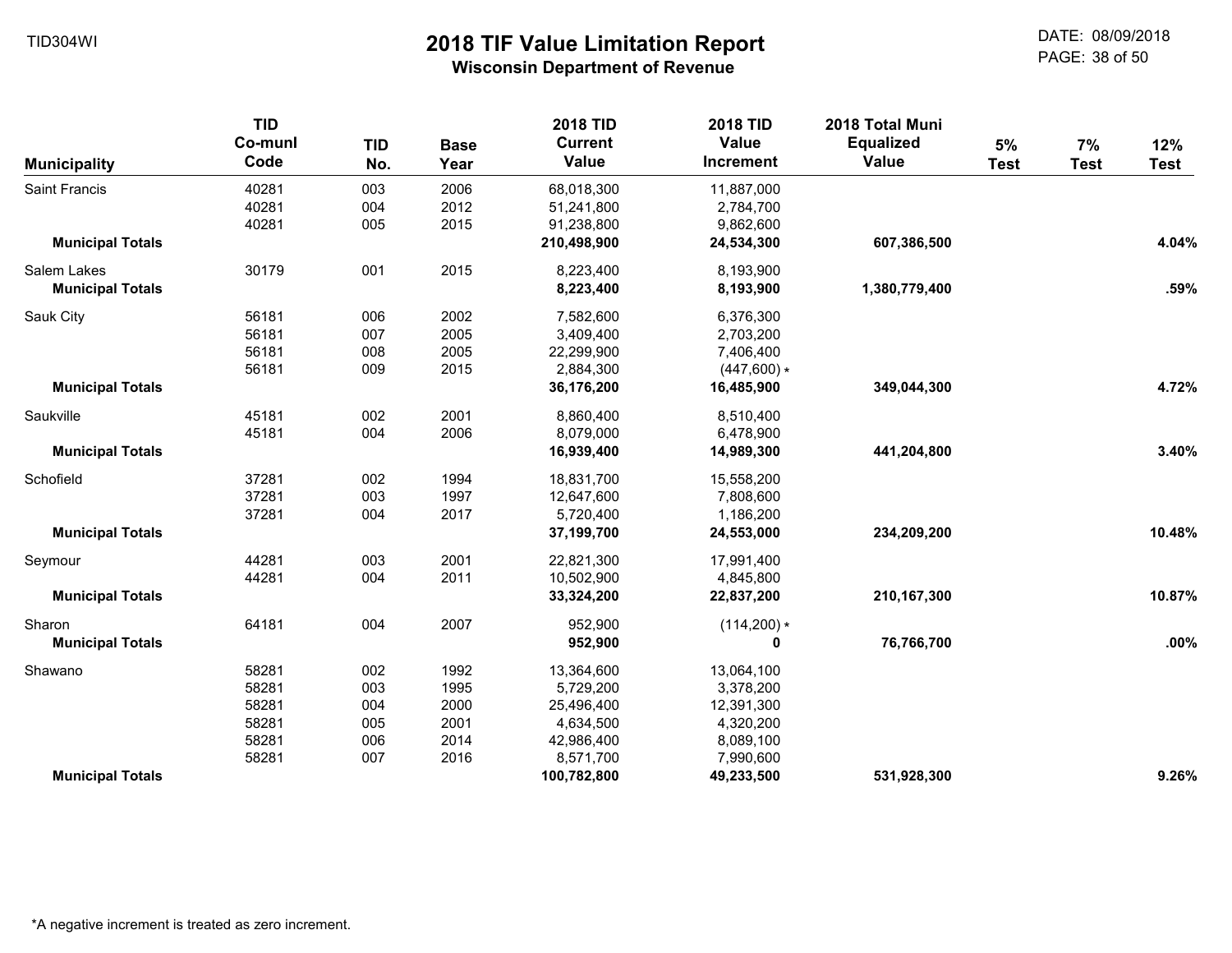**TID**

### **2018 TIF Value Limitation Report**  TID304WI DATE: 08/09/2018

**Wisconsin Department of Revenue** 

**2018 TID**

**2018 Total Muni**

**2018 TID**

PAGE: 39 of 50

| <b>Municipality</b>     | Co-munl<br>Code | <b>TID</b><br>No. | <b>Base</b><br>Year | <b>Current</b><br>Value | Value<br><b>Increment</b> | <b>Equalized</b><br>Value | 5%<br><b>Test</b> | 7%<br><b>Test</b> | 12%<br><b>Test</b> |
|-------------------------|-----------------|-------------------|---------------------|-------------------------|---------------------------|---------------------------|-------------------|-------------------|--------------------|
| Sheboygan               | 59281           | 006               | 1992                | 78,098,400              | 58,519,400                |                           |                   |                   |                    |
|                         | 59281           | 010               | 1997                | 14,112,100              | 10,861,500                |                           |                   |                   |                    |
|                         | 59281           | 011               | 1998                | 29,029,600              | 25,643,400                |                           |                   |                   |                    |
|                         | 59281           | 012               | 2000                | 10,840,600              | 7,014,900                 |                           |                   |                   |                    |
|                         | 59281           | 013               | 2006                | 15,895,400              | 15,601,000                |                           |                   |                   |                    |
|                         | 59281           | 014               | 2011                | 40,470,400              | 19,276,600                |                           |                   |                   |                    |
|                         | 59281           | 015               | 2011                | 19,208,500              | 6,773,600                 |                           |                   |                   |                    |
|                         | 59281           | 016               | 2015                | 33,009,000              | 10,549,800                |                           |                   |                   |                    |
| <b>Municipal Totals</b> |                 |                   |                     | 240,664,000             | 154,240,200               | 2,809,902,500             |                   |                   | 5.49%              |
| Sheboygan Falls         | 59282           | 003               | 1994                | 28,058,100              | 21,869,800                |                           |                   |                   |                    |
|                         | 59282           | 004               | 2016                | 7,084,100               | 5,192,600                 |                           |                   |                   |                    |
| <b>Municipal Totals</b> |                 |                   |                     | 35,142,200              | 27,062,400                | 638,324,500               |                   |                   | 4.24%              |
| Shell Lake              | 65282           | 002               | 1996                | 28,320,700              | 22,725,000                |                           |                   |                   |                    |
| <b>Municipal Totals</b> |                 |                   |                     | 28,320,700              | 22,725,000                | 189,642,500               |                   |                   | 11.98%             |
| Sherwood                | 08179           | 001               | 1992                | 13,213,900              | 13,132,300                |                           |                   |                   |                    |
|                         | 08179           | 002               | 2013                | 4,560,300               | 1,732,800                 |                           |                   |                   |                    |
|                         | 08179           | 003               | 2013                | 8,948,900               | 280,300                   |                           |                   |                   |                    |
| <b>Municipal Totals</b> |                 |                   |                     | 26,723,100              | 15,145,400                | 300,182,200               |                   |                   | 5.05%              |
| Shorewood               | 40181           | 001               | 1995                | 205,900,700             | 66,769,400                |                           |                   |                   |                    |
|                         | 40181           | 003               | 2008                | 31,108,900              | 23,360,500                |                           |                   |                   |                    |
|                         | 40181           | 004               | 2011                | 19,603,200              | 18,407,800                |                           |                   |                   |                    |
|                         | 40181           | 005               | 2014                | 52,831,900              | 44,746,100                |                           |                   |                   |                    |
| <b>Municipal Totals</b> |                 |                   |                     | 309,444,700             | 153,283,800               | 1,714,159,900             |                   |                   | 8.94%              |
| Shorewood Hills         | 13181           | 003               | 2008                | 67,732,100              | 46,506,700                |                           |                   |                   |                    |
|                         | 13181           | 004               | 2010                | 19,320,600              | 11,054,800                |                           |                   |                   |                    |
|                         | 13181           | 005               | 2016                | 13,162,500              | 8,909,900                 |                           |                   |                   |                    |
| <b>Municipal Totals</b> |                 |                   |                     | 100,215,200             | 66,471,400                | 608,673,100               |                   |                   | 10.92%             |
| Shullsburg              | 33281           | 003               | 1997                | 5,569,000               | 4,089,000                 |                           |                   |                   |                    |
|                         | 33281           | 004               | 1997                | 1,134,700               | 1,119,700                 |                           |                   |                   |                    |
|                         | 33281           | 005               | 2005                | 537,100                 | 375,600                   |                           |                   |                   |                    |
|                         | 33281           | 006               | 2010                | 3,052,400               | 3,040,000                 |                           |                   |                   |                    |
|                         | 33281           | 007               | 2010                | 3,076,500               | 2,006,200                 |                           |                   |                   |                    |
| <b>Municipal Totals</b> |                 |                   |                     | 13,369,700              | 10,630,500                | 65,322,300                |                   |                   | 16.27%             |
| Siren                   | 07181           | 001               | 1994                | 1,374,300               | 1,315,600                 |                           |                   |                   |                    |
|                         | 07181           | 002               | 2003                | 24,544,200              | 5,781,600                 |                           |                   |                   |                    |
| <b>Municipal Totals</b> |                 |                   |                     | 25,918,500              | 7,097,200                 | 72,176,400                |                   |                   | 9.83%              |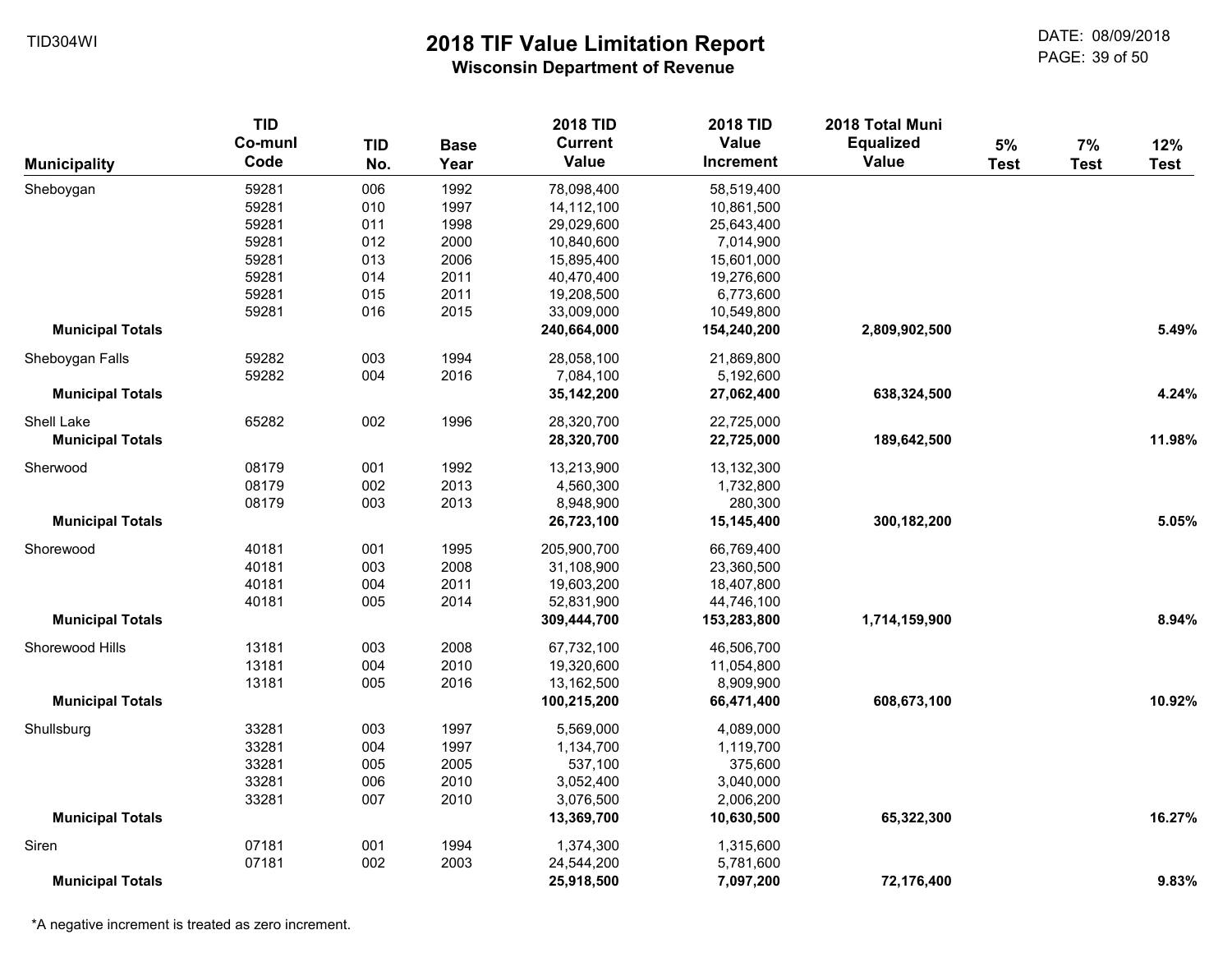**Wisconsin Department of Revenue** 

DATE: 08/09/2018 PAGE: 40 of 50

|                                         | <b>TID</b><br>Co-munl            | <b>TID</b>               | <b>Base</b>                  | <b>2018 TID</b><br><b>Current</b>                    | <b>2018 TID</b><br>Value                            | 2018 Total Muni<br><b>Equalized</b> | 5%          | 7%          | 12%         |
|-----------------------------------------|----------------------------------|--------------------------|------------------------------|------------------------------------------------------|-----------------------------------------------------|-------------------------------------|-------------|-------------|-------------|
| <b>Municipality</b>                     | Code                             | No.                      | Year                         | Value                                                | <b>Increment</b>                                    | Value                               | <b>Test</b> | <b>Test</b> | <b>Test</b> |
| Sister Bay<br><b>Municipal Totals</b>   | 15181                            | 001                      | 2008                         | 56,335,200<br>56,335,200                             | 11,616,900<br>11,616,900                            | 418,118,700                         |             |             | 2.78%       |
| Slinger                                 | 66181<br>66181                   | 004<br>005               | 2015<br>2016                 | 10,754,500<br>4,206,900                              | 7,208,300<br>3,422,500                              |                                     |             |             |             |
| <b>Municipal Totals</b>                 |                                  |                          |                              | 14,961,400                                           | 10,630,800                                          | 573,650,600                         |             |             | 1.85%       |
| Solon Springs                           | 16181<br>16181                   | 002<br>003               | 1999<br>2011                 | 2,467,200<br>1,040,700                               | 2,154,300<br>986,800                                |                                     |             |             |             |
| <b>Municipal Totals</b>                 |                                  |                          |                              | 3,507,900                                            | 3,141,100                                           | 47,310,500                          |             |             | 6.64%       |
| Somers                                  | 30182<br>30182                   | 001<br>002               | 2015<br>2015                 | 51,666,300<br>51,999,600                             | 51,190,000<br>46,188,800                            |                                     |             |             |             |
| <b>Municipal Totals</b>                 |                                  |                          |                              | 103,665,900                                          | 97,378,800                                          | 834,543,000                         |             |             | 11.67%      |
| Somerset                                | 55181<br>55181<br>55181          | 002<br>003<br>004        | 1996<br>2005<br>2008         | 36,476,600<br>1,247,900<br>166,800                   | 34,586,000<br>112,400<br>$(918,900)*$               |                                     |             |             |             |
| <b>Municipal Totals</b>                 |                                  |                          |                              | 37,891,300                                           | 34,698,400                                          | 239,311,700                         |             |             | 14.50%      |
| South Milwaukee                         | 40282<br>40282<br>40282<br>40282 | 001<br>002<br>003<br>004 | 2000<br>2000<br>2005<br>2006 | 19,594,500<br>33,463,600<br>37,063,800<br>10,059,300 | 11,196,800<br>27,069,200<br>20,603,300<br>9,396,800 |                                     |             |             |             |
| <b>Municipal Totals</b>                 |                                  |                          |                              | 100,181,200                                          | 68,266,100                                          | 1,241,915,600                       |             |             | 5.50%       |
| Sparta                                  | 41281<br>41281<br>41281<br>41281 | 003<br>005<br>006<br>008 | 1992<br>1996<br>2005<br>2010 | 4,568,700<br>37,563,600<br>11,261,400<br>1,659,000   | 4,545,400<br>37,205,600<br>11,015,900<br>627,300    |                                     |             |             |             |
| <b>Municipal Totals</b>                 |                                  |                          |                              | 55,052,700                                           | 53,394,200                                          | 631,258,100                         |             |             | 8.46%       |
| Spencer                                 | 37181<br>37181<br>37181          | 002<br>003<br>004        | 1999<br>2013<br>2016         | 7,685,900<br>2,241,500<br>6,602,500                  | 4,731,300<br>1,722,000<br>$(228,600)*$              |                                     |             |             |             |
| <b>Municipal Totals</b>                 |                                  |                          |                              | 16,529,900                                           | 6,453,300                                           | 102,907,000                         |             |             | 6.27%       |
| Spooner                                 | 65281<br>65281                   | 003<br>004               | 1996<br>2003                 | 14,284,900<br>9,750,000                              | 13,666,200<br>9,572,000                             |                                     |             |             |             |
| <b>Municipal Totals</b>                 |                                  |                          |                              | 24,034,900                                           | 23,238,200                                          | 154,734,500                         |             |             | 15.02%      |
| Spring Green<br><b>Municipal Totals</b> | 56182                            | 006                      | 2017                         | 19,869,200<br>19,869,200                             | 1,530,700<br>1,530,700                              | 166,790,100                         |             |             | .92%        |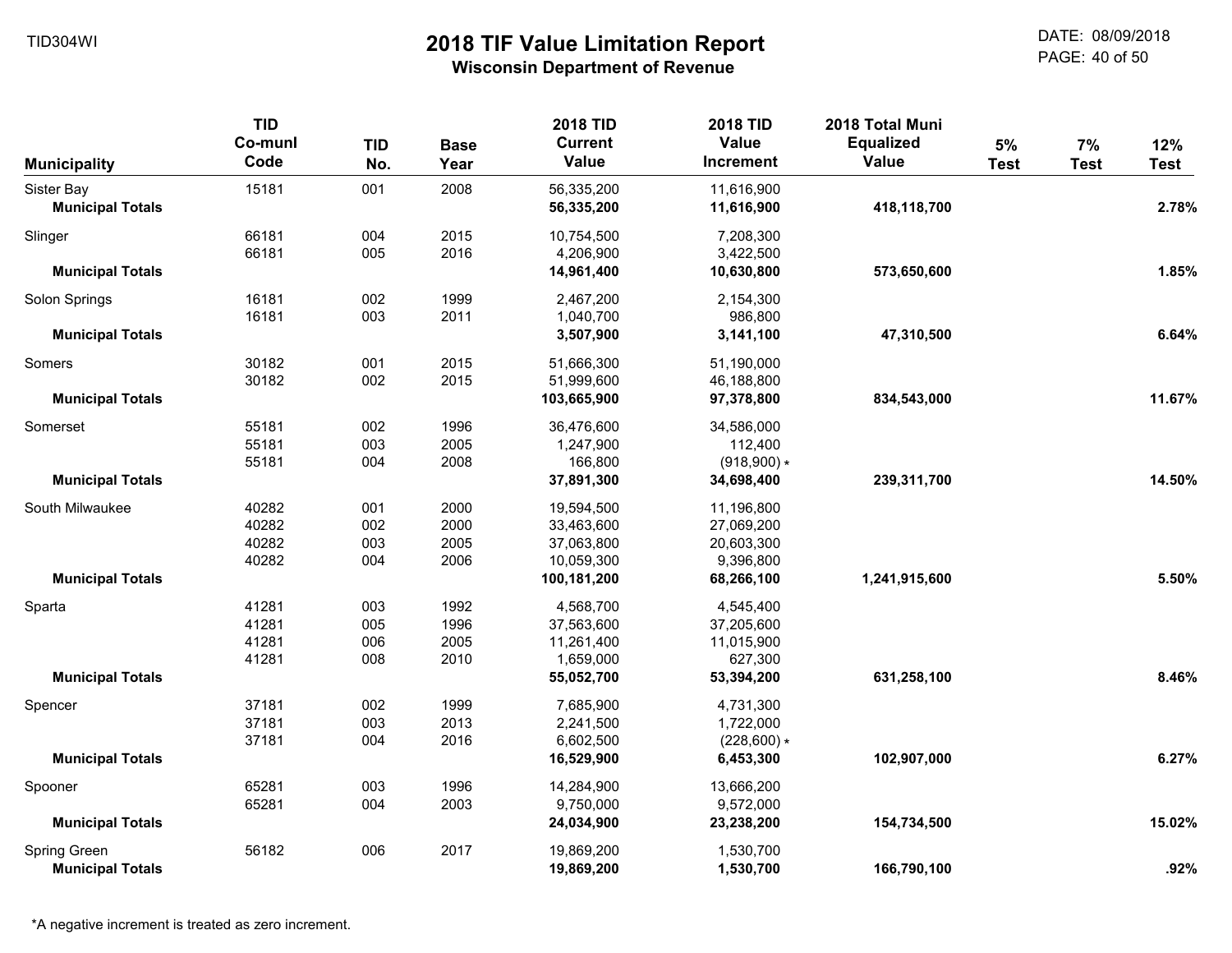**Wisconsin Department of Revenue** 

DATE: 08/09/2018 PAGE: 41 of 50

|                         | <b>TID</b><br>Co-munl<br>Code | <b>TID</b> | <b>Base</b> | <b>2018 TID</b><br><b>Current</b> | <b>2018 TID</b><br>Value | 2018 Total Muni<br><b>Equalized</b><br>Value | $5%$        | 7%          | 12%         |
|-------------------------|-------------------------------|------------|-------------|-----------------------------------|--------------------------|----------------------------------------------|-------------|-------------|-------------|
| <b>Municipality</b>     |                               | No.        | Year        | Value                             | <b>Increment</b>         |                                              | <b>Test</b> | <b>Test</b> | <b>Test</b> |
| <b>Spring Valley</b>    | 47181                         | 002        | 1995        | 6,964,100                         | 6,880,800                |                                              |             |             |             |
|                         | 47181                         | 003        | 2007        | 3,663,200                         | 1,160,500                |                                              |             |             |             |
| <b>Municipal Totals</b> |                               |            |             | 10,627,300                        | 8,041,300                | 73,520,300                                   |             |             | 10.94%      |
| Stanley                 | 09281                         | 003        | 2001        | 22,293,700                        | 18,088,500               |                                              |             |             |             |
| <b>Municipal Totals</b> |                               |            |             | 22,293,700                        | 18,088,500               | 117,694,500                                  |             |             | 15.37%      |
| Stetsonville            | 60181                         | 001        | 2013        | 1,069,500                         | 66,500                   |                                              |             |             |             |
| <b>Municipal Totals</b> |                               |            |             | 1,069,500                         | 66,500                   | 23,755,800                                   |             |             | .28%        |
| <b>Stevens Point</b>    | 49281                         | 005        | 2005        | 63,590,300                        | 25,649,600               |                                              |             |             |             |
|                         | 49281                         | 006        | 2006        | 55,945,600                        | 9,640,000                |                                              |             |             |             |
|                         | 49281                         | 007        | 2008        | 41,058,200                        | 30,144,300               |                                              |             |             |             |
|                         | 49281                         | 008        | 2010        | 23,153,900                        | 3,368,600                |                                              |             |             |             |
|                         | 49281                         | 009        | 2013        | 134,756,200                       | 76,526,800               |                                              |             |             |             |
| <b>Municipal Totals</b> |                               |            |             | 318,504,200                       | 145,329,300              | 1,926,218,900                                |             |             | 7.54%       |
| Stoughton               | 13281                         | 003        | 1993        | 20,811,900                        | 20,717,900               |                                              |             |             |             |
|                         | 13281                         | 004        | 1999        | 17,373,200                        | 7,607,900                |                                              |             |             |             |
|                         | 13281                         | 005        | 2010        | 18,121,600                        | $(1, 128, 900)*$         |                                              |             |             |             |
|                         | 13281                         | 006        | 2015        | 1,078,600                         | 1,068,600                |                                              |             |             |             |
|                         | 13281                         | 007        | 2015        | 24,048,300                        | 22,936,500               |                                              |             |             |             |
| <b>Municipal Totals</b> |                               |            |             | 81,433,600                        | 52,330,900               | 1,163,261,500                                |             |             | 4.50%       |
| Stratford               | 37182                         | 003        | 2006        | 8,592,600                         | 6,179,200                |                                              |             |             |             |
|                         | 37182                         | 004        | 2015        | 15,358,600                        | 6,303,100                |                                              |             |             |             |
| <b>Municipal Totals</b> |                               |            |             | 23,951,200                        | 12,482,300               | 110,053,400                                  |             |             | 11.34%      |
|                         |                               |            |             |                                   |                          |                                              |             |             |             |
| Strum                   | 61181                         | 001        | 2009        | 7,800                             | 2,200                    |                                              |             |             |             |
| <b>Municipal Totals</b> |                               |            |             | 7,800                             | 2,200                    | 55,651,000                                   |             |             | .00%        |
| Sturgeon Bay            | 15281                         | 001        | 1991        | 42,671,800                        | 33,037,600               |                                              |             |             |             |
|                         | 15281                         | 002        | 1994        | 69,216,100                        | 53,093,100               |                                              |             |             |             |
|                         | 15281                         | 003        | 2008        | 2,785,300                         | 1,868,400                |                                              |             |             |             |
|                         | 15281                         | 004        | 2013        | 4,791,200                         | 4,375,300                |                                              |             |             |             |
| <b>Municipal Totals</b> |                               |            |             | 119,464,400                       | 92,374,400               | 896,273,200                                  |             |             | 10.31%      |
| Sturtevant              | 51181                         | 004        | 2016        | 62,616,600                        | 8,832,700                |                                              |             |             |             |
| <b>Municipal Totals</b> |                               |            |             | 62,616,600                        | 8,832,700                | 555,387,100                                  |             |             | 1.59%       |
| Suamico                 | 05178                         | 001        | 2004        | 55,457,500                        | 44,986,800               |                                              |             |             |             |
|                         | 05178                         | 002        | 2006        | 24,495,400                        | 13,969,200               |                                              |             |             |             |
|                         | 05178                         | 004        | 2014        | 62,594,200                        | 28,585,500               |                                              |             |             |             |
| <b>Municipal Totals</b> |                               |            |             | 142,547,100                       | 87,541,500               | 1,308,813,900                                |             |             | 6.69%       |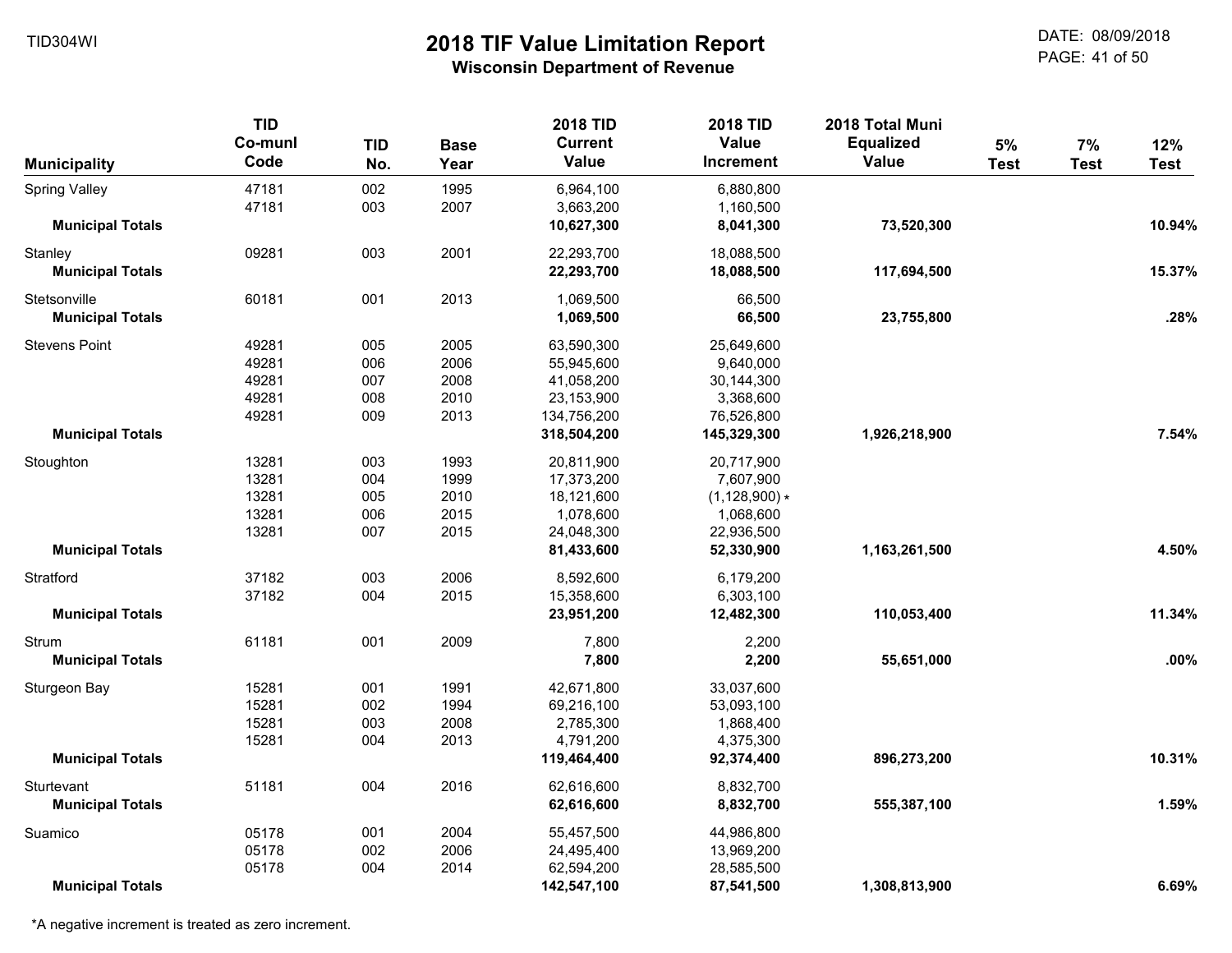#### **2018 TIF Value Limitation Report**  TID304WI DATE: 08/09/2018

**Wisconsin Department of Revenue** 

PAGE: 42 of 50

|                         | <b>TID</b> |            |             | <b>2018 TID</b> | <b>2018 TID</b>  | 2018 Total Muni  |             |             |             |
|-------------------------|------------|------------|-------------|-----------------|------------------|------------------|-------------|-------------|-------------|
|                         | Co-munl    | <b>TID</b> | <b>Base</b> | <b>Current</b>  | Value            | <b>Equalized</b> | 5%          | 7%          | 12%         |
| <b>Municipality</b>     | Code       | No.        | Year        | Value           | <b>Increment</b> | Value            | <b>Test</b> | <b>Test</b> | <b>Test</b> |
| Sun Prairie             | 13282      | 006        | 1997        | 5,848,200       | 5,730,600        |                  |             |             |             |
|                         | 13282      | 008        | 2002        | 106,809,100     | 84,530,100       |                  |             |             |             |
|                         | 13282      | 009        | 2007        | 67,668,600      | 55,373,700       |                  |             |             |             |
|                         | 13282      | 011        | 2015        | 48,830,300      | 16,331,000       |                  |             |             |             |
|                         | 13282      | 012        | 2016        | 16,534,000      | 12,759,500       |                  |             |             |             |
|                         | 13282      | 013        | 2017        | 3,162,000       | 2,543,800        |                  |             |             |             |
| <b>Municipal Totals</b> |            |            |             | 248,852,200     | 177,268,700      | 3,310,111,700    |             |             | 5.36%       |
| Superior                | 16281      | 007        | 1996        | 19,998,200      | 12,598,700       |                  |             |             |             |
|                         | 16281      | 008        | 1997        | 20,561,600      | 18,678,900       |                  |             |             |             |
|                         | 16281      | 009        | 2002        | 27,524,000      | 19,348,400       |                  |             |             |             |
|                         | 16281      | 011        | 2008        | 5,704,100       | 3,317,100        |                  |             |             |             |
|                         | 16281      | 012        | 2012        | 0               | $\mathbf 0$      |                  |             |             |             |
|                         | 16281      | 013        | 2014        | 7,607,600       | 5,207,200        |                  |             |             |             |
| <b>Municipal Totals</b> |            |            |             | 81,395,500      | 59,150,300       | 1,731,399,100    |             |             | 3.42%       |
| Suring                  | 42181      | 001        | 2000        | 2,407,400       | 958,165          |                  |             |             |             |
| <b>Municipal Totals</b> |            |            |             | 2,407,400       | 958,165          | 21,945,800       |             |             | 4.37%       |
| Sussex                  | 67181      | 006        | 2013        | 58,185,600      | 34,082,000       |                  |             |             |             |
| <b>Municipal Totals</b> |            |            |             | 58,185,600      | 34,082,000       | 1,378,608,200    |             |             | 2.47%       |
| Taylor                  | 27186      | 003        | 1997        | 3,345,000       | 3,271,000        |                  |             |             |             |
|                         | 27186      | 004        | 1999        | 891,100         | 492,300          |                  |             |             |             |
| <b>Municipal Totals</b> |            |            |             | 4,236,100       | 3,763,300        | 14,161,800       |             |             | 26.57%      |
| Thorp                   | 10286      | 004        | 1994        | 5,808,800       | 5,172,800        |                  |             |             |             |
|                         | 10286      | 005        | 1999        | 8,037,100       | 7,751,700        |                  |             |             |             |
|                         | 10286      | 006        | 2000        | 6,152,300       | 4,570,300        |                  |             |             |             |
| <b>Municipal Totals</b> |            |            |             | 19,998,200      | 17,494,800       | 93,323,800       |             |             | 18.75%      |
| Tigerton                | 58186      | 001        | 1996        | 2,290,200       | 2,165,300        |                  |             |             |             |
|                         | 58186      | 002        | 2014        | 1,262,800       | 624,900          |                  |             |             |             |
| <b>Municipal Totals</b> |            |            |             | 3,553,000       | 2,790,200        | 22,231,000       |             |             | 12.55%      |
| Tomah                   | 41286      | 008        | 2015        | 47,058,200      | 7,117,500        |                  |             |             |             |
| <b>Municipal Totals</b> |            |            |             | 47,058,200      | 7,117,500        | 672,836,900      |             |             | 1.06%       |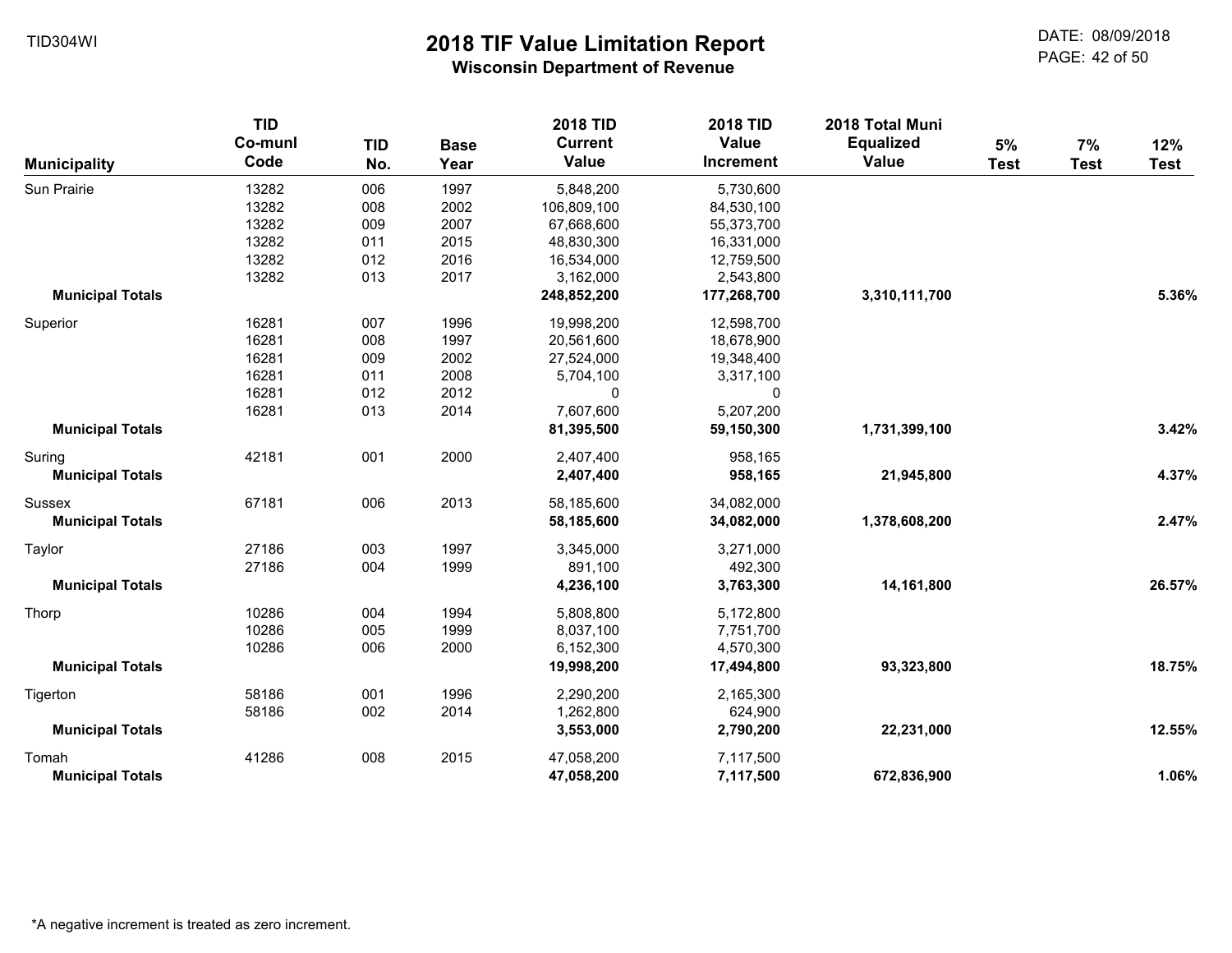**Wisconsin Department of Revenue** 

DATE: 08/09/2018 PAGE: 43 of 50

|                         | <b>TID</b> |            |             | <b>2018 TID</b> | <b>2018 TID</b>  | 2018 Total Muni  |             |             |             |
|-------------------------|------------|------------|-------------|-----------------|------------------|------------------|-------------|-------------|-------------|
|                         | Co-munl    | <b>TID</b> | <b>Base</b> | <b>Current</b>  | Value            | <b>Equalized</b> | $5%$        | 7%          | 12%         |
| <b>Municipality</b>     | Code       | No.        | Year        | Value           | <b>Increment</b> | Value            | <b>Test</b> | <b>Test</b> | <b>Test</b> |
| Tomahawk                | 35286      | 001        | 1995        | 6,331,000       | 5,558,600        |                  |             |             |             |
|                         | 35286      | 002        | 1997        | 19,084,900      | 10,799,000       |                  |             |             |             |
|                         | 35286      | 003        | 2008        | 2,270,400       | 2,092,200        |                  |             |             |             |
|                         | 35286      | 004        | 2013        | 6,463,900       | 4,411,700        |                  |             |             |             |
|                         | 35286      | 005        | 2015        | 672,000         | 61,800           |                  |             |             |             |
| <b>Municipal Totals</b> |            |            |             | 34,822,200      | 22,923,300       | 235,319,600      |             |             | 9.74%       |
| Trempealeau             | 61186      | 001        | 1997        | 4,958,500       | 2,955,100        |                  |             |             |             |
| <b>Municipal Totals</b> |            |            |             | 4,958,500       | 2,955,100        | 131,428,800      |             |             | 2.25%       |
| <b>Turtle Lake</b>      | 03186      | 003        | 2009        | 116,200         | 13,500           |                  |             |             |             |
|                         | 48168      | 003        | 2009        | 15,499,400      | 11,276,900       |                  |             |             |             |
| <b>Municipal Totals</b> |            |            |             | 15,615,600      | 11,290,400       | 89,862,500       |             |             | 12.56%      |
| <b>Twin Lakes</b>       | 30186      | 001        | 2007        | 46,618,000      | 2,573,600        |                  |             |             |             |
| <b>Municipal Totals</b> |            |            |             | 46,618,000      | 2,573,600        | 823,536,600      |             |             | .31%        |
| Two Rivers              | 36286      | 003        | 1992        | 2,705,400       | 399,900          |                  |             |             |             |
|                         | 36286      | 004        | 1994        | 2,804,900       | 1,658,000        |                  |             |             |             |
|                         | 36286      | 005        | 1999        | 5,683,200       | 2,947,200        |                  |             |             |             |
|                         | 36286      | 006        | 2000        | 623,600         | 623,600          |                  |             |             |             |
|                         | 36286      | 007        | 2001        | 5,817,500       | 5,817,500        |                  |             |             |             |
|                         | 36286      | 008        | 2002        | 6,349,100       | 6,349,100        |                  |             |             |             |
|                         | 36286      | 009        | 2003        | 8,966,600       | 8,955,800        |                  |             |             |             |
|                         | 36286      | 010        | 2014        | 4,082,100       | 2,011,400        |                  |             |             |             |
|                         | 36286      | 011        | 2016        | 1,115,100       | 254,700          |                  |             |             |             |
| <b>Municipal Totals</b> |            |            |             | 38,147,500      | 29,017,200       | 496,244,600      |             |             | 5.85%       |
| <b>Union Grove</b>      | 51186      | 003        | 2001        | 20,413,100      | 16,927,900       |                  |             |             |             |
|                         | 51186      | 004        | 2006        | 39,335,900      | 7,403,200        |                  |             |             |             |
|                         | 51186      | 005        | 2016        | 506,800         | 42,100           |                  |             |             |             |
| <b>Municipal Totals</b> |            |            |             | 60,255,800      | 24,373,200       | 330,828,400      |             |             | 7.37%       |
| Unity                   | 10186      | 001        | 1998        | 1,042,700       | 923,200          |                  |             |             |             |
|                         | 37186      | 001        | 1998        | 397,100         | 201,100          |                  |             |             |             |
| <b>Municipal Totals</b> |            |            |             | 1,439,800       | 1,124,300        | 14,102,800       |             |             | 7.97%       |
| Valders                 | 36186      | 002        | 2017        | 3,303,700       | $(26,500)*$      |                  |             |             |             |
| <b>Municipal Totals</b> |            |            |             | 3,303,700       | 0                | 55,597,700       |             |             | .00%        |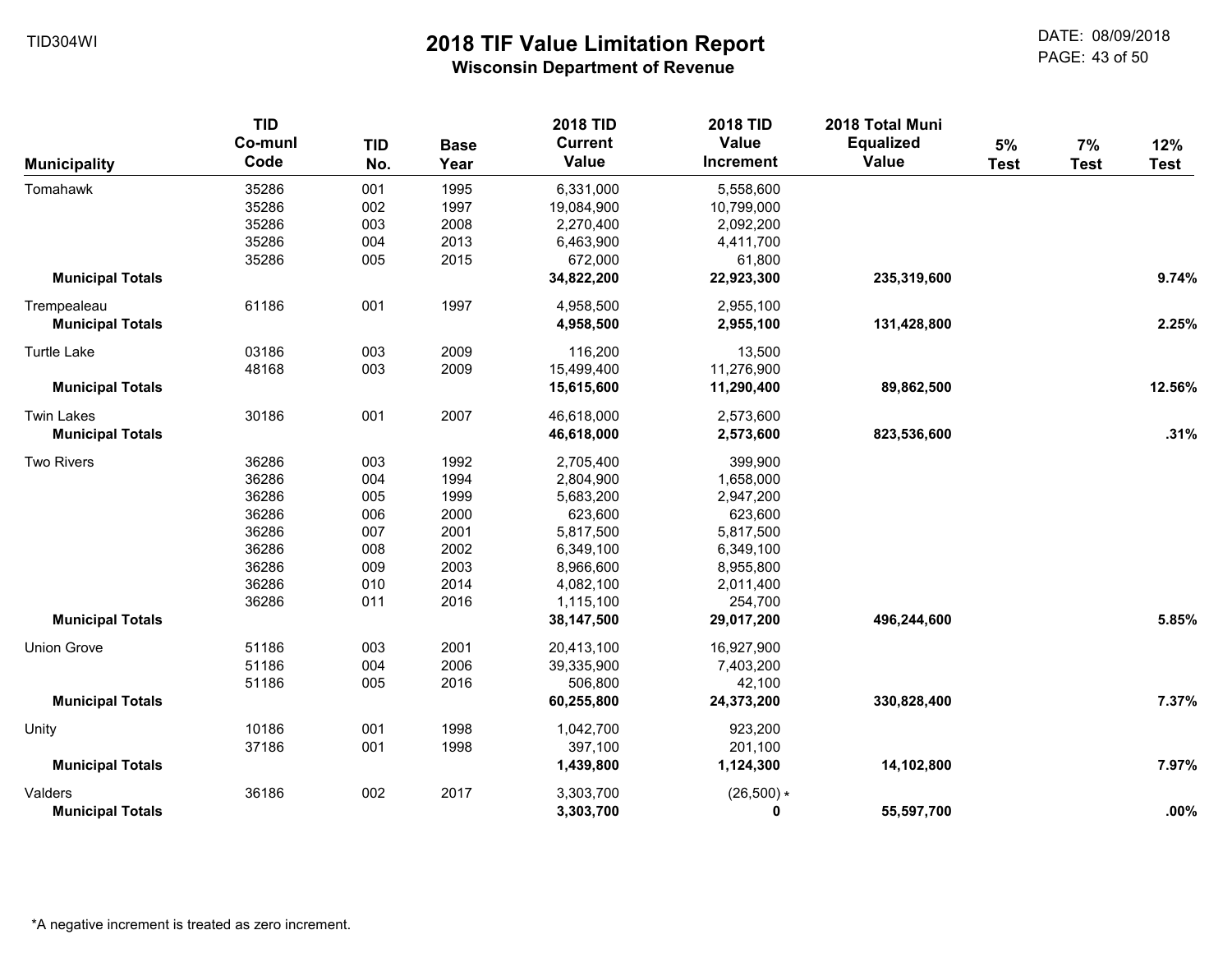#### **2018 TIF Value Limitation Report**  TID304WI DATE: 08/09/2018

**Wisconsin Department of Revenue** 

PAGE: 44 of 50

|                         | <b>TID</b><br>Co-munl | <b>TID</b> | <b>Base</b> | <b>2018 TID</b><br><b>Current</b> | <b>2018 TID</b><br><b>Value</b> | 2018 Total Muni<br><b>Equalized</b><br>Value | 5%          | 7%          | 12%         |
|-------------------------|-----------------------|------------|-------------|-----------------------------------|---------------------------------|----------------------------------------------|-------------|-------------|-------------|
| <b>Municipality</b>     | Code                  | No.        | Year        | Value                             | <b>Increment</b>                |                                              | <b>Test</b> | <b>Test</b> | <b>Test</b> |
| Verona                  | 13286                 | 004        | 1996        | 40,572,600                        | 31,730,200                      |                                              |             |             |             |
|                         | 13286                 | 006        | 2000        | 94,776,400                        | 94,301,200                      |                                              |             |             |             |
|                         | 13286                 | 008        | 2017        | 79,122,600                        | 49,957,900                      |                                              |             |             |             |
|                         | 13286                 | 009        | 2017        | 5,800,900                         | 181,800                         |                                              |             |             |             |
| <b>Municipal Totals</b> |                       |            |             | 220,272,500                       | 176,171,100                     | 2,907,846,500                                |             |             | 6.06%       |
| Vesper                  | 71186                 | 001        | 2006        | 3,157,600                         | 520,300                         |                                              |             |             |             |
| <b>Municipal Totals</b> |                       |            |             | 3,157,600                         | 520,300                         | 27,378,800                                   |             |             | 1.90%       |
| Viola                   | 52186                 | 003        | 1995        | 1,092,300                         | 431,400                         |                                              |             |             |             |
|                         | 62186                 | 004        | 2007        | 1,618,300                         | 1,298,800                       |                                              |             |             |             |
| <b>Municipal Totals</b> |                       |            |             | 2,710,600                         | 1,730,200                       | 21,425,100                                   |             |             | 8.08%       |
| Viroqua                 | 62286                 | 002        | 1994        | 2,082,300                         | 1,726,800                       |                                              |             |             |             |
|                         | 62286                 | 003        | 1995        | 18,242,300                        | 14,431,700                      |                                              |             |             |             |
|                         | 62286                 | 004        | 1999        | 3,816,600                         | 3,523,600                       |                                              |             |             |             |
|                         | 62286                 | 005        | 2006        | 2,108,800                         | 1,829,200                       |                                              |             |             |             |
|                         | 62286                 | 006        | 2015        | 19,309,300                        | 6,285,000                       |                                              |             |             |             |
| <b>Municipal Totals</b> |                       |            |             | 45,559,300                        | 27,796,300                      | 282,492,200                                  |             |             | 9.84%       |
| Wales                   | 67191                 | 001        | 2006        | 58,243,700                        | 33,675,400                      |                                              |             |             |             |
| <b>Municipal Totals</b> |                       |            |             | 58,243,700                        | 33,675,400                      | 413,130,200                                  |             |             | 8.15%       |
| Walworth                | 64191                 | 001        | 2011        | 8,127,700                         | 1,163,800                       |                                              |             |             |             |
| <b>Municipal Totals</b> |                       |            |             | 8,127,700                         | 1,163,800                       | 228,313,700                                  |             |             | .51%        |
| Warrens                 | 41185                 | 001        | 1998        | 45,050,800                        | 36,937,400                      |                                              |             |             |             |
| <b>Municipal Totals</b> |                       |            |             | 45,050,800                        | 36,937,400                      | 55,507,400                                   |             |             | 66.55%      |
| Washburn                | 04291                 | 002        | 1995        | 18,486,700                        | 9,345,500                       |                                              |             |             |             |
|                         | 04291                 | 003        | 2015        | 10,048,800                        | 301,000                         |                                              |             |             |             |
| <b>Municipal Totals</b> |                       |            |             | 28,535,500                        | 9,646,500                       | 123,072,400                                  |             |             | 7.84%       |
| Waterford               | 51191                 | 002        | 2000        | 47,759,200                        | 33,971,700                      |                                              |             |             |             |
| <b>Municipal Totals</b> |                       |            |             | 47,759,200                        | 33,971,700                      | 476,149,500                                  |             |             | 7.13%       |
| Waterloo                | 28290                 | 001        | 2005        | 15,188,100                        | 9,226,600                       |                                              |             |             |             |
|                         | 28290                 | 002        | 2011        | 8,933,800                         | 1,775,800                       |                                              |             |             |             |
|                         | 28290                 | 003        | 2012        | 2,360,200                         | 777,100                         |                                              |             |             |             |
|                         | 28290                 | 004        | 2014        | 3,187,200                         | 867,100                         |                                              |             |             |             |
| <b>Municipal Totals</b> |                       |            |             | 29,669,300                        | 12,646,600                      | 223,514,400                                  |             |             | 5.66%       |
|                         |                       |            |             |                                   |                                 |                                              |             |             |             |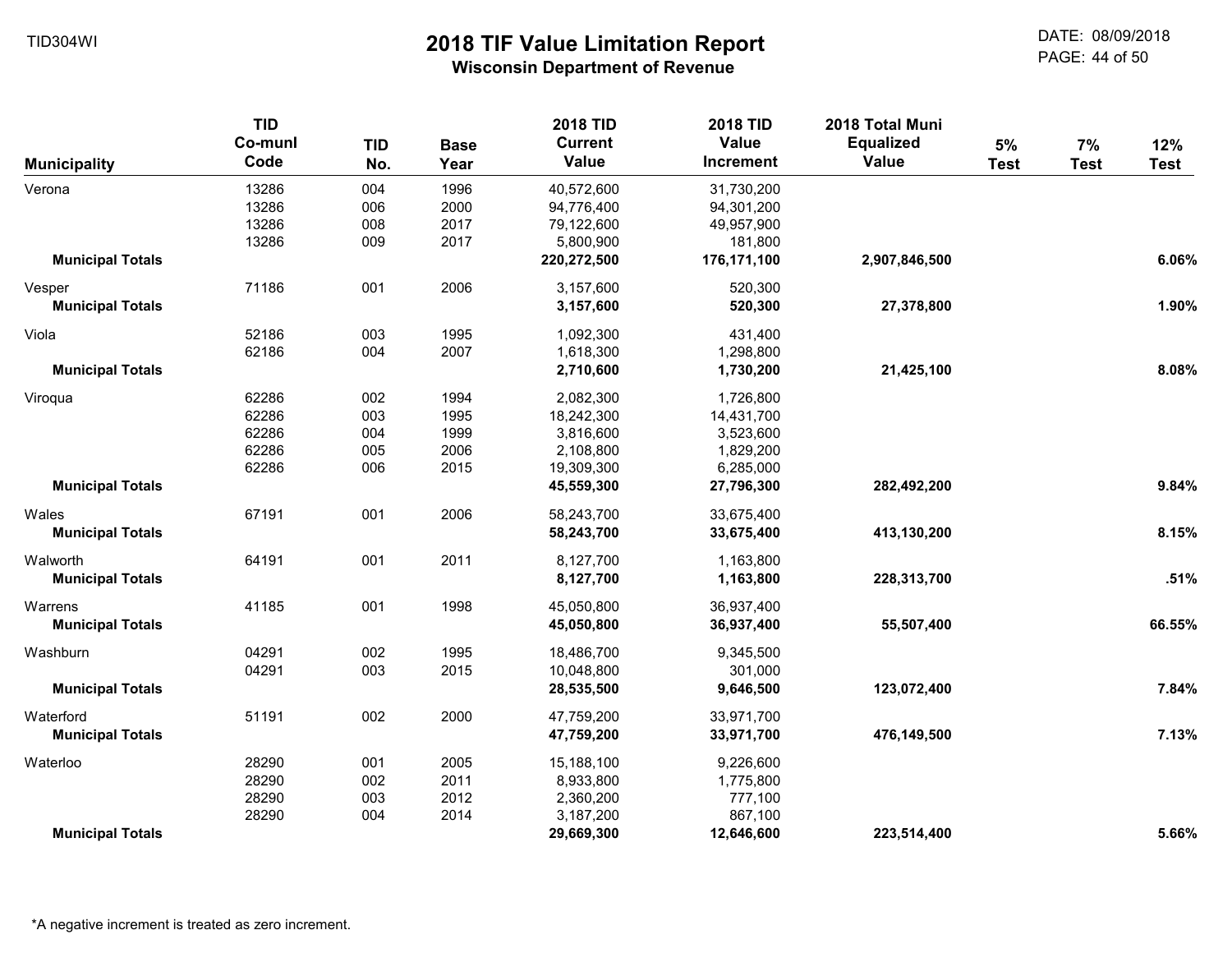**Wisconsin Department of Revenue** 

DATE: 08/09/2018 PAGE: 45 of 50

|                         | <b>TID</b> |            |             | <b>2018 TID</b> | <b>2018 TID</b>  | 2018 Total Muni  |             |             |             |
|-------------------------|------------|------------|-------------|-----------------|------------------|------------------|-------------|-------------|-------------|
|                         | Co-munl    | <b>TID</b> | <b>Base</b> | <b>Current</b>  | Value            | <b>Equalized</b> | 5%          | 7%          | 12%         |
| <b>Municipality</b>     | Code       | No.        | Year        | Value           | <b>Increment</b> | Value            | <b>Test</b> | <b>Test</b> | <b>Test</b> |
| Watertown               | 28291      | 004        | 2005        | 33,858,000      | 32,810,400       |                  |             |             |             |
|                         | 28291      | 005        | 2005        | 59,460,900      | 19,829,900       |                  |             |             |             |
|                         | 28291      | 006        | 2005        | 3,283,000       | 3,057,200        |                  |             |             |             |
|                         | 28291      | 007        | 2016        | 44,184,400      | 1,740,800        |                  |             |             |             |
| <b>Municipal Totals</b> |            |            |             | 140,786,300     | 57,438,300       | 1,496,411,800    |             |             | 3.84%       |
| Waukesha                | 67291      | 011        | 1997        | 87,147,200      | 49,622,600       |                  |             |             |             |
|                         | 67291      | 012        | 2001        | 17,222,500      | 17,114,800       |                  |             |             |             |
|                         | 67291      | 013        | 2003        | 4,178,300       | 3,696,500        |                  |             |             |             |
|                         | 67291      | 014        | 2003        | 90,780,700      | 80,890,900       |                  |             |             |             |
|                         | 67291      | 017        | 2007        | 86,902,700      | 29,573,700       |                  |             |             |             |
|                         | 67291      | 018        | 2009        | 5,115,200       | 4,410,900        |                  |             |             |             |
|                         | 67291      | 019        | 2010        | 30,738,100      | 17,111,700       |                  |             |             |             |
|                         | 67291      | 020        | 2010        | 15,199,600      | 1,080,000        |                  |             |             |             |
|                         | 67291      | 021        | 2012        | 29,912,500      | 18,568,600       |                  |             |             |             |
|                         | 67291      | 022        | 2013        | 70,585,900      | 32,185,400       |                  |             |             |             |
|                         | 67291      | 023        | 2014        | 20,861,200      | 16,560,600       |                  |             |             |             |
|                         | 67291      | 025        | 2015        | 20,188,300      | 13,961,900       |                  |             |             |             |
| <b>Municipal Totals</b> |            |            |             | 478,832,200     | 284,777,600      | 6,414,435,300    |             |             | 4.44%       |
| Waunakee                | 13191      | 002        | 2000        | 13,179,300      | 13,080,500       |                  |             |             |             |
|                         | 13191      | 003        | 2000        | 35,210,500      | 34,575,800       |                  |             |             |             |
|                         | 13191      | 004        | 2003        | 5,526,900       | 4,849,500        |                  |             |             |             |
|                         | 13191      | 005        | 2005        | 49,813,200      | 22,270,000       |                  |             |             |             |
|                         | 13191      | 006        | 2015        | 55,409,400      | 43,648,300       |                  |             |             |             |
|                         | 13191      | 007        | 2016        | 12,053,500      | 7,607,800        |                  |             |             |             |
| <b>Municipal Totals</b> |            |            |             | 171,192,800     | 126,031,900      | 1,879,516,500    |             |             | 6.71%       |
| Waupaca                 | 68291      | 003        | 2000        | 14,707,200      | 12,794,700       |                  |             |             |             |
|                         | 68291      | 004        | 2000        | 29,088,200      | 26,186,600       |                  |             |             |             |
|                         | 68291      | 005        | 2000        | 2,052,400       | 835,800          |                  |             |             |             |
|                         | 68291      | 006        | 2000        | 33,655,600      | 22,749,000       |                  |             |             |             |
|                         | 68291      | 008        | 2001        | 7,426,800       | 5,654,200        |                  |             |             |             |
|                         | 68291      | 009        | 2001        | 1,091,000       | $(1, 117, 100)*$ |                  |             |             |             |
|                         | 68291      | 010        | 2001        | 3,439,500       | 3,157,700        |                  |             |             |             |
| <b>Municipal Totals</b> |            |            |             | 91,460,700      | 71,378,000       | 425,420,500      |             |             | 16.78%      |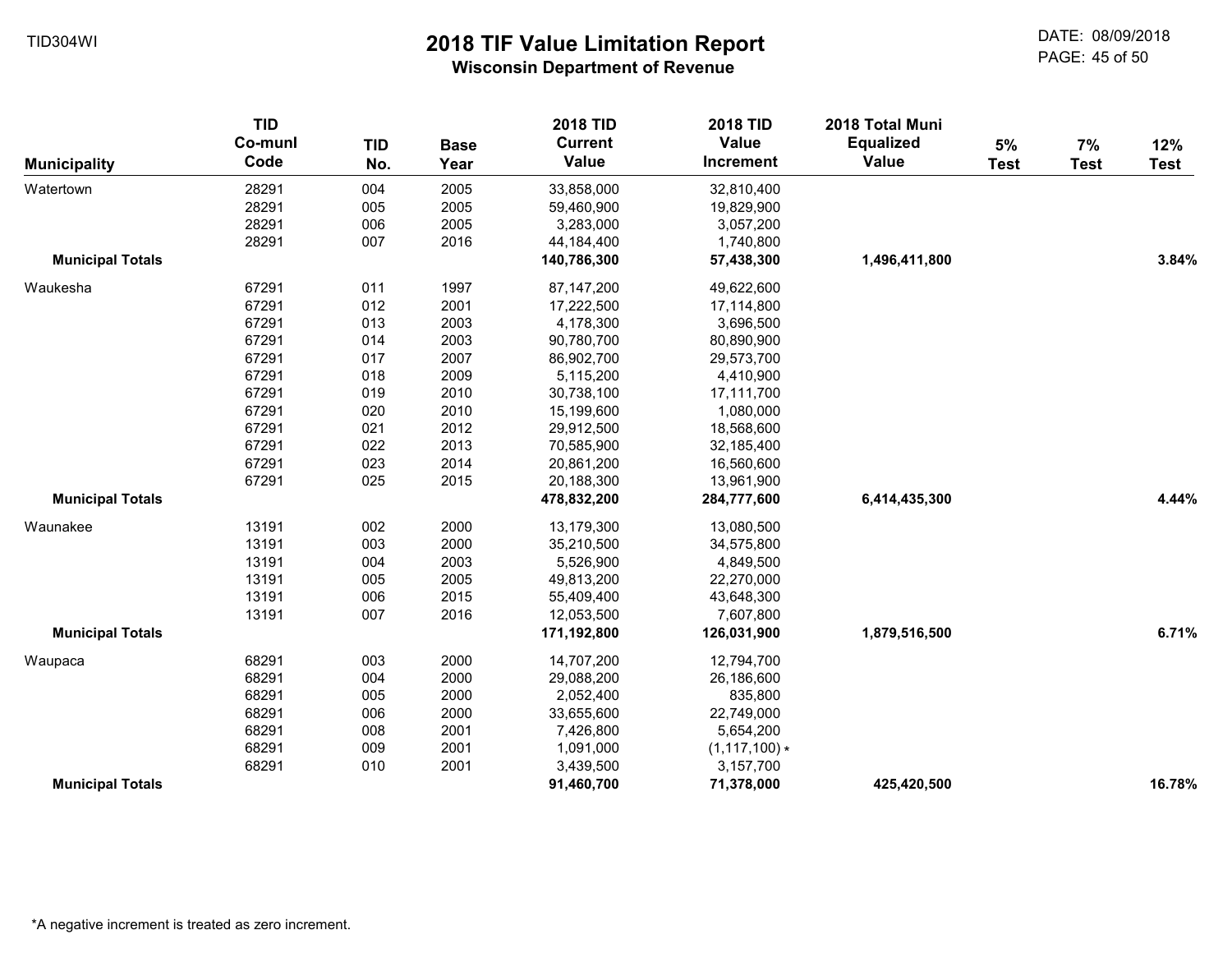**Wisconsin Department of Revenue** 

DATE: 08/09/2018 PAGE: 46 of 50

|                         | <b>TID</b> |            |             | <b>2018 TID</b> | <b>2018 TID</b>  | 2018 Total Muni  |             |             |             |
|-------------------------|------------|------------|-------------|-----------------|------------------|------------------|-------------|-------------|-------------|
|                         | Co-munl    | <b>TID</b> | <b>Base</b> | <b>Current</b>  | Value            | <b>Equalized</b> | 5%          | 7%          | 12%         |
| <b>Municipality</b>     | Code       | No.        | Year        | Value           | <b>Increment</b> | <b>Value</b>     | <b>Test</b> | <b>Test</b> | <b>Test</b> |
| Waupun                  | 14292      | 001        | 1987        | 12,140,200      | 11,281,700       |                  |             |             |             |
|                         | 14292      | 003        | 2005        | 8,054,800       | 1,016,000        |                  |             |             |             |
|                         | 20292      | 003        | 2005        | 13,077,500      | 2,813,800        |                  |             |             |             |
|                         | 14292      | 005        | 2008        | 12,677,800      | 10,727,500       |                  |             |             |             |
|                         | 14292      | 006        | 2012        | 9,956,500       | 4,775,900        |                  |             |             |             |
|                         | 20292      | 006        | 2012        | 7,696,300       | $(1,458,300)*$   |                  |             |             |             |
|                         | 14292      | 007        | 2017        | 2,150,000       | 2,127,900        |                  |             |             |             |
| <b>Municipal Totals</b> |            |            |             | 65,753,100      | 32,742,800       | 451,444,500      |             |             | 7.25%       |
| Wausau                  | 37291      | 003        | 1994        | 146,621,800     | 103,803,100      |                  |             |             |             |
|                         | 37291      | 005        | 1997        | 34,287,800      | 34, 187, 800     |                  |             |             |             |
|                         | 37291      | 006        | 2005        | 182,937,300     | 102,096,500      |                  |             |             |             |
|                         | 37291      | 007        | 2006        | 58,546,000      | 29,020,100       |                  |             |             |             |
|                         | 37291      | 008        | 2012        | 45,036,800      | 9,627,900        |                  |             |             |             |
|                         | 37291      | 009        | 2012        | 2,260,700       | 1,028,300        |                  |             |             |             |
|                         | 37291      | 010        | 2013        | 54,938,100      | 9,225,100        |                  |             |             |             |
|                         | 37291      | 011        | 2017        | 2,980,000       | 1,593,600        |                  |             |             |             |
|                         | 37291      | 012        | 2017        | 23,866,700      | $(8,418,300)*$   |                  |             |             |             |
| <b>Municipal Totals</b> |            |            |             | 551,475,200     | 290,582,400      | 2,896,505,400    |             |             | 10.03%      |
| Wautoma                 | 69291      | 001        | 1995        | 25,119,900      | 20,982,000       |                  |             |             |             |
|                         | 69291      | 002        | 1996        | 7,124,400       | 6,334,000        |                  |             |             |             |
| <b>Municipal Totals</b> |            |            |             | 32,244,300      | 27,316,000       | 104,511,300      |             |             | 26.14%      |
| Wauwatosa               | 40291      | 006        | 2010        | 135,861,200     | 109,092,800      |                  |             |             |             |
|                         | 40291      | 007        | 2013        | 153,865,600     | 133,050,600      |                  |             |             |             |
|                         | 40291      | 008        | 2014        | 45,436,100      | 23,722,900       |                  |             |             |             |
|                         | 40291      | 009        | 2015        | 17,235,100      | 12,106,900       |                  |             |             |             |
|                         | 40291      | 010        | 2015        | 37,140,800      | 33,170,400       |                  |             |             |             |
|                         | 40291      | 011        | 2015        | 34,563,300      | 23,399,900       |                  |             |             |             |
| <b>Municipal Totals</b> |            |            |             | 424,102,100     | 334,543,500      | 6,342,128,700    |             |             | 5.27%       |
| Wauzeka                 | 12191      | 002        | 1997        | 2,815,200       | 2,025,100        |                  |             |             |             |
| <b>Municipal Totals</b> |            |            |             | 2,815,200       | 2,025,100        | 21,500,500       |             |             | 9.42%       |
| Webster                 | 07191      | 002        | 2005        | 4,094,600       | 871,400          |                  |             |             |             |
| <b>Municipal Totals</b> |            |            |             | 4,094,600       | 871,400          | 31,352,300       |             |             | 2.78%       |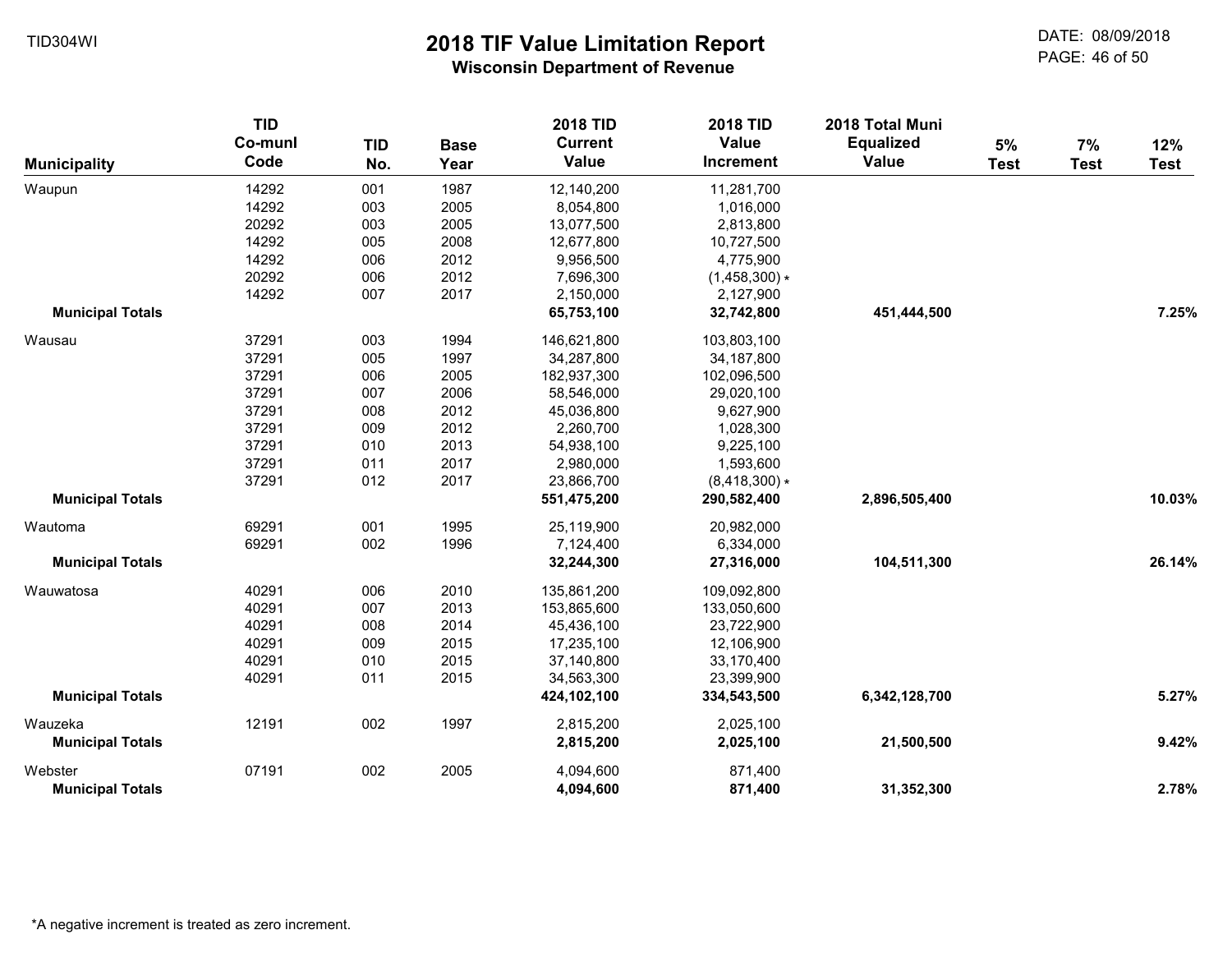**Wisconsin Department of Revenue** 

DATE: 08/09/2018 PAGE: 47 of 50

|                         | TID<br>Co-munl | <b>TID</b> | <b>Base</b> | <b>2018 TID</b><br><b>Current</b> | <b>2018 TID</b><br>Value | 2018 Total Muni<br><b>Equalized</b> | 5%          | 7%          | 12%         |
|-------------------------|----------------|------------|-------------|-----------------------------------|--------------------------|-------------------------------------|-------------|-------------|-------------|
| <b>Municipality</b>     | Code           | No.        | Year        | Value                             | <b>Increment</b>         | Value                               | <b>Test</b> | <b>Test</b> | <b>Test</b> |
| <b>West Allis</b>       | 40292          | 005        | 2001        | 41,464,700                        | 22,940,700               |                                     |             |             |             |
|                         | 40292          | 006        | 2004        | 5,654,800                         | 4,324,200                |                                     |             |             |             |
|                         | 40292          | 007        | 2004        | 64,155,700                        | 48,241,300               |                                     |             |             |             |
|                         | 40292          | 009        | 2006        | 11,991,800                        | 9,692,200                |                                     |             |             |             |
|                         | 40292          | 010        | 2008        | 11,356,800                        | 7,893,200                |                                     |             |             |             |
|                         | 40292          | 011        | 2010        | 10,878,300                        | 6,200,300                |                                     |             |             |             |
|                         | 40292          | 012        | 2011        | 0                                 | $(232,900)*$             |                                     |             |             |             |
|                         | 40292          | 013        | 2011        | 116,900                           | $(420,500)*$             |                                     |             |             |             |
|                         | 40292          | 014        | 2015        | 542,500                           | $(811, 800)*$            |                                     |             |             |             |
|                         | 40292          | 015        | 2016        | 714,800                           | 714,800                  |                                     |             |             |             |
| <b>Municipal Totals</b> |                |            |             | 146,876,300                       | 100,006,700              | 3,820,597,600                       |             |             | 2.62%       |
| West Baraboo            | 56191          | 002        | 1997        | 36,737,100                        | 21,212,600               |                                     |             |             |             |
| <b>Municipal Totals</b> |                |            |             | 36,737,100                        | 21,212,600               | 118,746,400                         |             |             | 17.86%      |
| West Bend               | 66291          | 003        | 1995        | 34,309,000                        | 29,491,300               |                                     |             |             |             |
|                         | 66291          | 004        | 1997        | 70,986,700                        | 70,156,800               |                                     |             |             |             |
|                         | 66291          | 005        | 1998        | 10,922,500                        | 9,129,100                |                                     |             |             |             |
|                         | 66291          | 006        | 1999        | 48,603,900                        | 44,300,500               |                                     |             |             |             |
|                         | 66291          | 007        | 1999        | 29,355,700                        | 8,378,900                |                                     |             |             |             |
|                         | 66291          | 008        | 1999        | 1,374,200                         | 1,308,000                |                                     |             |             |             |
|                         | 66291          | 009        | 2003        | 5,769,500                         | 1,625,300                |                                     |             |             |             |
|                         | 66291          | 010        | 2004        | 48,440,500                        | 41,847,000               |                                     |             |             |             |
|                         | 66291          | 011        | 2005        | 29,100,600                        | 19,477,600               |                                     |             |             |             |
|                         | 66291          | 012        | 2008        | 33,081,500                        | 21,277,000               |                                     |             |             |             |
|                         | 66291          | 013        | 2011        | 4,662,600                         | 1,028,400                |                                     |             |             |             |
| <b>Municipal Totals</b> |                |            |             | 316,606,700                       | 248,019,900              | 2,766,661,500                       |             |             | 8.96%       |
| West Milwaukee          | 40191          | 002        | 2001        | 95,770,400                        | 78,095,700               |                                     |             |             |             |
|                         | 40191          | 003        | 2003        | 2,441,200                         | 2,274,000                |                                     |             |             |             |
| <b>Municipal Totals</b> |                |            |             | 98,211,600                        | 80,369,700               | 374,321,100                         |             |             | 21.47%      |
| West Salem              | 32191          | 001        | 2007        | 15,639,300                        | 10,728,500               |                                     |             |             |             |
| <b>Municipal Totals</b> |                |            |             | 15,639,300                        | 10,728,500               | 427,862,100                         |             |             | 2.51%       |
| Westby                  | 62291          | 002        | 2007        | 11,128,700                        | 4,902,000                |                                     |             |             |             |
|                         | 62291          | 003        | 2008        | 13,659,300                        | 7,067,600                |                                     |             |             |             |
| <b>Municipal Totals</b> |                |            |             | 24,788,000                        | 11,969,600               | 129,138,600                         |             |             | 9.27%       |
| Westfield               | 39191          | 001        | 1993        | 11,783,500                        | 9,035,000                |                                     |             |             |             |
| <b>Municipal Totals</b> |                |            |             | 11,783,500                        | 9,035,000                | 58,272,800                          |             |             | 15.50%      |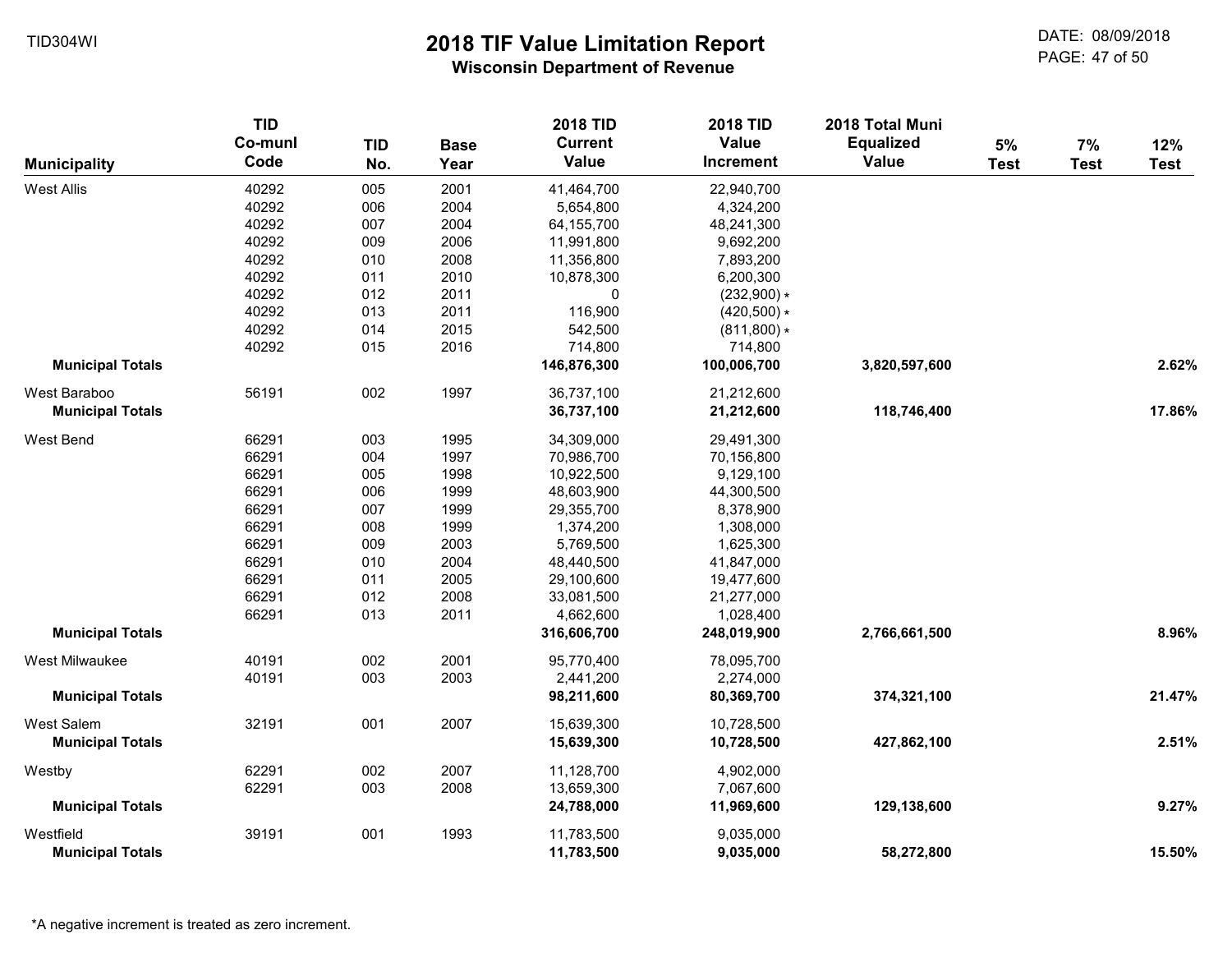**Wisconsin Department of Revenue** 

DATE: 08/09/2018 PAGE: 48 of 50

|                         | <b>TID</b> |            |             | <b>2018 TID</b> | <b>2018 TID</b>  | 2018 Total Muni  |             |             |             |
|-------------------------|------------|------------|-------------|-----------------|------------------|------------------|-------------|-------------|-------------|
|                         | Co-munl    | <b>TID</b> | <b>Base</b> | <b>Current</b>  | Value            | <b>Equalized</b> | 5%          | 7%          | 12%         |
| <b>Municipality</b>     | Code       | No.        | Year        | Value           | <b>Increment</b> | Value            | <b>Test</b> | <b>Test</b> | <b>Test</b> |
| Weston                  | 37192      | 001        | 1998        | 253,763,400     | 238,521,800      |                  |             |             |             |
|                         | 37192      | 002        | 2004        | 53,869,600      | 19,016,600       |                  |             |             |             |
| <b>Municipal Totals</b> |            |            |             | 307,633,000     | 257,538,400      | 1,193,258,600    |             |             | 21.58%      |
| Weyauwega               | 68292      | 004        | 2001        | 3,868,200       | 3,409,400        |                  |             |             |             |
|                         | 68292      | 005        | 2007        | 2,130,000       | 271,200          |                  |             |             |             |
|                         | 68292      | 006        | 2015        | 10,813,100      | 4,202,100        |                  |             |             |             |
|                         | 68292      | 007        | 2015        | 1,349,200       | 599,500          |                  |             |             |             |
| <b>Municipal Totals</b> |            |            |             | 18,160,500      | 8,482,200        | 94,633,600       |             |             | 8.96%       |
| Weyauwega               | 68042      | 001T       | 2005        | 6,783,000       | 5,114,300        |                  |             |             |             |
| <b>Municipal Totals</b> |            |            |             | 6,783,000       | 5,114,300        | 60,605,800       | 8.44%       | 11.19%      |             |
| Weyerhaeuser            | 54191      | 001        | 2013        | 18,063,900      | 17,335,200       |                  |             |             |             |
| <b>Municipal Totals</b> |            |            |             | 18,063,900      | 17,335,200       | 25,559,100       |             |             | 67.82%      |
| Whitefish Bay           | 40192      | 001        | 2004        | 63,302,800      | 24,899,100       |                  |             |             |             |
|                         | 40192      | 002        | 2013        | 16,113,100      | 15,707,500       |                  |             |             |             |
| <b>Municipal Totals</b> |            |            |             | 79,415,900      | 40,606,600       | 2,280,321,300    |             |             | 1.78%       |
| Whitehall               | 61291      | 002        | 2006        | 5,860,100       | 4,871,000        |                  |             |             |             |
|                         | 61291      | 003        | 2006        | 20,943,800      | 13,237,800       |                  |             |             |             |
| <b>Municipal Totals</b> |            |            |             | 26,803,900      | 18,108,800       | 106,165,900      |             |             | 17.06%      |
| Whitelaw                | 36191      | 002        | 2010        | 3,428,200       | 1,138,100        |                  |             |             |             |
| <b>Municipal Totals</b> |            |            |             | 3,428,200       | 1,138,100        | 40,176,400       |             |             | 2.83%       |
| Whitewater              | 28292      | 004        | 1990        | 28,062,500      | 27,094,300       |                  |             |             |             |
|                         | 64291      | 004        | 1990        | 73,284,900      | 51,807,800       |                  |             |             |             |
|                         | 64291      | 005        | 2007        | 3,755,000       | 441,800          |                  |             |             |             |
|                         | 28292      | 005        | 2007        | 13,300          | $(1,200)*$       |                  |             |             |             |
|                         | 64291      | 006        | 2007        | 5,527,400       | 2,904,300        |                  |             |             |             |
|                         | 64291      | 007        | 2007        | 300,600         | $(346, 100)*$    |                  |             |             |             |
|                         | 28292      | 008        | 2007        | 527,300         | 23,600           |                  |             |             |             |
|                         | 64291      | 009        | 2007        | 62,700          | 24,000           |                  |             |             |             |
| <b>Municipal Totals</b> |            |            |             | 111,533,700     | 82,295,800       | 666,391,100      |             |             | 12.35%      |
| Whiting                 | 49191      | 001        | 1994        | 2,554,200       | 849,400          |                  |             |             |             |
| <b>Municipal Totals</b> |            |            |             | 2,554,200       | 849,400          | 125,723,300      |             |             | .68%        |
| Wild Rose               | 69191      | 002        | 2000        | 2,117,500       | 1,112,500        |                  |             |             |             |
|                         | 69191      | 003        | 2006        | 1,814,100       | 978,500          |                  |             |             |             |
| <b>Municipal Totals</b> |            |            |             | 3,931,600       | 2,091,000        | 32,590,800       |             |             | 6.42%       |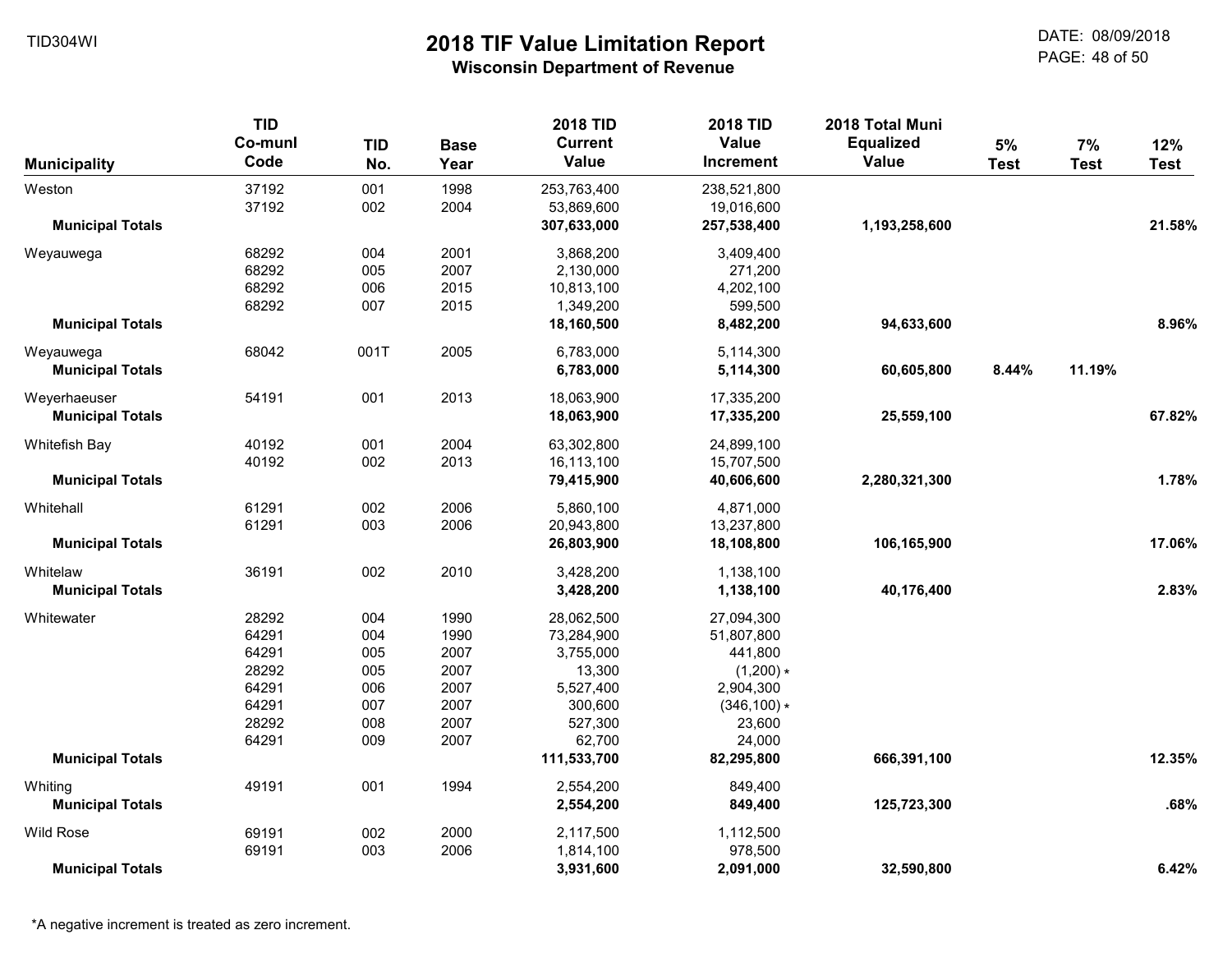**Wisconsin Department of Revenue** 

DATE: 08/09/2018 PAGE: 49 of 50

| <b>Municipality</b>                                | <b>TID</b><br>Co-munl<br>Code                      | <b>TID</b><br>No.                      | <b>Base</b><br>Year                          | <b>2018 TID</b><br><b>Current</b><br>Value                                  | <b>2018 TID</b><br>Value<br><b>Increment</b>                                   | 2018 Total Muni<br><b>Equalized</b><br>Value | 5%<br><b>Test</b> | 7%<br><b>Test</b> | 12%<br><b>Test</b> |
|----------------------------------------------------|----------------------------------------------------|----------------------------------------|----------------------------------------------|-----------------------------------------------------------------------------|--------------------------------------------------------------------------------|----------------------------------------------|-------------------|-------------------|--------------------|
| Wilton<br><b>Municipal Totals</b>                  | 41191                                              | 002                                    | 1998                                         | 15,895,000<br>15,895,000                                                    | 13,633,500<br>13,633,500                                                       | 32,370,800                                   |                   |                   | 42.12%             |
| Windsor<br><b>Municipal Totals</b>                 | 13196                                              | 001                                    | 2014                                         | 19,496,400<br>19,496,400                                                    | 19,113,800<br>19,113,800                                                       | 910,980,300                                  |                   |                   | 2.10%              |
| Winneconne                                         | 70191<br>70191<br>70191<br>70191<br>70191          | 003<br>005<br>006<br>007<br>008        | 1996<br>2000<br>2000<br>2002<br>2011         | 6,310,100<br>12,430,000<br>4,753,200<br>7,222,400<br>1,800,000              | 1,663,800<br>7,678,400<br>3,923,700<br>5,152,100<br>1,800,000                  |                                              |                   |                   |                    |
| <b>Municipal Totals</b>                            |                                                    |                                        |                                              | 32,515,700                                                                  | 20,218,000                                                                     | 214,190,100                                  |                   |                   | 9.44%              |
| <b>Wisconsin Dells</b>                             | 56291<br>01291<br>56291<br>11291<br>56291<br>29291 | 002<br>003<br>003<br>003<br>004<br>004 | 2001<br>2005<br>2006<br>2006<br>2006<br>2006 | 34,555,500<br>75,203,500<br>3,336,000<br>19,907,900<br>2,951,200<br>456,400 | 18,972,900<br>73,054,300<br>1,370,800<br>4,552,500<br>1,487,100<br>$(93,300)*$ |                                              |                   |                   |                    |
| <b>Municipal Totals</b>                            |                                                    |                                        |                                              | 136,410,500                                                                 | 99,437,600                                                                     | 433,800,300                                  |                   |                   | 22.92%             |
| <b>Wisconsin Rapids</b><br><b>Municipal Totals</b> | 71291<br>71291                                     | 006<br>007                             | 2004<br>2005                                 | 15,721,600<br>37,359,400<br>53,081,000                                      | 11,806,500<br>2,409,700<br>14,216,200                                          | 1,052,128,900                                |                   |                   | 1.35%              |
| Withee<br><b>Municipal Totals</b>                  | 10191<br>10191<br>10191                            | 001<br>002<br>003                      | 1996<br>2010<br>2012                         | 2,689,600<br>924,200<br>703,100<br>4,316,900                                | 2,189,800<br>495,500<br>440,300<br>3,125,600                                   | 21,595,800                                   |                   |                   | 14.47%             |
| Wittenberg                                         | 58191<br>58191<br>58191                            | 001<br>002<br>003                      | 2000<br>2011<br>2015                         | 7.081.900<br>2,485,600<br>7,209,900                                         | 6,880,500<br>1,077,700<br>7,206,600                                            |                                              |                   |                   |                    |
| <b>Municipal Totals</b>                            |                                                    |                                        |                                              | 16,777,400                                                                  | 15,164,800                                                                     | 57,110,000                                   |                   |                   | 26.55%             |
| Woodville<br><b>Municipal Totals</b>               | 55192<br>55192                                     | 003<br>004                             | 1995<br>2005                                 | 20,284,700<br>811,000<br>21,095,700                                         | 19,283,700<br>617,400<br>19,901,100                                            | 87,872,500                                   |                   |                   | 22.65%             |
|                                                    |                                                    |                                        |                                              |                                                                             |                                                                                |                                              |                   |                   |                    |